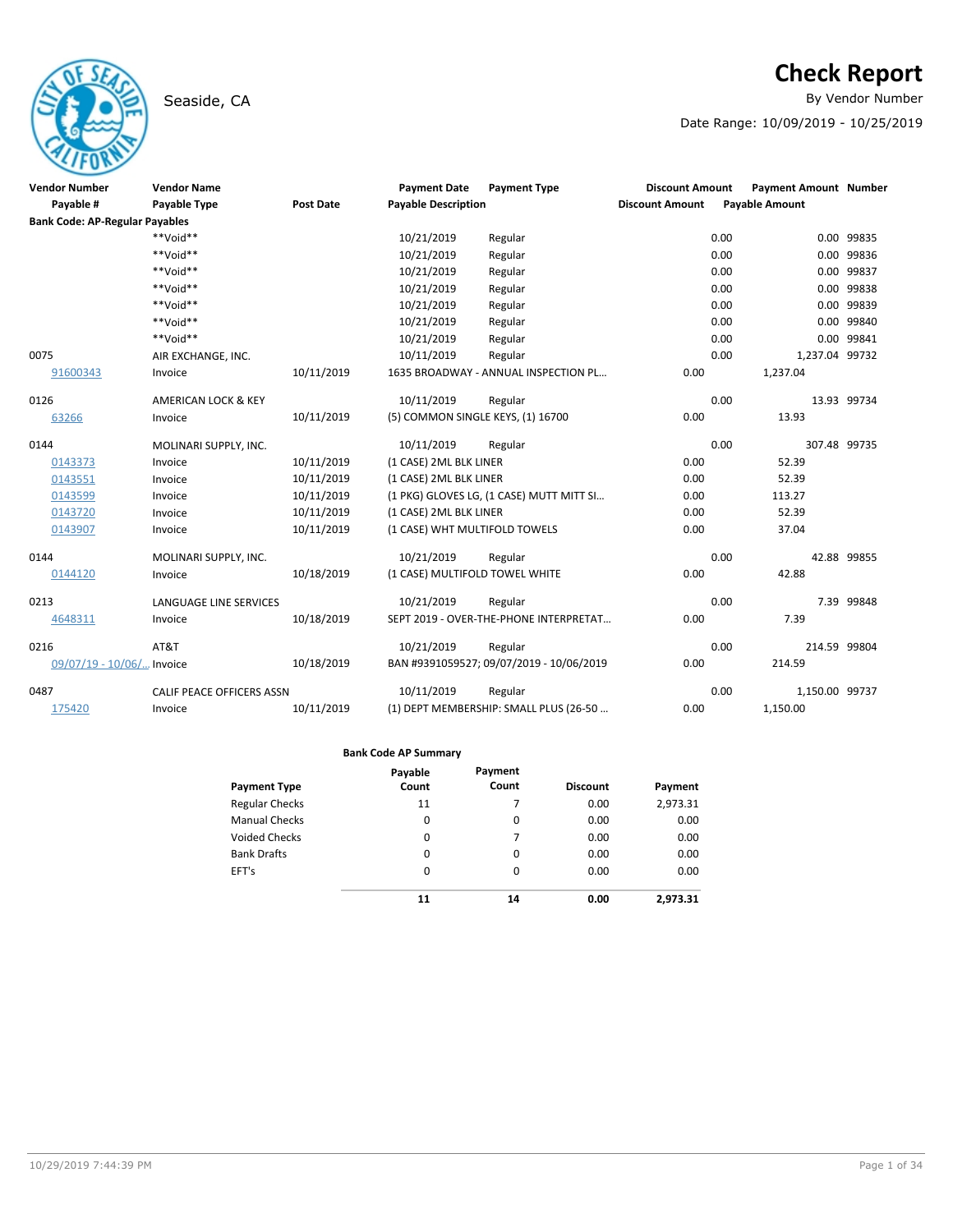| <b>Vendor Number</b>                  | <b>Vendor Name</b>          |                  | <b>Payment Date</b>        | <b>Payment Type</b> | <b>Discount Amount</b> |      | <b>Payment Amount Number</b> |                      |
|---------------------------------------|-----------------------------|------------------|----------------------------|---------------------|------------------------|------|------------------------------|----------------------|
| Payable #                             | Payable Type                | <b>Post Date</b> | <b>Payable Description</b> |                     | <b>Discount Amount</b> |      | Payable Amount               |                      |
| <b>Bank Code: PY-Payroll Payables</b> |                             |                  |                            |                     |                        |      |                              |                      |
| 0530                                  | CA. STATE DISBURSEMENT UNIT |                  | 10/10/2019                 | <b>Bank Draft</b>   |                        | 0.00 |                              | 36.31 4TJMOBG6658    |
| <b>INV0003754</b>                     | Invoice                     | 10/10/2019       | CASE NO.: 200000001772884  |                     | 0.00                   |      | 36.31                        |                      |
| 0530                                  | CA. STATE DISBURSEMENT UNIT |                  | 10/10/2019                 | <b>Bank Draft</b>   |                        | 0.00 |                              | 1,726.69 4TJMOBG6658 |
| <b>INV0003753</b>                     | Invoice                     | 10/10/2019       | CASE NO.: 200000001441634  |                     | 0.00                   |      | 1,726.69                     |                      |
| 0530                                  | CA. STATE DISBURSEMENT UNIT |                  | 10/10/2019                 | <b>Bank Draft</b>   |                        | 0.00 |                              | 461.53 4TJMOBG6658   |
| <b>INV0003756</b>                     | Invoice                     | 10/10/2019       | CASE NO.: 200000001549267  |                     | 0.00                   |      | 461.53                       |                      |
| 0530                                  | CA. STATE DISBURSEMENT UNIT |                  | 10/10/2019                 | <b>Bank Draft</b>   |                        | 0.00 |                              | 23.08 4TJMOBG6658    |
| INV0003758                            | Invoice                     | 10/10/2019       | CASE NO: 200000001987788   |                     | 0.00                   |      | 23.08                        |                      |
| 0530                                  | CA. STATE DISBURSEMENT UNIT |                  | 10/10/2019                 | <b>Bank Draft</b>   |                        | 0.00 |                              | 299.07 4TJMOBG6658   |
| <b>INV0003752</b>                     | Invoice                     | 10/10/2019       | CASE NO.: 0530033626-01    |                     | 0.00                   |      | 299.07                       |                      |
| 0530                                  | CA. STATE DISBURSEMENT UNIT |                  | 10/10/2019                 | <b>Bank Draft</b>   |                        | 0.00 |                              | 142.61 4TJMOBG6658   |
| <b>INV0003755</b>                     | Invoice                     | 10/10/2019       | CASE NO: 200000000125769   |                     | 0.00                   |      | 142.61                       |                      |
| 0530                                  | CA. STATE DISBURSEMENT UNIT |                  | 10/10/2019                 | <b>Bank Draft</b>   |                        | 0.00 |                              | 603.69 4TJMOBG6658   |
| <b>INV0003757</b>                     | Invoice                     | 10/10/2019       | CASE NO: 200000001987788   |                     | 0.00                   |      | 603.69                       |                      |
| 0530                                  | CA. STATE DISBURSEMENT UNIT |                  | 10/24/2019                 | <b>Bank Draft</b>   |                        | 0.00 |                              | 299.07 A9Z5DA26657   |
| <b>INV0003793</b>                     | Invoice                     | 10/24/2019       | CASE NO.: 0530033626-01    |                     | 0.00                   |      | 299.07                       |                      |
| 0530                                  | CA. STATE DISBURSEMENT UNIT |                  | 10/24/2019                 | <b>Bank Draft</b>   |                        | 0.00 |                              | 461.53 A9Z5DA26657   |
| <b>INV0003797</b>                     | Invoice                     | 10/24/2019       | CASE NO.: 200000001549267  |                     | 0.00                   |      | 461.53                       |                      |
| 0530                                  | CA. STATE DISBURSEMENT UNIT |                  | 10/24/2019                 | <b>Bank Draft</b>   |                        | 0.00 |                              | 23.08 A9Z5DA26657    |
| <b>INV0003799</b>                     | Invoice                     | 10/24/2019       | CASE NO: 200000001987788   |                     | 0.00                   |      | 23.08                        |                      |
| 0530                                  | CA. STATE DISBURSEMENT UNIT |                  | 10/24/2019                 | <b>Bank Draft</b>   |                        | 0.00 |                              | 142.61 A9Z5DA26657   |
| <b>INV0003796</b>                     | Invoice                     | 10/24/2019       | CASE NO: 200000000125769   |                     | 0.00                   |      | 142.61                       |                      |
| 0530                                  | CA. STATE DISBURSEMENT UNIT |                  | 10/24/2019                 | <b>Bank Draft</b>   |                        | 0.00 |                              | 603.69 A9Z5DA26657   |
| <b>INV0003798</b>                     | Invoice                     | 10/24/2019       | CASE NO: 200000001987788   |                     | 0.00                   |      | 603.69                       |                      |
| 0530                                  | CA. STATE DISBURSEMENT UNIT |                  | 10/24/2019                 | <b>Bank Draft</b>   |                        | 0.00 |                              | 163.71 A9Z5DA26657   |
| <b>INV0003795</b>                     | Invoice                     | 10/24/2019       | CASE NO.: 200000001772884  |                     | 0.00                   |      | 163.71                       |                      |
| 0530                                  | CA. STATE DISBURSEMENT UNIT |                  | 10/24/2019                 | <b>Bank Draft</b>   |                        | 0.00 |                              | 1,767.48 A9Z5DA26657 |
| <b>INV0003794</b>                     | Invoice                     | 10/24/2019       | CASE NO.: 200000001441634  |                     | 0.00                   |      | 1,767.48                     |                      |

|                       | Payable<br>Count | Payment<br>Count |                 |          |
|-----------------------|------------------|------------------|-----------------|----------|
| <b>Payment Type</b>   |                  |                  | <b>Discount</b> | Payment  |
| <b>Regular Checks</b> | 0                | 0                | 0.00            | 0.00     |
| <b>Manual Checks</b>  | 0                | 0                | 0.00            | 0.00     |
| <b>Voided Checks</b>  | 0                | 0                | 0.00            | 0.00     |
| <b>Bank Drafts</b>    | 14               | 14               | 0.00            | 6,754.15 |
| EFT's                 | $\Omega$         | $\Omega$         | 0.00            | 0.00     |
|                       | 14               | 14               | 0.00            | 6.754.15 |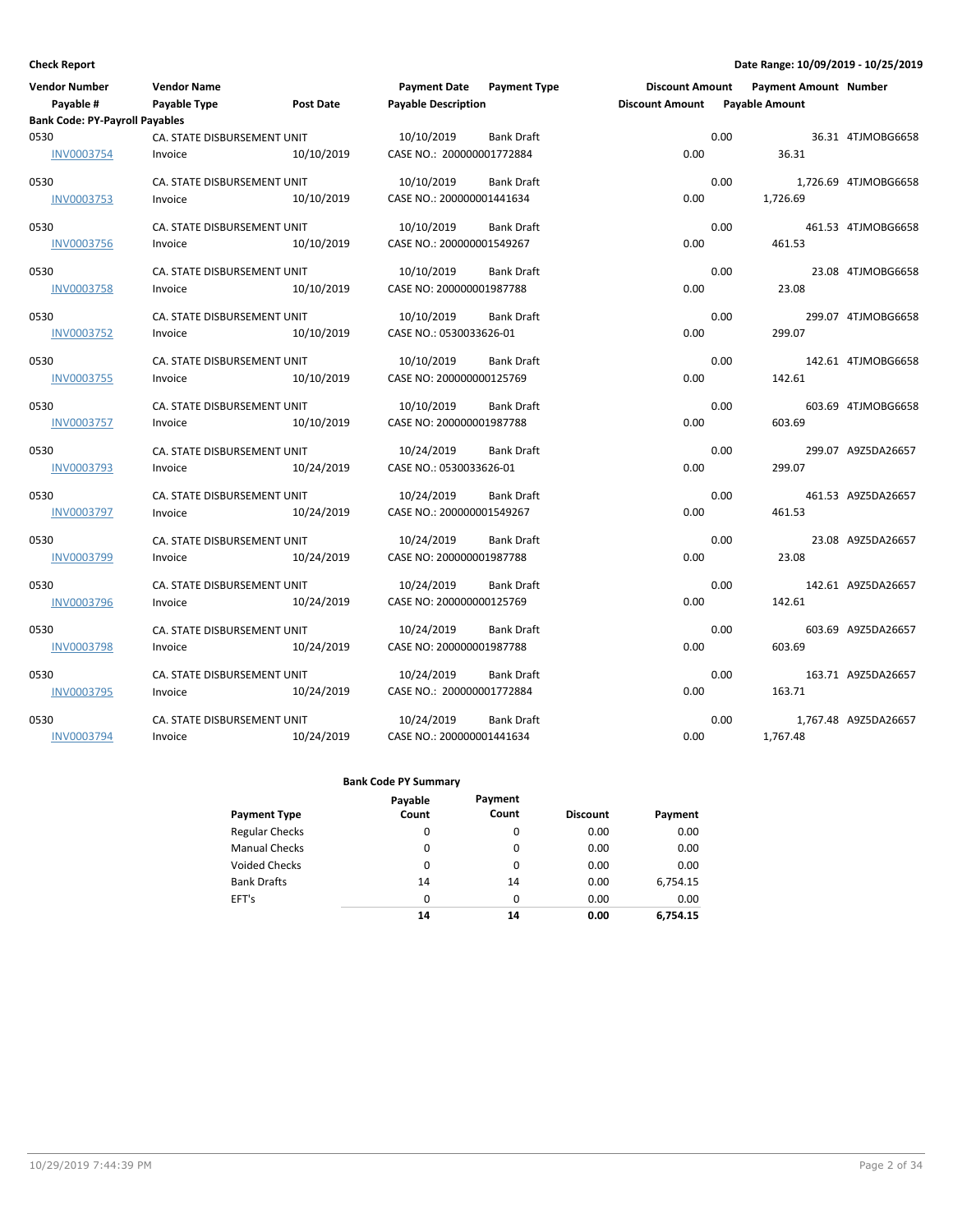| <b>Vendor Number</b>                  | <b>Vendor Name</b>                   |                  | <b>Payment Date</b>                    | <b>Payment Type</b>                       | <b>Discount Amount</b> |      | <b>Payment Amount Number</b> |             |
|---------------------------------------|--------------------------------------|------------------|----------------------------------------|-------------------------------------------|------------------------|------|------------------------------|-------------|
| Payable #                             | Payable Type                         | <b>Post Date</b> | <b>Payable Description</b>             |                                           | <b>Discount Amount</b> |      | <b>Payable Amount</b>        |             |
| <b>Bank Code: AP-Regular Payables</b> |                                      |                  |                                        |                                           |                        |      |                              |             |
| 0759                                  | MONTEREY CO. WEEKLY CLASSIFIEDS      |                  | 10/11/2019                             | Regular                                   |                        | 0.00 |                              | 81.45 99777 |
| 541-111297-00002 Invoice              |                                      | 10/11/2019       |                                        | ANNUAL PLNG AND COMM WORKSHOP - C         | 0.00                   |      | 81.45                        |             |
| 0898                                  | <b>CRYSTAL SPRINGS WATER</b>         |                  | 10/11/2019                             | Regular                                   |                        | 0.00 | 310.50 99743                 |             |
| 0000217303                            | Invoice                              | 10/11/2019       |                                        | 440 HARCOURT - ENGINEERING 9/23/19        | 0.00                   |      | 64.50                        |             |
| 0000217304                            | Invoice                              | 10/11/2019       | 440 HARCOURT - RMS 9/23/19             |                                           | 0.00                   |      | 64.25                        |             |
| 0000217307                            | Invoice                              | 10/11/2019       | 986 HILBY AVE 9/23/19                  |                                           | 0.00                   |      | 39.25                        |             |
| 0000217308                            | Invoice                              | 10/11/2019       | 1136 WHEELER ST 9/23/19                |                                           | 0.00                   |      | 44.50                        |             |
| 0000217309                            | Invoice                              | 10/11/2019       | 1148 WHEELER ST 9/23/19                |                                           | 0.00                   |      | 55.00                        |             |
| 0000222506                            | Invoice                              | 10/11/2019       |                                        | 440 HARCOURT - ENGINEERING 9/30/19        | 0.00                   |      | 5.00                         |             |
| 0000222507                            | Invoice                              | 10/11/2019       | 440 HARCOURT - RMS 9/30/19             |                                           | 0.00                   |      | 5.00                         |             |
| 0000222508                            | Invoice                              | 10/11/2019       | 656 BROADWAY AVE 9/30/19               |                                           | 0.00                   |      | 5.00                         |             |
| 0000222836                            | Invoice                              | 10/11/2019       | 986 HILBY AVE 9/30/19                  |                                           | 0.00                   |      | 18.00                        |             |
| 0000222837                            | Invoice                              | 10/11/2019       | 1148 WHEELER ST 9/30/19                |                                           | 0.00                   |      | 5.00                         |             |
| 000222838                             | Invoice                              | 10/11/2019       | 1136 WHEELER ST 9/30/19                |                                           | 0.00                   |      | 5.00                         |             |
| 0981                                  | DEL MAR FRENCH LAUNDRY, INC.         |                  | 10/21/2019                             | Regular                                   |                        | 0.00 |                              | 12.80 99818 |
| 10/07/2019                            | Invoice                              | 10/18/2019       | <b>RECREATION - KITCHEN APRONS (4)</b> |                                           | 0.00                   |      | 12.80                        |             |
| 0988                                  | DEL REY CAR WASH                     |                  | 10/11/2019                             | Regular                                   |                        | 0.00 |                              | 54.00 99745 |
| 1052                                  | Invoice                              | 10/11/2019       |                                        | (3) FULL SERVICE CAR WASHES - PUBLIC WO   | 0.00                   |      | 54.00                        |             |
| 0988                                  | DEL REY CAR WASH                     |                  | 10/21/2019                             | Regular                                   |                        | 0.00 | 225.00 99819                 |             |
| 1054                                  | Invoice                              | 10/18/2019       |                                        | (12) FULL SVC CAR WASHES - SEASIDE POLICE | 0.00                   |      | 225.00                       |             |
| 1176                                  | <b>EWING IRRIGATION PRODUCTS</b>     |                  | 10/11/2019                             | Regular                                   |                        | 0.00 | 650.18 99749                 |             |
| 8421777                               | Invoice                              | 10/11/2019       | MISC SUPPLIES FOR DEL MONTE JOB        |                                           | 0.00                   |      | 650.18                       |             |
| 1176                                  | <b>EWING IRRIGATION PRODUCTS</b>     |                  | 10/21/2019                             | Regular                                   |                        | 0.00 | 227.86 99824                 |             |
| 8441362                               | Invoice                              | 10/18/2019       | (4) PLST GLOBE                         |                                           | 0.00                   |      | 227.86                       |             |
| 1188                                  | <b>FERGUSON ENTERPRISES INC #686</b> |                  | 10/21/2019                             | Regular                                   |                        | 0.00 |                              | 55.55 99827 |
| 8049801                               | Invoice                              | 10/18/2019       | (1) STD BAR SINK BSKT STRN, (1) PLIER  |                                           | 0.00                   |      | 47.89                        |             |
| 8050068                               | Invoice                              | 10/18/2019       | (1) 2-1/2 JR SS DUO BSKT STRN          |                                           | 0.00                   |      | 7.66                         |             |
| 1224                                  | <b>FIRST ALARM</b>                   |                  | 10/11/2019                             | Regular                                   |                        | 0.00 | 117.05 99752                 |             |
| 498824                                | Invoice                              | 10/11/2019       |                                        | 220 COE AVENUE - ADDITION TO EXISTING A   | 0.00                   |      | 72.48                        |             |
| 498825                                | Invoice                              | 10/11/2019       |                                        | 220 COE AVENUE - MONITORING 6/28/19-1     | 0.00                   |      | 44.57                        |             |
| 1334                                  | JOHN C GEMMA                         |                  | 10/21/2019                             | Regular                                   |                        | 0.00 | 500.00 99845                 |             |
| CS1911                                | Invoice                              | 10/18/2019       | JUNE 2019 - NETWORK SUPPORT            |                                           | 0.00                   |      | 500.00                       |             |
| 1388                                  | GRAINGER                             |                  | 10/21/2019                             | Regular                                   |                        | 0.00 | 532.62 99832                 |             |
| 9317055748                            | Invoice                              | 10/18/2019       |                                        | (3) LIGHT DUTY INDSTRL FAN 18" BLADE      | 0.00                   |      | 532.62                       |             |
| 1391                                  | <b>GRANITE CONSTRUCTION COMPANY</b>  |                  | 10/11/2019                             | Regular                                   |                        | 0.00 | 126.87 99754                 |             |
| 1671081                               | Invoice                              | 10/11/2019       |                                        | TICKET #15590777 / PATCH MATERIAL FOR     | 0.00                   |      | 126.87                       |             |
| 1392                                  | <b>GRANITE ROCK COMPANY</b>          |                  | 10/11/2019                             | Regular                                   |                        | 0.00 | 147.49 99755                 |             |
| 1194762                               | Invoice                              | 10/11/2019       | TICKET #670091 - .75 TONS COLD MIX     |                                           | 0.00                   |      | 147.49                       |             |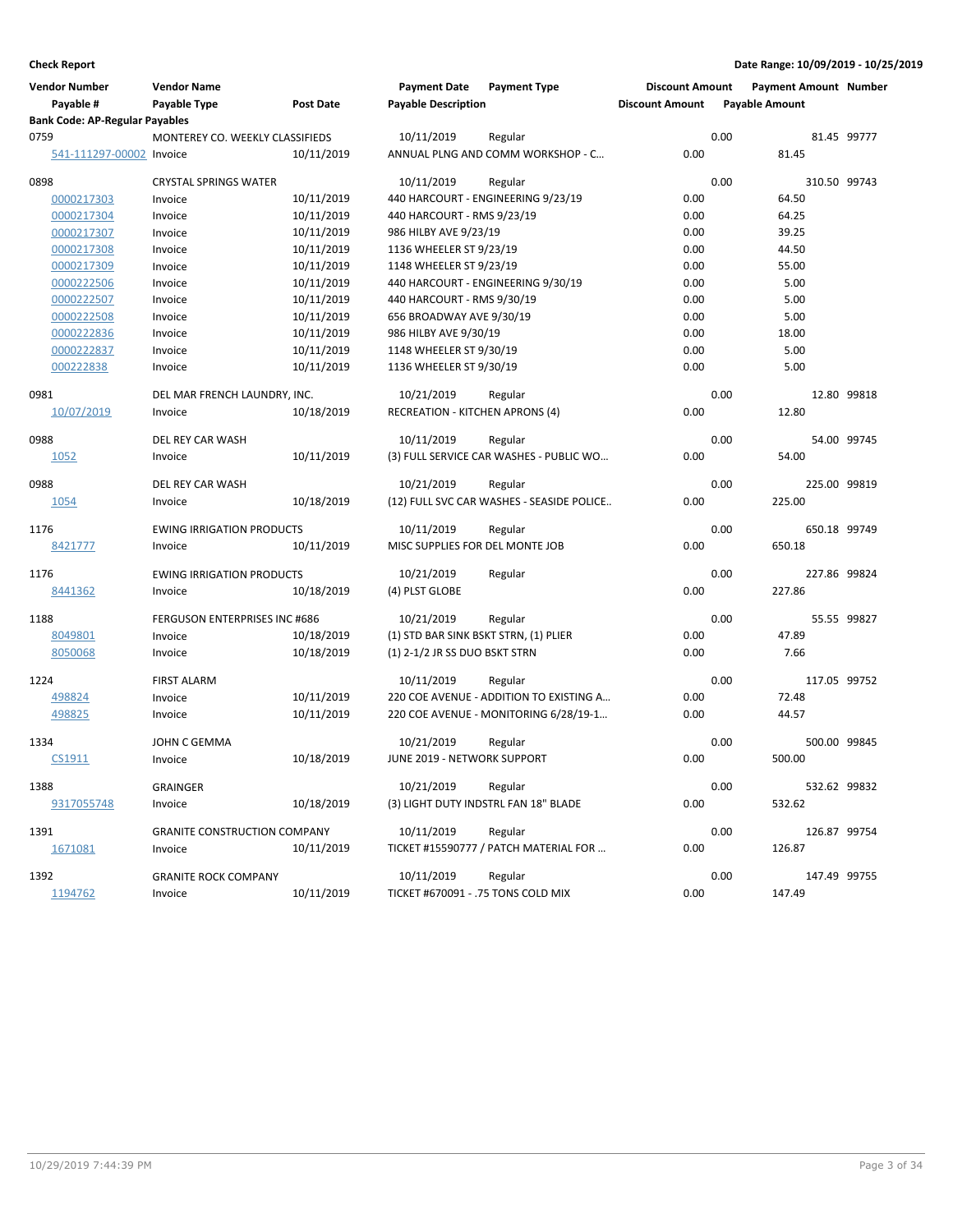| <b>Vendor Number</b> | <b>Vendor Name</b>         |            | <b>Payment Date</b>           | <b>Payment Type</b> | <b>Discount Amount</b> |                       | <b>Payment Amount Number</b> |  |
|----------------------|----------------------------|------------|-------------------------------|---------------------|------------------------|-----------------------|------------------------------|--|
| Payable #            | Payable Type               | Post Date  | <b>Payable Description</b>    |                     | <b>Discount Amount</b> | <b>Payable Amount</b> |                              |  |
| 1561                 | HOME DEPOT CREDIT SERVICES |            | 10/21/2019                    | Regular             |                        | 0.00                  | 6,378.67 99834               |  |
| 1141016              | Invoice                    | 10/18/2019 | SUPPLIES FOR POMA DEPT        |                     | 0.00                   |                       | 20.19                        |  |
| 1155141              | Invoice                    | 10/18/2019 | SUPPLIES FOR POMA DEPT        |                     | 0.00                   |                       | 18.78                        |  |
| 1202055              | Invoice                    | 10/18/2019 | SUPPLIES FOR PARKS DEPT       |                     | 0.00                   |                       | 43.68                        |  |
| 1202253              | Invoice                    | 10/18/2019 | SUPPLIES FOR CUTINO PARK      |                     | 0.00                   |                       | 37.12                        |  |
| 1202397              | Invoice                    | 10/18/2019 | SUPPLIES FOR WATER DEPT       |                     | 0.00                   |                       | 15.71                        |  |
| 1202412              | Invoice                    | 10/18/2019 | SUPPLIES FOR POMA             |                     | 0.00                   |                       | 326.66                       |  |
| 130157               | Invoice                    | 10/18/2019 | SUPPLIES FOR POMA             |                     | 0.00                   |                       | 24.37                        |  |
| 14045                | Invoice                    | 10/18/2019 | SUPPLIES FOR CORP YARD        |                     | 0.00                   |                       | 29.04                        |  |
| 141225               | Invoice                    | 10/18/2019 | SUPPLIES FOR CUTINO PARK      |                     | 0.00                   |                       | 28.13                        |  |
| 141230               | Invoice                    | 10/18/2019 | SUPPLIES FOR STREETS DEPT     |                     | 0.00                   |                       | 55.59                        |  |
| 150401               | Invoice                    | 10/18/2019 | SUPPLIES FOR POMA DEPT        |                     | 0.00                   |                       | 35.65                        |  |
| 1591174              | Invoice                    | 10/18/2019 | SUPPLIES FOR POMA             |                     | 0.00                   |                       | 46.88                        |  |
| 1593553              | Invoice                    | 10/18/2019 | SUPPLIES FOR SEWER DEPT       |                     | 0.00                   |                       | 75.64                        |  |
| 160249               | Invoice                    | 10/18/2019 | SUPPLIES FOR PARKS DEPT       |                     | 0.00                   |                       | 6.53                         |  |
| 160269               | Invoice                    | 10/18/2019 | SUPPLIES FOR CUTINO PARK      |                     | 0.00                   |                       | 36.99                        |  |
| 1973818              | Invoice                    | 10/18/2019 | SUPPLIES FOR WATER DEPT       |                     | 0.00                   |                       | 41.18                        |  |
| 2013670              | Invoice                    | 10/18/2019 | SUPPLIES FOR STREETS DEPT     |                     | 0.00                   |                       | 60.72                        |  |
| 2017731              | Invoice                    | 10/18/2019 | SUPPLIES FOR POMA             |                     | 0.00                   |                       | 38.47                        |  |
| 2019724              | Invoice                    | 10/18/2019 | SUPPLIES FOR CUTINO PARK      |                     | 0.00                   |                       | 66.23                        |  |
| 2020967              | Invoice                    | 10/18/2019 | SUPPLIES FOR POMA             |                     | 0.00                   |                       | 27.29                        |  |
| 2120230              | Invoice                    | 10/18/2019 | SUPPLIES FOR POMA             |                     | 0.00                   |                       | 21.71                        |  |
| 2130007              | Invoice                    | 10/18/2019 | SUPPLIES FOR POMA             |                     | 0.00                   |                       | 29.85                        |  |
| 2150313              | Invoice                    | 10/18/2019 | SUPPLIES FOR POMA DEPT        |                     | 0.00                   |                       | 46.93                        |  |
| 2190422              | Invoice                    | 10/18/2019 | SUPPLIES FOR CUTINO PARK      |                     | 0.00                   |                       | 7.80                         |  |
| 2194282              | Invoice                    | 10/18/2019 | SUPPLIES FOR CORP YARD        |                     | 0.00                   |                       | 71.69                        |  |
| 2201908              | Invoice                    | 10/18/2019 | SUPPLIES FOR STREETS DEPT     |                     | 0.00                   |                       | 32.71                        |  |
| 2202025              | Invoice                    | 10/18/2019 | SUPPLIES FOR CUTINO PARK      |                     | 0.00                   |                       | 16.32                        |  |
| 231243               | Invoice                    | 10/18/2019 | SUPPLIES FOR POMA             |                     | 0.00                   |                       | 218.37                       |  |
| 2581192              | Invoice                    | 10/18/2019 | <b>SUPPLIES FOR POMA</b>      |                     | 0.00                   |                       | 9.80                         |  |
| 2972717              | Invoice                    | 10/18/2019 | SUPPLIES FOR POMA - PO #7693  |                     | 0.00                   |                       | 17.41                        |  |
| 3020727              | Invoice                    | 10/18/2019 | SUPPLIES FOR POMA             |                     | 0.00                   |                       | 36.13                        |  |
| 3040428              | Invoice                    | 10/18/2019 | SUPPLIES FOR PARKS DEPT       |                     | 0.00                   |                       | 94.59                        |  |
| 3134789              | Invoice                    | 10/18/2019 | SUPPLIES FOR POMA             |                     | 0.00                   |                       | 25.78                        |  |
| 3164290              | Invoice                    | 10/18/2019 | SUPPLIES FOR LAGUNA GRANDE PK |                     | 0.00                   |                       | 11.17                        |  |
| 3194168              | Invoice                    | 10/18/2019 | SUPPLIES FOR PARKS DEPT       |                     | 0.00                   |                       | 222.59                       |  |
| 3201898              | Invoice                    | 10/18/2019 | SUPPLIES FOR STREETS DEPT     |                     | 0.00                   |                       | 76.18                        |  |
| 3202198              | Invoice                    | 10/18/2019 | SUPPLIES FOR CUTINO PARK      |                     | 0.00                   |                       | 20.67                        |  |
| 3202209              | Invoice                    | 10/18/2019 | SUPPLIES FOR POMA             |                     | 0.00                   |                       | 105.68                       |  |
| 3202213              | Credit Memo                | 10/18/2019 | CREDIT FOR POMA SUPPLIES      |                     | 0.00                   |                       | $-86.31$                     |  |
| 3202214              | Invoice                    | 10/18/2019 | SUPPLIES FOR POMA             |                     | 0.00                   |                       | 140.93                       |  |
| 3202760              | Invoice                    | 10/18/2019 | SUPPLIES FOR STREETS DEPT     |                     | 0.00                   |                       | 16.37                        |  |
| 3582255              | Invoice                    | 10/18/2019 | SUPPLIES FOR POMA             |                     | 0.00                   |                       | 50.21                        |  |
| 3971330              | Invoice                    | 10/18/2019 | SUPPLIES FOR POMA             |                     | 0.00                   |                       | 49.48                        |  |
| 3973489              | Invoice                    | 10/18/2019 | <b>SUPPLIES FOR POMA</b>      |                     | 0.00                   |                       | 22.11                        |  |
| 3973492              | Invoice                    | 10/18/2019 | SUPPLIES FOR POMA             |                     | 0.00                   |                       | 3.57                         |  |
| 4020520              | Invoice                    | 10/18/2019 | SUPPLIES FOR PARKS DEPT       |                     | 0.00                   |                       | 134.62                       |  |
| 4050579              | Invoice                    | 10/18/2019 | SUPPLIES FOR CITY HALL        |                     | 0.00                   |                       | 71.94                        |  |
| 4130624              | Invoice                    | 10/18/2019 | SUPPLIES FOR POMA             |                     | 0.00                   |                       | 71.25                        |  |
| 4140727              | Invoice                    | 10/18/2019 | SUPPLIES FOR STREETS DEPT     |                     | 0.00                   |                       | 46.94                        |  |
| 4140945              | Invoice                    | 10/18/2019 | SUPPLIES FOR STREETS DEPT     |                     | 0.00                   |                       | 238.13                       |  |
| 4201884              | Invoice                    | 10/18/2019 | SUPPLIES FOR STREETS DEPT     |                     | 0.00                   |                       | 92.03                        |  |
| 4202374              | Invoice                    | 10/18/2019 | SUPPLIES FOR STREETS DEPT     |                     | 0.00                   |                       | 6.46                         |  |
| 4202750              | Invoice                    | 10/18/2019 | SUPPLIES FOR STREETS DEPT     |                     | 0.00                   |                       | 127.17                       |  |
| 4971670              | Invoice                    | 10/18/2019 | <b>SUPPLIES FOR POMA</b>      |                     | 0.00                   |                       | 7.40                         |  |
| 4973443              | Invoice                    | 10/18/2019 | SUPPLIES FOR POMA             |                     | 0.00                   |                       | 11.38                        |  |
| 5017302              | Invoice                    | 10/18/2019 | SUPPLIES FOR POMA             |                     | 0.00                   |                       | 9.01                         |  |
| 5021391              | Invoice                    | 10/18/2019 | SUPPLIES FOR CITY HALL        |                     | 0.00                   |                       | 209.32                       |  |
| 5022380              | Invoice                    | 10/18/2019 | SUPPLIES FOR POMA DEPT        |                     | 0.00                   |                       | 10.47                        |  |
| 5140469              | Invoice                    | 10/18/2019 | SUPPLIES FOR POMA             |                     | 0.00                   |                       | 20.48                        |  |
|                      |                            |            |                               |                     |                        |                       |                              |  |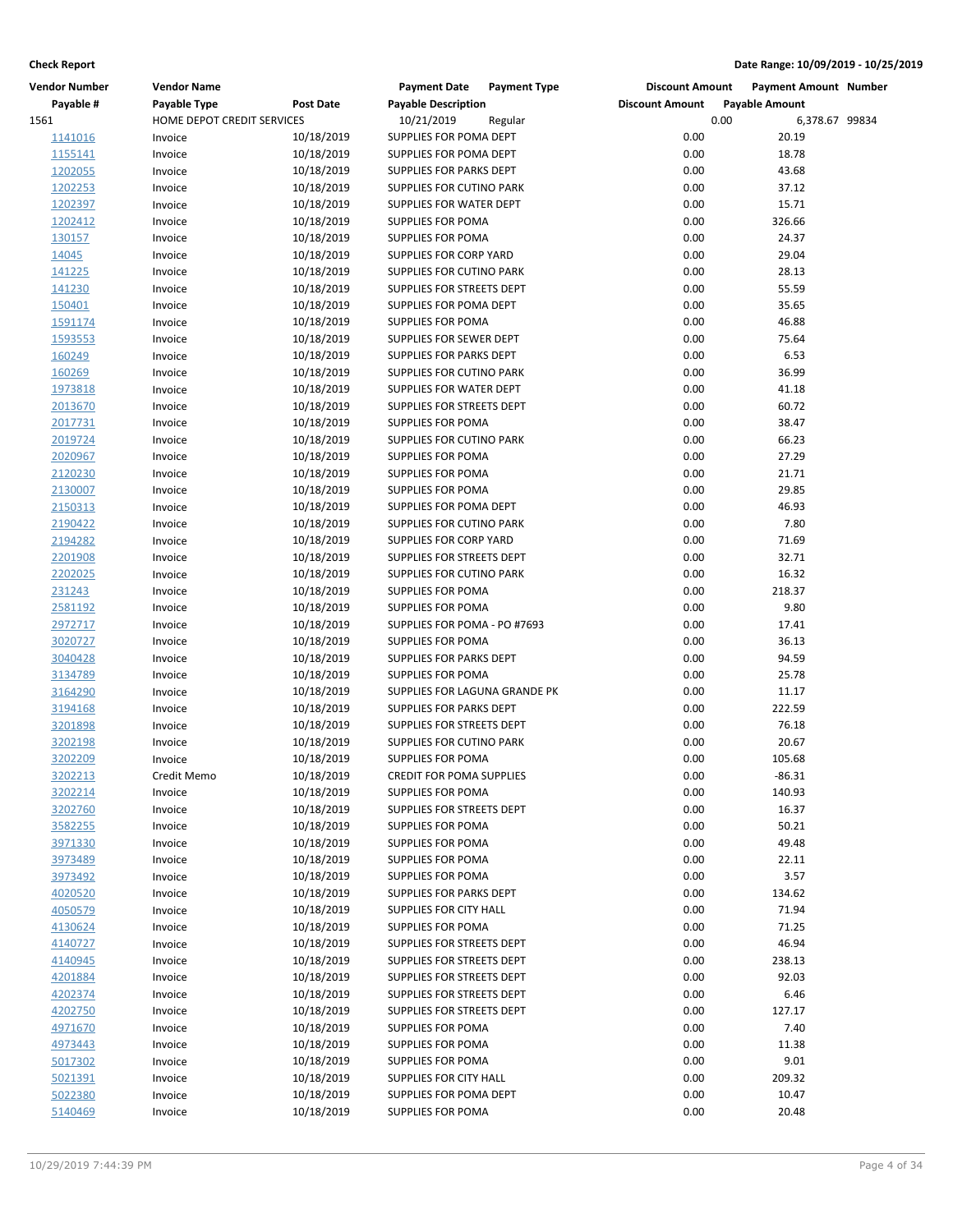| <b>Vendor Number</b> | <b>Vendor Name</b>   |                          | <b>Payment Date</b><br><b>Payment Type</b>        | <b>Discount Amount</b> | <b>Payment Amount Number</b> |
|----------------------|----------------------|--------------------------|---------------------------------------------------|------------------------|------------------------------|
| Payable #            | Payable Type         | <b>Post Date</b>         | <b>Payable Description</b>                        | <b>Discount Amount</b> | <b>Payable Amount</b>        |
| 5152798              | Invoice              | 10/18/2019               | SUPPLIES FOR PLAYGROUND                           | 0.00                   | 24.94                        |
| 5202152              | Invoice              | 10/18/2019               | SUPPLIES FOR STREETS DEPT                         | 0.00                   | 20.69                        |
| 5389643              | Invoice              | 10/18/2019               | SUPPLIES FOR IRRIGATION                           | 0.00                   | 490.53                       |
| 561126               | Invoice              | 10/18/2019               | <b>SUPPLIES FOR POMA</b>                          | 0.00                   | 2.48                         |
| 561127               | Invoice              | 10/18/2019               | <b>SUPPLIES FOR POMA</b>                          | 0.00                   | 14.17                        |
| 563871               | Invoice              | 10/18/2019               | SUPPLIES FOR POMA                                 | 0.00                   | 143.06                       |
| 591280               | Invoice              | 10/18/2019               | SUPPLIES FOR POMA                                 | 0.00                   | 184.63                       |
| 5971472              | Invoice              | 10/18/2019               | SUPPLIES FOR POMA                                 | 0.00                   | 24.18                        |
| 5971525              | Invoice              | 10/18/2019               | SUPPLIES FOR STREETS DEPT                         | 0.00                   | 11.98                        |
| 6052751              | Invoice              | 10/18/2019               | <b>SUPPLIES FOR POMA</b>                          | 0.00                   | 138.29                       |
| 6201860              | Invoice              | 10/18/2019               | SUPPLIES FOR WATER DEPT                           | 0.00                   | 37.17                        |
| 6562258              | Invoice              | 10/18/2019               | SUPPLIES FOR POMA                                 | 0.00                   | 226.45                       |
| 6570611              | Invoice              | 10/18/2019               | SUPPLIES FOR POMA                                 | 0.00                   | 14.14                        |
| 6582241              | Invoice              | 10/18/2019               | <b>SUPPLIES FOR POMA</b>                          | 0.00                   | 123.45                       |
| 6591198              | Invoice              | 10/18/2019               | SUPPLIES FOR POMA                                 | 0.00                   | 27.20                        |
| 6591199              | Invoice              | 10/18/2019               | SUPPLIES FOR POMA                                 | 0.00                   | 9.32                         |
| 6971009              | Invoice              | 10/18/2019               | SUPPLIES FOR POMA                                 | 0.00                   | 21.99                        |
| 6972433              | Invoice              | 10/18/2019               | SUPPLIES FOR WATER DEPT                           | 0.00                   | 10.66                        |
| 6974226              | Invoice              | 10/18/2019               | SUPPLIES FOR STREETS DEPT                         | 0.00                   | 30.96                        |
| 7010972              | Invoice              | 10/18/2019               | <b>SUPPLIES FOR POMA</b>                          | 0.00                   | 22.72                        |
| 7016917              | Invoice              | 10/18/2019               | SUPPLIES FOR PARKS DEPT                           | 0.00                   | 8.72                         |
| 7022018              | Invoice              | 10/18/2019               | SUPPLIES FOR POMA                                 | 0.00                   | 33.05                        |
| 7135243              | Invoice              | 10/18/2019               | SUPPLIES FOR PREDIDIO PD                          | 0.00                   | 42.79                        |
| 7141313              | Invoice              | 10/18/2019               | SUPPLIES FOR STREETS DEPT                         | 0.00                   | 23.54                        |
| 7163149              | Invoice              | 10/18/2019               | SUPPLIES FOR PLAYGROUND                           | 0.00                   | 82.92                        |
| 7202659              | Invoice              | 10/18/2019               | SUPPLIES FOR STREETS DEPT                         | 0.00                   | 48.95                        |
| 7202687              | Invoice              | 10/18/2019               | SUPPLIES FOR STREETS DEPT                         | 0.00                   | 87.38                        |
| 7562951              | Invoice              | 10/18/2019               | SUPPLIES FOR POMA                                 | 0.00                   | 30.27                        |
| 7581828              | Invoice              | 10/18/2019               | <b>SUPPLIES FOR POMA</b>                          | 0.00                   | 22.01                        |
| 8053437              | Invoice              | 10/18/2019               | SUPPLIES FOR POMA                                 | 0.00                   | 120.08                       |
| 8150826              | Invoice              | 10/18/2019               | SUPPLIES FOR POMA                                 | 0.00                   | 4.93                         |
| 8202129              | Invoice              | 10/18/2019               | SUPPLIES FOR CUTINO PARK                          | 0.00                   | 64.29                        |
| 8391156              | Invoice              | 10/18/2019               | SUPPLIES FOR SEWER DEPT                           | 0.00                   | 91.77                        |
| 8582005              | Invoice              | 10/18/2019               | <b>SUPPLIES FOR POMA</b>                          | 0.00                   | 49.13                        |
| 8971662              | Credit Memo          | 10/02/2019               | CREDIT MEMO FOR PUBLIC WORKS OFC SUP              | 0.00                   | $-188.78$                    |
| 8972172              | Invoice              | 10/18/2019               | SUPPLIES FOR POMA                                 | 0.00                   | 23.71                        |
| 8972221              | Invoice              | 10/18/2019               | SUPPLIES FOR POMA                                 | 0.00                   | 18.59                        |
| 9016401              | Invoice              | 10/18/2019               | <b>SUPPLIES FOR POMA</b>                          | 0.00                   | 45.95                        |
| 9130213              | Invoice              | 10/18/2019               | <b>SUPPLIES FOR POMA</b>                          | 0.00                   | 13.89                        |
| <u>9132847</u>       | Invoice              | 10/18/2019               | SUPPLIES FOR POMA                                 | 0.00                   | 32.08                        |
| 9132848              | Invoice              | 10/18/2019               | <b>SUPPLIES FOR POMA</b>                          | 0.00                   | 39.22                        |
| 9140393              | Invoice              | 10/18/2019               | SUPPLIES FOR WATER DEPT                           | 0.00<br>0.00           | 24.12<br>20.01               |
| 9140406<br>9150014   | Invoice              | 10/18/2019               | SUPPLIES FOR WATER DEPT<br>SUPPLIES FOR POMA DEPT | 0.00                   | 44.89                        |
| 9190507              | Invoice<br>Invoice   | 10/18/2019<br>10/18/2019 | SUPPLIES FOR PO#639                               | 0.00                   | 64.41                        |
| 9202793              | Invoice              | 10/18/2019               | <b>SUPPLIES FOR CUTINO PARK</b>                   | 0.00                   | 10.00                        |
| 9564054              | Invoice              | 10/18/2019               | SUPPLIES FOR POMA                                 | 0.00                   | 28.82                        |
| 9574167              | Invoice              | 10/18/2019               | SUPPLIES FOR POMA                                 | 0.00                   | 8.70                         |
| 970672               | Invoice              | 10/18/2019               | <b>SUPPLIES FOR STREETS DEPT</b>                  | 0.00                   | 65.45                        |
| 971466               | Invoice              | 10/18/2019               | SUPPLIES FOR NEW POMA OFFICE                      | 0.00                   | 170.09                       |
| 9971522              | Invoice              | 10/18/2019               | SUPPLIES FOR PUBLIC WORKS OFFICE                  | 0.00                   | 188.78                       |
| 9972022              | Invoice              | 10/18/2019               | SUPPLIES FOR POMA                                 | 0.00                   | 63.95                        |
| 9972065              | Invoice              | 10/18/2019               | SUPPLIES FOR POMA                                 | 0.00                   | 35.48                        |
| 9972093              | Invoice              | 10/18/2019               | SUPPLIES FOR WATER DEPT                           | 0.00                   | 22.93                        |
| 9973079              | Invoice              | 10/18/2019               | <b>SUPPLIES FOR POMA</b>                          | 0.00                   | 4.35                         |
|                      |                      |                          |                                                   |                        |                              |
| 1569                 | <b>HOPE SERVICES</b> |                          | 10/21/2019<br>Regular                             | 0.00                   | 6,112.86 99843               |
| S169526              | Invoice              | 10/18/2019               | SEPT 2019 - SEASIDE MAINTENANCE CREW              | 0.00                   | 6,112.86                     |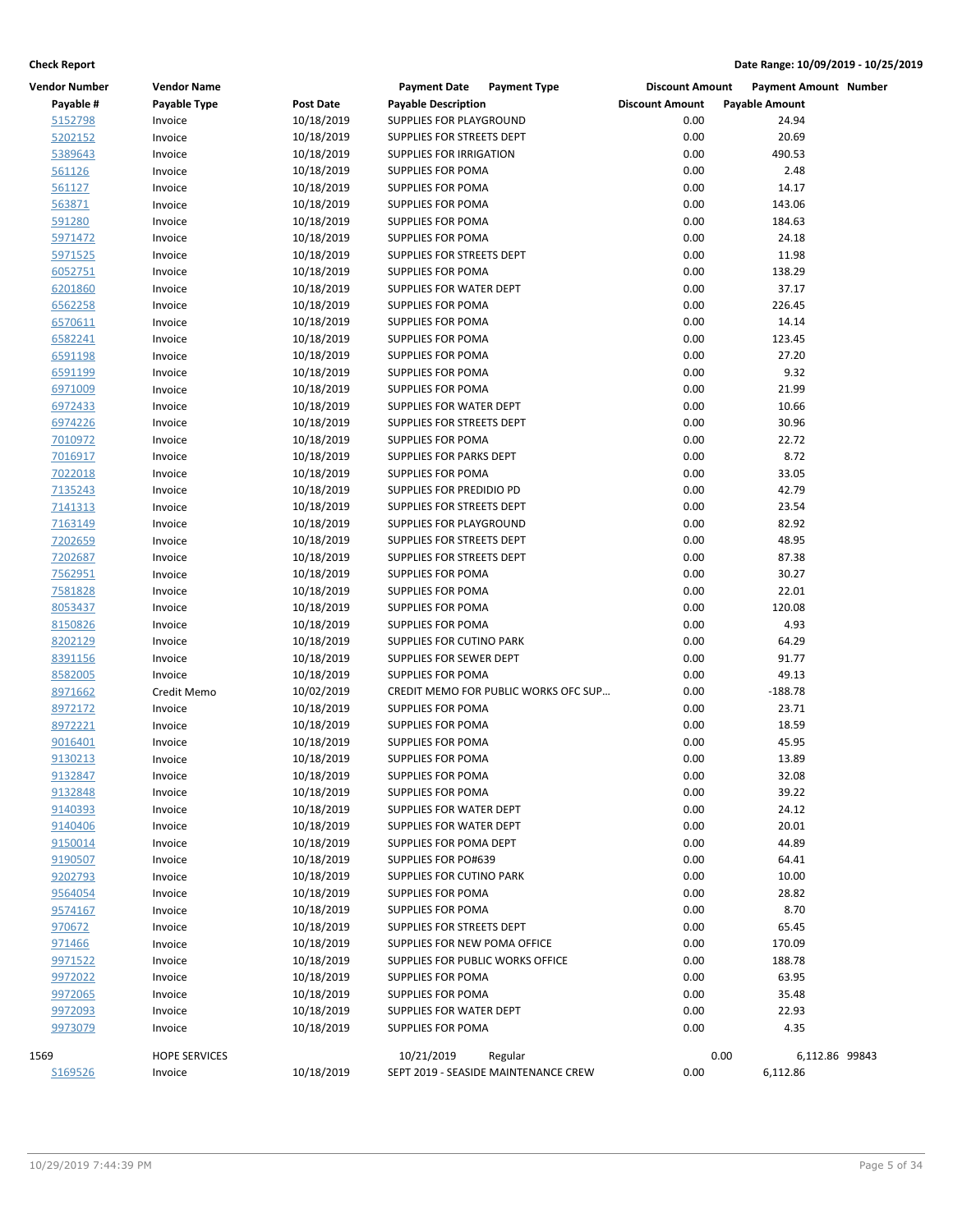| <b>Vendor Number</b>     | <b>Vendor Name</b>                  |                  | <b>Payment Date</b>               | <b>Payment Type</b>                     | <b>Discount Amount</b> |      | <b>Payment Amount Number</b> |              |
|--------------------------|-------------------------------------|------------------|-----------------------------------|-----------------------------------------|------------------------|------|------------------------------|--------------|
| Payable #                | Payable Type                        | <b>Post Date</b> | <b>Payable Description</b>        |                                         | <b>Discount Amount</b> |      | <b>Payable Amount</b>        |              |
| 1734                     | <b>SUNEE S. JINES</b>               |                  | 10/11/2019                        | Regular                                 |                        | 0.00 |                              | 100.00 99792 |
| FALL ART 2019            | Invoice                             | 10/11/2019       |                                   | JUDGE - PAINTING CATEGORY ON 10/26/19   | 0.00                   |      | 100.00                       |              |
| 1976                     | <b>LINCOLN AQUATICS</b>             |                  | 10/11/2019                        | Regular                                 |                        | 0.00 | 361.89 99764                 |              |
| 29503409                 | Invoice                             | 10/11/2019       | SUPPLIES FOR 1148 WHEELER ST POOL |                                         | 0.00                   |      | 361.89                       |              |
| 1976                     | <b>LINCOLN AQUATICS</b>             |                  | 10/21/2019                        | Regular                                 |                        | 0.00 | 926.20 99850                 |              |
| 36975884                 | Invoice                             | 10/18/2019       |                                   | CHEMICALS FOR POOL AT 1148 WHEELER ST.  | 0.00                   |      | 542.97                       |              |
| 36976164                 | Invoice                             | 10/18/2019       | (1) ECON-T FEED PUMP W/ 6' CORD   |                                         | 0.00                   |      | 383.23                       |              |
| 2186                     | <b>MISSION UNIFORM SERVICE</b>      |                  | 10/11/2019                        | Regular                                 |                        | 0.00 | 125.68 99769                 |              |
| 510862865                | Invoice                             | 10/11/2019       |                                   | RECREATION UNIFORM WEEKLY SVC - 10/2/   | 0.00                   |      | 125.68                       |              |
| 2186                     | <b>MISSION UNIFORM SERVICE</b>      |                  | 10/21/2019                        | Regular                                 |                        | 0.00 | 1,065.97 99853               |              |
| 510891102                | Invoice                             | 10/18/2019       |                                   | SEASIDE MAIN & UTILITIES UNIFORM SVC 10 | 0.00                   |      | 328.17                       |              |
| 510891103                | Invoice                             | 10/18/2019       | SEASIDE POMA UNIFORM SVC 10/7/19  |                                         | 0.00                   |      | 96.60                        |              |
| 510915322                | Invoice                             | 10/18/2019       |                                   | RECREATION DEPT - WEEKLY UNIFORM SVC    | 0.00                   |      | 125.68                       |              |
| 510945849                | Invoice                             | 10/14/2019       |                                   | SEASIDE MAIN & UTILITIES UNIFORM SVC 10 | 0.00                   |      | 328.17                       |              |
| 510945850                | Invoice                             | 10/18/2019       |                                   | SEASIDE POMA UNIFORM SVC 10/14/19       | 0.00                   |      | 96.60                        |              |
| 510957838                | Invoice                             | 10/18/2019       |                                   | SEASIDE MAIN & UTILITIES UNIFORM SVC 10 | 0.00                   |      | 90.75                        |              |
| 2205                     | MONTEREY COUNTY CONVENTION          |                  | 10/11/2019                        | Regular                                 |                        | 0.00 | 23,955.03 99778              |              |
| AUG 2019 SEASIDE Invoice |                                     | 10/11/2019       |                                   | AUGUST 2019 - SEASIDE TID REMITTANCE    | 0.00                   |      | 23,955.03                    |              |
| 2223                     | MONTEREY BAY ENGINEERS, INC.        |                  | 10/11/2019                        | Regular                                 |                        | 0.00 | 6,180.00 99775               |              |
| 19-074A                  | Invoice                             | 10/11/2019       | <b>SEASIDE RESORTS PROJECT</b>    |                                         | 0.00                   |      | 6,180.00                     |              |
| 2234                     | MONTEREY BAY AIR RESOURCES DISTRICT |                  | 10/11/2019                        | Regular                                 |                        | 0.00 | 354.00 99773                 |              |
| 2838-093019              | Invoice                             | 10/11/2019       |                                   | ANNUAL RENEWAL - ROSITA RD, DEL REY O   | 0.00                   |      | 354.00                       |              |
| 2236                     | MBS BUSINESS SYSTEMS                |                  | 10/11/2019                        | Regular                                 |                        | 0.00 | 107.36 99767                 |              |
| 369769                   | Invoice                             | 10/11/2019       |                                   | 610 OLYMPIA AVE - CONTRACT BASE RATE C  | 0.00                   |      | 107.36                       |              |
| 2236                     | MBS BUSINESS SYSTEMS                |                  | 10/21/2019                        | Regular                                 |                        | 0.00 | 1,930.84 99852               |              |
| 371496                   | Invoice                             | 10/18/2019       |                                   | SEASIDE POLICE - KONICA MINOLTA COPIER  | 0.00                   |      | 1,930.84                     |              |
| 2238                     | MONTEREY BAY PEST CONTROL           |                  | 10/21/2019                        | Regular                                 |                        | 0.00 | 227.00 99858                 |              |
| 0172597                  | Invoice                             | 10/18/2019       |                                   | 440 HARCOURT - TRAILER #A - MONTHLY SV  | 0.00                   |      | 62.00                        |              |
| 0172599                  | Invoice                             | 10/18/2019       |                                   | 440 HARCOURT - POLICE DEPT MONTHLY SV   | 0.00                   |      | 100.00                       |              |
| 0172600                  | Invoice                             | 10/18/2019       |                                   | 610 OLYMPIA AVE - MONTHLY ROACH CONT    | 0.00                   |      | 65.00                        |              |
| 2279                     | COUNTY OF MONTEREY IT DEPT.         |                  | 10/21/2019                        | Regular                                 |                        | 0.00 | 1,245.50 99816               |              |
| 822 8/2019               | Invoice                             | 10/18/2019       |                                   | AUG 2019 - SEASIDE POLICE (822) MONTHLY | 0.00                   |      | 1,245.50                     |              |
| 2295                     | <b>MONTEREY COUNTY PETROLEUM</b>    |                  | 10/11/2019                        | Regular                                 |                        | 0.00 | 5,213.44 99779               |              |
| 331927                   | Invoice                             | 10/11/2019       |                                   | 1,967 GALLONS UNLEADED REG GASOLINE 9   | 0.00                   |      | 5,213.44                     |              |
| 2342                     | <b>MONTEREY REGIONAL WASTE</b>      |                  | 10/21/2019                        | Regular                                 |                        | 0.00 |                              | 22.94 99861  |
| SCALES SEP19 058 Invoice |                                     | 10/18/2019       | SCALES_SEP19_058 9/30/19          |                                         | 0.00                   |      | 22.94                        |              |

|                       | Payable  | Payment  |                 |           |
|-----------------------|----------|----------|-----------------|-----------|
| <b>Payment Type</b>   | Count    | Count    | <b>Discount</b> | Payment   |
| <b>Regular Checks</b> | 162      | 29       | 0.00            | 57,348.75 |
| <b>Manual Checks</b>  | $\Omega$ | $\Omega$ | 0.00            | 0.00      |
| <b>Voided Checks</b>  | 0        | $\Omega$ | 0.00            | 0.00      |
| <b>Bank Drafts</b>    | 0        | $\Omega$ | 0.00            | 0.00      |
| EFT's                 | لأ16     | 24       | 8.88            | 57,348.99 |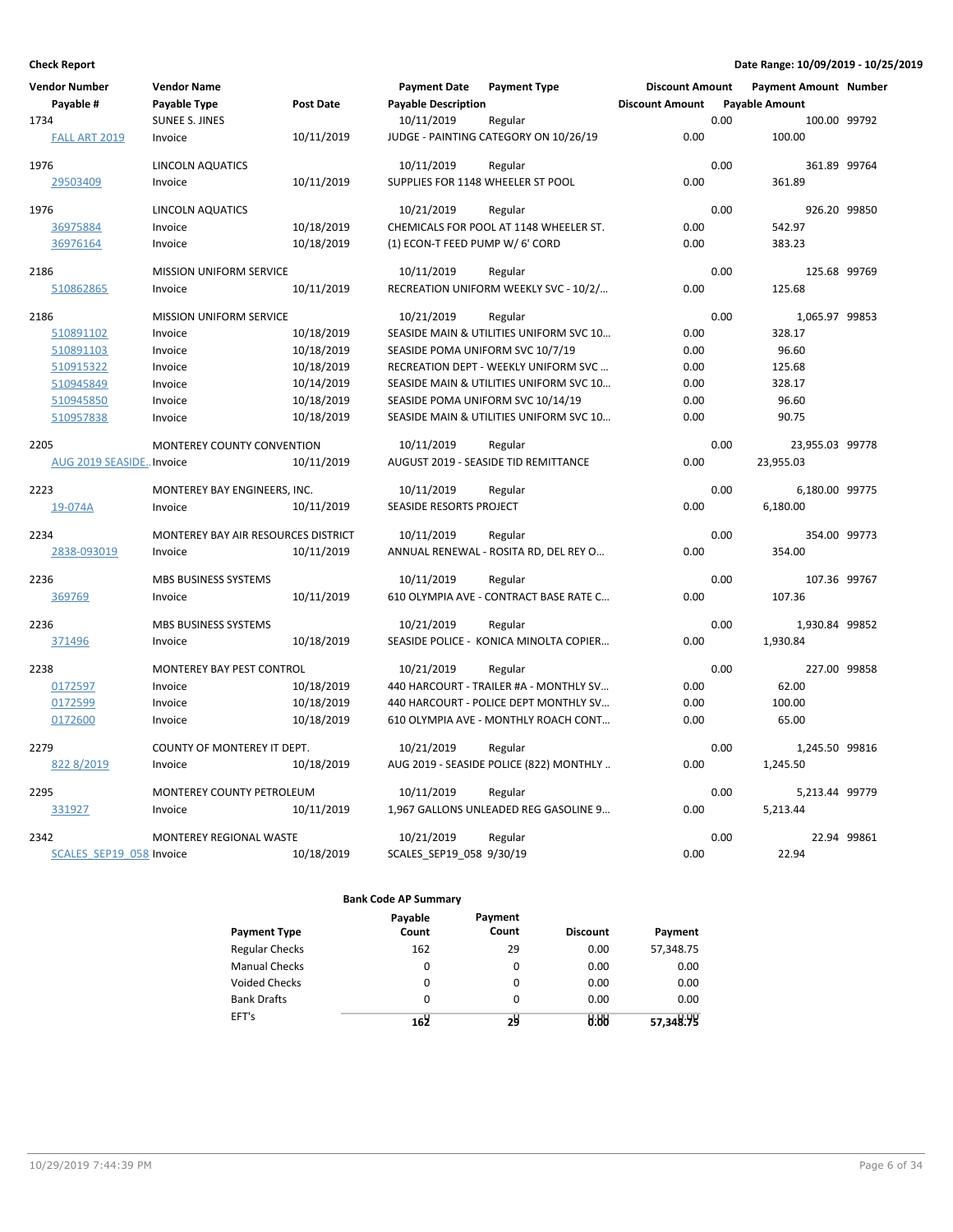| Vendor Number                         | <b>Vendor Name</b>            |            | <b>Payment Date</b><br><b>Payment Type</b> | <b>Discount Amount</b> | <b>Payment Amount Number</b> |  |
|---------------------------------------|-------------------------------|------------|--------------------------------------------|------------------------|------------------------------|--|
| Payable #                             | Payable Type                  | Post Date  | <b>Payable Description</b>                 | <b>Discount Amount</b> | <b>Payable Amount</b>        |  |
| <b>Bank Code: PY-Payroll Payables</b> |                               |            |                                            |                        |                              |  |
| 2346                                  | <b>MONTEREY SPORTS CENTER</b> |            | 10/24/2019<br>Regular                      | 0.00                   | 1.257.00 18993               |  |
| CM0000300                             | Credit Memo                   | 10/24/2019 | <b>GYM MBRSHIP - SINGLE</b>                | 0.00                   | $-56.00$                     |  |
| <b>INV0003744</b>                     | Invoice                       | 10/24/2019 | <b>GYM MBRSHIP - SINGLE</b>                | 0.00                   | 504.00                       |  |
| <b>INV0003745</b>                     | Invoice                       | 10/24/2019 | <b>GYM MBRSHP - SENIOR</b>                 | 0.00                   | 44.00                        |  |
| <b>INV0003746</b>                     | Invoice                       | 10/24/2019 | <b>GYM MBRSHIP - FAMILY</b>                | 0.00                   | 765.00                       |  |

|                       | Payable  | Payment  |                 |          |
|-----------------------|----------|----------|-----------------|----------|
| <b>Payment Type</b>   | Count    | Count    | <b>Discount</b> | Payment  |
| <b>Regular Checks</b> | 4        |          | 0.00            | 1,257.00 |
| <b>Manual Checks</b>  | 0        | 0        | 0.00            | 0.00     |
| <b>Voided Checks</b>  | 0        | 0        | 0.00            | 0.00     |
| <b>Bank Drafts</b>    | <u>n</u> | <u>n</u> | 0.00            | 0.00     |
| EFT's                 |          |          | 8.88            | 1,257.00 |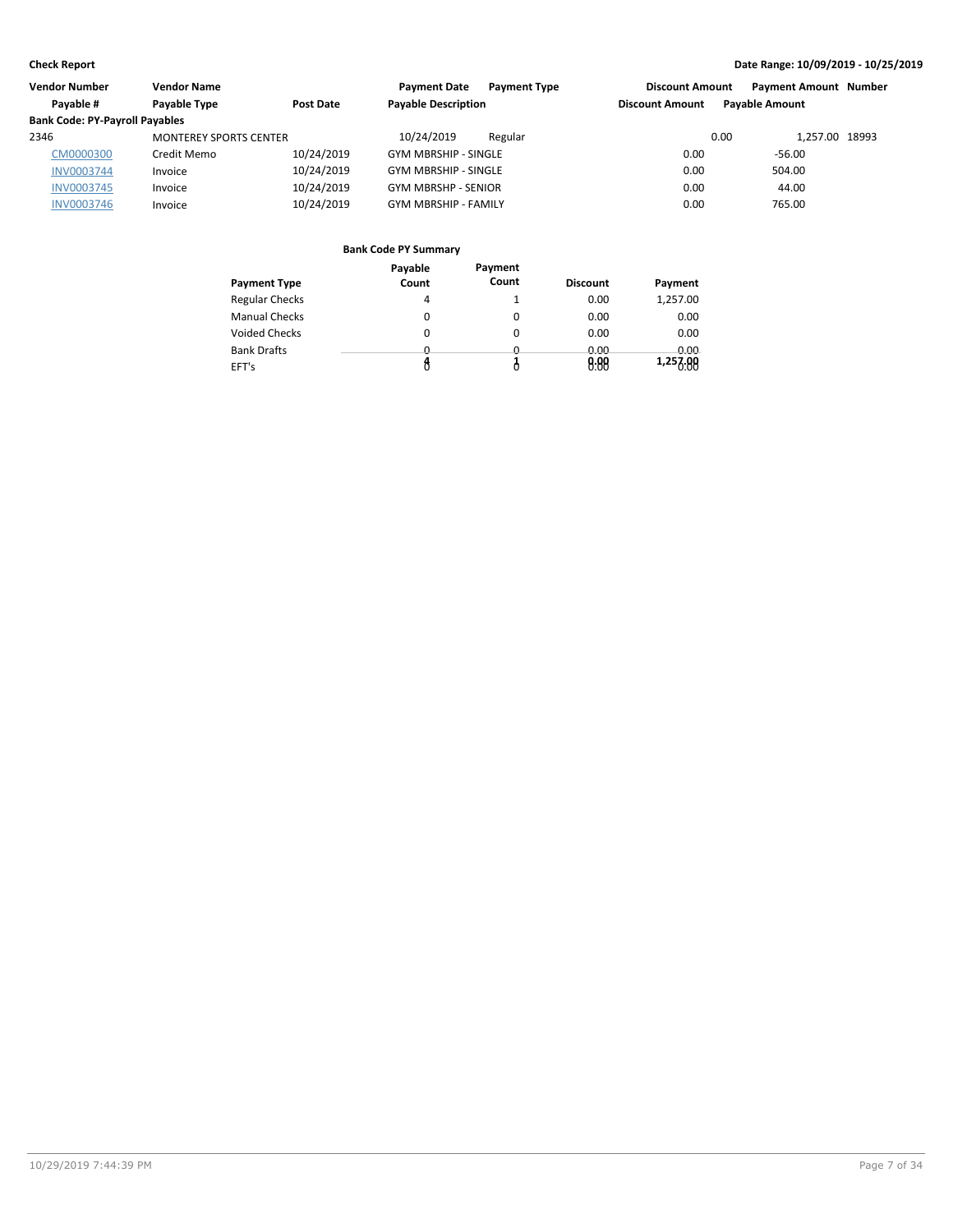| <b>Vendor Number</b>                  | <b>Vendor Name</b>            |                  | <b>Payment Date</b>              | <b>Payment Type</b>                      | <b>Discount Amount</b> | <b>Payment Amount Number</b> |             |
|---------------------------------------|-------------------------------|------------------|----------------------------------|------------------------------------------|------------------------|------------------------------|-------------|
| Payable #                             | <b>Payable Type</b>           | <b>Post Date</b> | <b>Payable Description</b>       |                                          | <b>Discount Amount</b> | <b>Payable Amount</b>        |             |
| <b>Bank Code: AP-Regular Payables</b> |                               |                  |                                  |                                          |                        |                              |             |
| 2351                                  | <b>MONTEREY TIRE SERVICE</b>  |                  | 10/11/2019                       | Regular                                  |                        | 0.00<br>104.68 99780         |             |
| 1-88369                               | Invoice                       | 10/11/2019       | (1) FEALT FRONT END ALIGNMENT    |                                          | 0.00                   | 79.95                        |             |
| 1-91298                               | Invoice                       | 10/11/2019       |                                  | (1) PARTS BOOT#, (1) LFLT FLAT REPAIR LT | 0.00                   | 24.73                        |             |
| 2652                                  | PACIFIC GAS & ELECTRIC        |                  | 10/11/2019                       | Regular                                  |                        | 0.00<br>6,868.69 99782       |             |
| 9/18/19 MISC ACC Invoice              |                               | 10/11/2019       | PGE Individual Statement 9/18/19 |                                          | 0.00                   | 6,868.69                     |             |
| 2666                                  | PACIFIC TRUCK PARTS, INC.     |                  | 10/21/2019                       | Regular                                  |                        | 0.00<br>120.07 99867         |             |
| 1810988                               | Invoice                       | 10/18/2019       | (10) 2.5 GAL DEF FLUID           |                                          | 0.00                   | 120.07                       |             |
| 2746                                  | PENINSULA POOL SERVICE        |                  | 10/11/2019                       | Regular                                  |                        | 0.00<br>233.76 99783         |             |
| 192960901                             | Invoice                       | 10/11/2019       | (4) 4 GAL CASE SANI-CHLOR        |                                          | 0.00                   | 88.84                        |             |
| 192960903                             | Invoice                       | 10/11/2019       | (6) 4 GAL CASE SANI-CHLOR        |                                          | 0.00                   | 144.92                       |             |
| 2781                                  | <b>MIRIAM WILSON</b>          |                  | 10/11/2019                       | Regular                                  |                        | 0.00<br>500.00 99768         |             |
| 242962                                | Invoice                       | 10/11/2019       |                                  | SEPT 2019 - MIGRATORY BIRD CONTROL       | 0.00                   | 500.00                       |             |
| 2816                                  | PLUG & PAY TECHNOLOGIES, INC. |                  | 10/11/2019                       | Regular                                  |                        | 0.00                         | 30.00 99785 |
| <b>SEPT 2019</b>                      | Invoice                       | 10/11/2019       |                                  | SEPT 2019 - INV #2019100201380510677     | 0.00                   | 15.00                        |             |
| <b>SEPT 2019.</b>                     | Invoice                       | 10/11/2019       |                                  | SEPT 2019 - INV #2019100201380510678     | 0.00                   | 15.00                        |             |
| 2849                                  | PREMIUM AUTO PARTS, INC.      |                  | 10/21/2019                       | Regular                                  |                        | 0.00                         | 35.48 99873 |
| 7474-176687                           | Invoice                       | 10/18/2019       | (2) 24 EXACT FIT                 |                                          | 0.00                   | 21.39                        |             |
| 7474-176787                           | Invoice                       | 10/18/2019       | (2) OIL FILTER LD                |                                          | 0.00                   | 14.09                        |             |

|                       | Payable | Payment  |                 |          |
|-----------------------|---------|----------|-----------------|----------|
| <b>Payment Type</b>   | Count   | Count    | <b>Discount</b> | Payment  |
| <b>Regular Checks</b> | 11      |          | 0.00            | 7,892.68 |
| <b>Manual Checks</b>  | 0       | $\Omega$ | 0.00            | 0.00     |
| <b>Voided Checks</b>  | 0       | $\Omega$ | 0.00            | 0.00     |
| <b>Bank Drafts</b>    | 10      | Ø        | 0.00            | 7,890.68 |
| EFT's                 | 0       | $\Omega$ | 0.00            | 0.00     |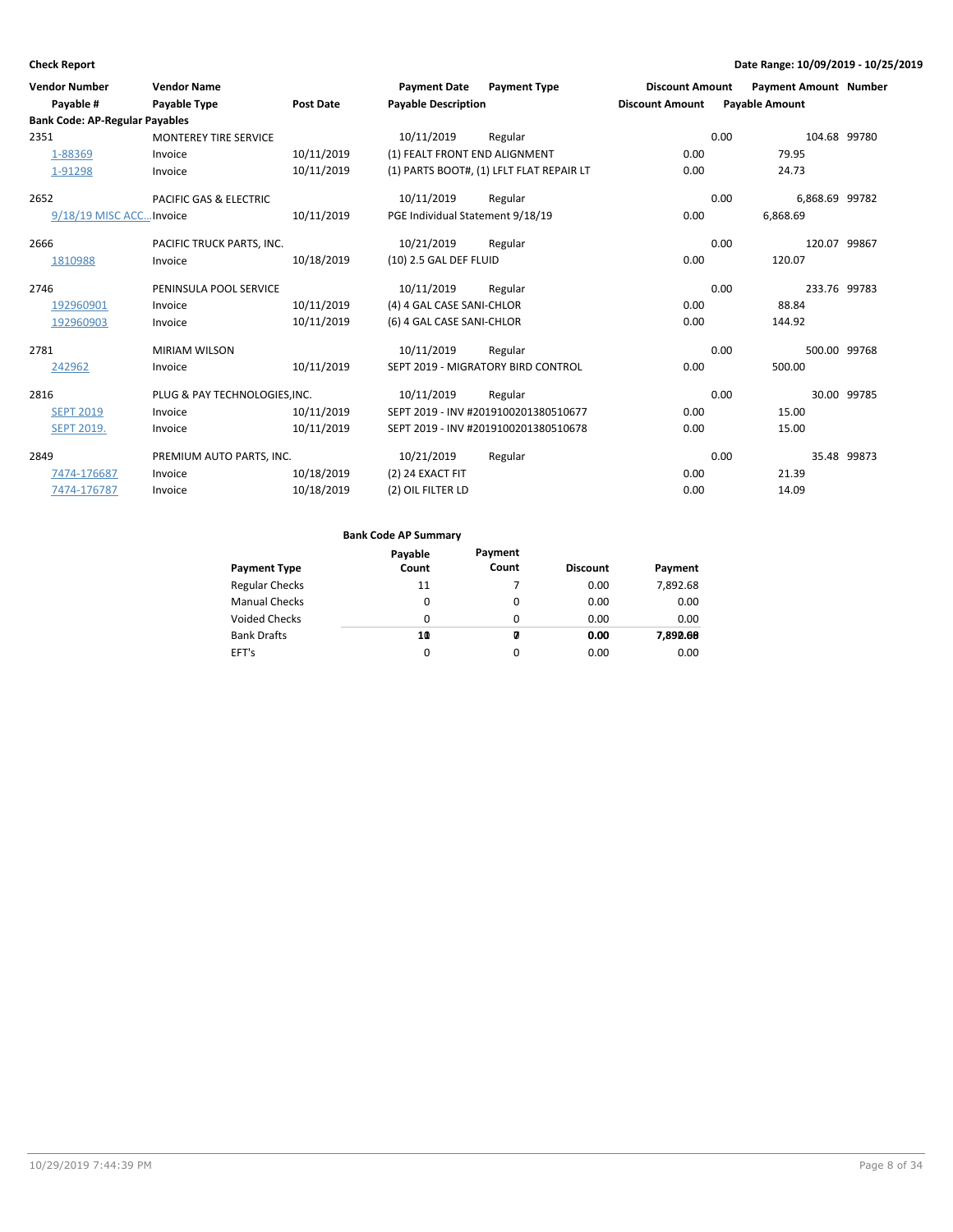| <b>Vendor Number</b>                  | <b>Vendor Name</b>                  |                  | <b>Payment Date</b>        | <b>Payment Type</b>                     | <b>Discount Amount</b> |      | <b>Payment Amount Number</b> |                       |
|---------------------------------------|-------------------------------------|------------------|----------------------------|-----------------------------------------|------------------------|------|------------------------------|-----------------------|
| Payable #                             | Payable Type                        | <b>Post Date</b> | <b>Payable Description</b> |                                         | <b>Discount Amount</b> |      | <b>Payable Amount</b>        |                       |
| <b>Bank Code: PY-Payroll Payables</b> |                                     |                  |                            |                                         |                        |      |                              |                       |
| 2877                                  | PUBLIC EMPLOYEES' RETIREMENT SYSTEM |                  | 10/18/2019                 | <b>Bank Draft</b>                       |                        | 0.00 |                              | 12.18 1001424742      |
| DM0000313                             | Debit Memo                          | 10/18/2019       | PREMUTATI CONT ADJ         |                                         | 0.00                   |      | 12.18                        |                       |
| 2877                                  | PUBLIC EMPLOYEES' RETIREMENT SYSTEM |                  | 10/18/2019                 | <b>Bank Draft</b>                       |                        | 0.00 | 6.67                         | 1001424742            |
| DM0000314                             | Debit Memo                          | 10/18/2019       | <b>FREEMAN CONT ADJ</b>    |                                         | 0.00                   |      | 6.67                         |                       |
| 2877                                  | PUBLIC EMPLOYEES' RETIREMENT SYSTEM |                  | 10/18/2019                 | <b>Bank Draft</b>                       |                        | 0.00 |                              | -300.41 1001424742    |
| CM0000299                             | Credit Memo                         | 10/18/2019       |                            | INCAVIGLIA NSD RETRO ADJ: T/B REP ON FU | 0.00                   |      | $-300.41$                    |                       |
| 2877                                  | PUBLIC EMPLOYEES' RETIREMENT SYSTEM |                  | 10/18/2019                 | <b>Bank Draft</b>                       |                        | 0.00 |                              | 127.989.00 1001424742 |
| <b>INV0003727</b>                     | Invoice                             | 10/18/2019       | GROUP 70001 - MANAGEMENT   |                                         | 0.00                   |      | 127.989.00                   |                       |
| 2877                                  | PUBLIC EMPLOYEES' RETIREMENT SYSTEM |                  | 10/18/2019                 | <b>Bank Draft</b>                       |                        | 0.00 | 4.17                         | 1001424742            |
| DM0000312                             | Debit Memo                          | 10/18/2019       | RAMSAY CONT ADJ            |                                         | 0.00                   |      | 4.17                         |                       |

|                       | Payable | Payment |                 |            |
|-----------------------|---------|---------|-----------------|------------|
| <b>Payment Type</b>   | Count   | Count   | <b>Discount</b> | Payment    |
| <b>Regular Checks</b> | 0       | 0       | 0.00            | 0.00       |
| <b>Manual Checks</b>  | 0       | 0       | 0.00            | 0.00       |
| <b>Voided Checks</b>  |         |         | 8.88            | 127,711.89 |
| <b>Bank Drafts</b>    |         | 5       | 0.00            | 127,711.61 |
| EFT's                 |         | 0       | 0.00            | 0.00       |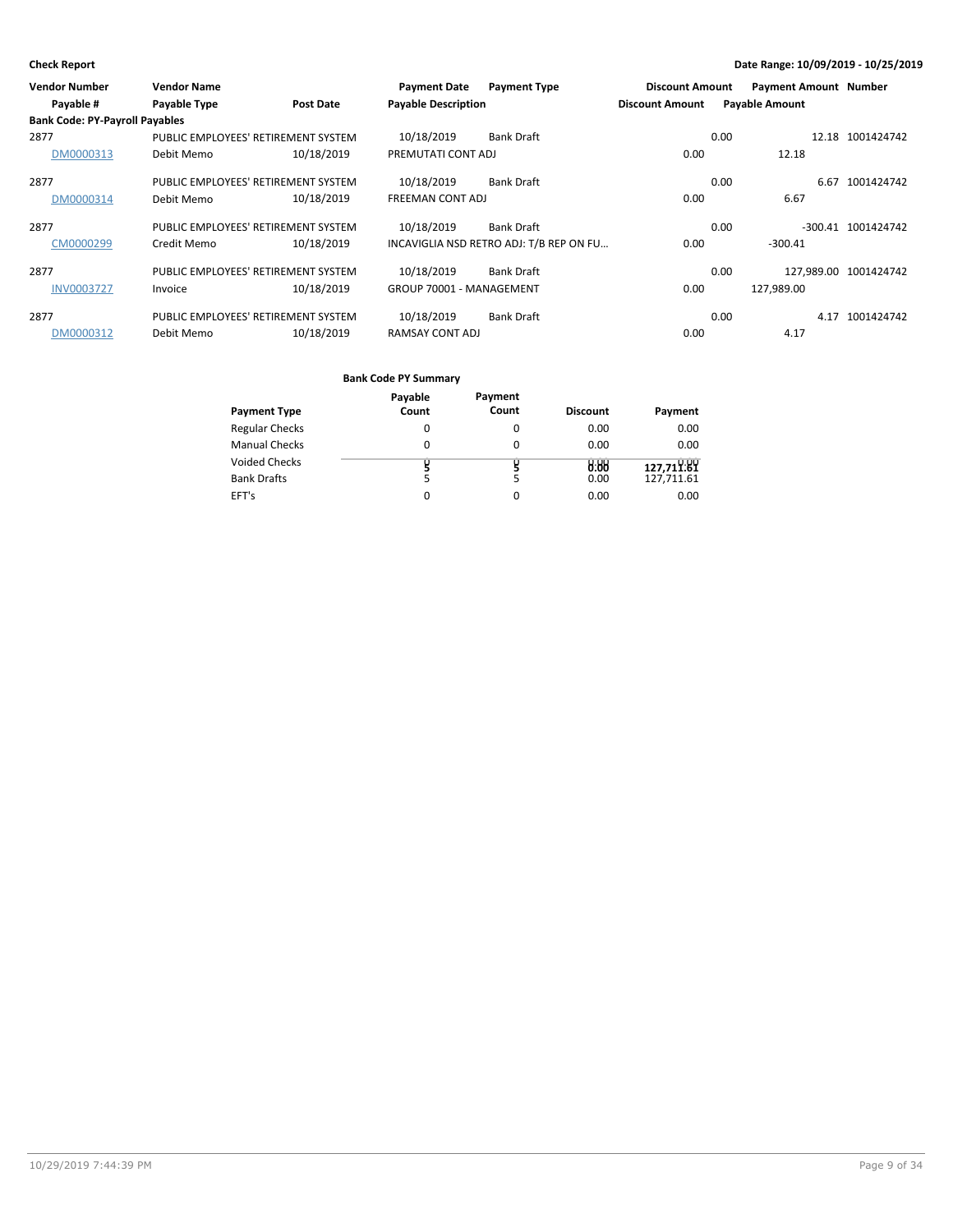| <b>Vendor Number</b>                  | <b>Vendor Name</b>         |                  | <b>Payment Date</b>                 | <b>Payment Type</b>                       | <b>Discount Amount</b> | <b>Payment Amount Number</b> |              |
|---------------------------------------|----------------------------|------------------|-------------------------------------|-------------------------------------------|------------------------|------------------------------|--------------|
| Payable #                             | Payable Type               | <b>Post Date</b> | <b>Payable Description</b>          |                                           | <b>Discount Amount</b> | <b>Payable Amount</b>        |              |
| <b>Bank Code: AP-Regular Payables</b> |                            |                  |                                     |                                           |                        |                              |              |
| 2946                                  | BECK'S SHOE STORE, INC     |                  | 10/21/2019                          | Regular                                   |                        | 0.00                         | 776.82 99808 |
| 1000010299                            | Invoice                    | 10/18/2019       | LEE GLEASON (SALES SLIP NO. 912376) |                                           | 0.00                   | 231.09                       |              |
| 1000010309                            | Invoice                    | 10/18/2019       |                                     | LUIS SANDOVAL (SALES SLIP NO. 912387)     | 0.00                   | 250.00                       |              |
| 1000010329                            | Invoice                    | 10/18/2019       | BILLY WHITE (SALES SLIP NO. 912413) |                                           | 0.00                   | 73.88                        |              |
| 1000010330                            | Invoice                    | 10/18/2019       |                                     | STEVEN BONAFANT (SALES SLIP NO. 912412)   | 0.00                   | 92.44                        |              |
| 1000010331                            | Invoice                    | 10/18/2019       |                                     | STEPHANIE PENAMENTE (SALES SLIP NO. 91    | 0.00                   | 129.41                       |              |
| 3068                                  | <b>CITY OF SAND CITY</b>   |                  | 10/11/2019                          | Regular                                   |                        | 0.00<br>8,854.55 99739       |              |
| <b>INV0003773</b>                     | Invoice                    | 10/11/2019       | SEWER IMPACT FEE PAYMENT            |                                           | 0.00                   | 8,854.55                     |              |
| 3154                                  | GREEN VALLEY LANSCAPE INC. |                  | 10/11/2019                          | Regular                                   |                        | 0.00                         | 321.32 99756 |
| 35622                                 | Invoice                    | 10/11/2019       |                                     | (1) GAS CAN, (4) PRUNERS, (4) SCABBARD LE | 0.00                   | 321.32                       |              |
| 3211                                  | SHERWIN-WILLIAMS CO.       |                  | 10/11/2019                          | Regular                                   |                        | 0.00                         | 320.25 99789 |
| 8362-7                                | Invoice                    | 10/11/2019       | MISC SUPPLIES FOR STREETS DEPT      |                                           | 0.00                   | 169.80                       |              |
| 8831-1                                | Invoice                    | 10/11/2019       | SUPPLIES FOR WATER TANK SITE        |                                           | 0.00                   | 88.55                        |              |
| 9163-8                                | Invoice                    | 10/11/2019       | SUPPLIES FOR STREETS DEPT           |                                           | 0.00                   | 61.90                        |              |
| 3211                                  | SHERWIN-WILLIAMS CO.       |                  | 10/21/2019                          | Regular                                   |                        | 0.00                         | 183.69 99880 |
| 9274-3                                | Invoice                    | 10/18/2019       | PAINT FOR STREETS DEPT.             |                                           | 0.00                   | 183.69                       |              |
| 3244                                  | SLAKEY BROTHERS, INC.      |                  | 10/21/2019                          | Regular                                   |                        | 0.00                         | 39.65 99881  |
| 16165411-00                           | Invoice                    | 10/18/2019       | (1) STAT 5+5+1 PROGRAM 1H/IC        |                                           | 0.00                   | 39.65                        |              |
| 3249                                  | <b>SMART &amp; FINAL</b>   |                  | 10/21/2019                          | Regular                                   |                        | 0.00                         | 72.75 99882  |
| REF #053335                           | Invoice                    | 10/18/2019       |                                     | STORE #455 / REF #053335; PURCHASE ON     | 0.00                   | 72.75                        |              |
| 3307                                  | SAME DAY SHRED             |                  | 10/21/2019                          | Regular                                   |                        | 0.00                         | 57.50 99878  |
| 37601                                 | Invoice                    | 10/18/2019       |                                     | POLICE DEPT - 64 GALLON BIN SVCD ON 9/3   | 0.00                   | 32.50                        |              |
| 37723                                 | Invoice                    | 10/18/2019       |                                     | FIRE DEPT - SECURITY CONSOLE SVCD 10/9/   | 0.00                   | 25.00                        |              |
| 3319                                  | STAPLES ADVANTAGE          |                  | 10/11/2019                          | Regular                                   |                        | 0.00                         | 753.29 99791 |
| 3425927107                            | Invoice                    | 10/11/2019       | POLICE DEPT - MISC SUPPLIES 9/25/19 |                                           | 0.00                   | 512.89                       |              |
| 3425927109                            | Invoice                    | 10/11/2019       | POLICE DEPT - DISNFCT WIPES (12)    |                                           | 0.00                   | 62.80                        |              |
| 3425927110                            | Invoice                    | 10/11/2019       |                                     | HUMAN RESOURCES - 3 PACK LEGAL PADS       | 0.00                   | 19.44                        |              |
| 3425927111                            | Invoice                    | 10/11/2019       |                                     | RECREATION - (1 CASE) 11x17 PAPER, (2 DZ) | 0.00                   | 81.48                        |              |
| 3425927112                            | Invoice                    | 10/11/2019       |                                     | RECREATION - (1) BAUMGARTEN RIBBON        | 0.00                   | 76.68                        |              |
| 3319                                  | <b>STAPLES ADVANTAGE</b>   |                  | 10/21/2019                          | Regular                                   |                        | 0.00                         | 483.23 99883 |
| 3425771471                            | Invoice                    | 10/18/2019       |                                     | POLICE DEPT - (2 PKS) 10PK STORAGE BOXES  | 0.00                   | 43.68                        |              |
| 3426746935                            | Invoice                    | 10/18/2019       | PUBLIC WORKS / CITY HALL SUPPLIES   |                                           | 0.00                   | 439.55                       |              |
| 3397                                  | PETER K. FICHTNER          |                  | 10/11/2019                          | Regular                                   |                        | 0.00<br>7,402.45 99784       |              |
| 10041                                 | Invoice                    | 10/11/2019       |                                     | (4) SQ-D-PANEL HANDLES - DAVID CUTINO B   | 0.00                   | 414.40                       |              |
| 10047                                 | Invoice                    | 10/11/2019       |                                     | REPAIR/REPLACE FLOOD LIGHTS AT CUTINO     | 0.00                   | 2,605.20                     |              |
| 10048                                 | Invoice                    | 10/11/2019       |                                     | REPLACE 1500 W BULBS ON LIGHT POLE-CUT    | 0.00                   | 3,340.80                     |              |
| 10049                                 | Invoice                    | 10/11/2019       |                                     | REPAIR SHORT CIRCUITS INSIDE LIGHT POLE - | 0.00                   | 1,042.05                     |              |
| 3397                                  | PETER K. FICHTNER          |                  | 10/21/2019                          | Regular                                   |                        | 0.00                         | 353.09 99869 |
| 10046                                 | Invoice                    | 10/18/2019       |                                     | INSTALL NEW DUPLEX RECEPTACLE AT 656 B    | 0.00                   | 353.09                       |              |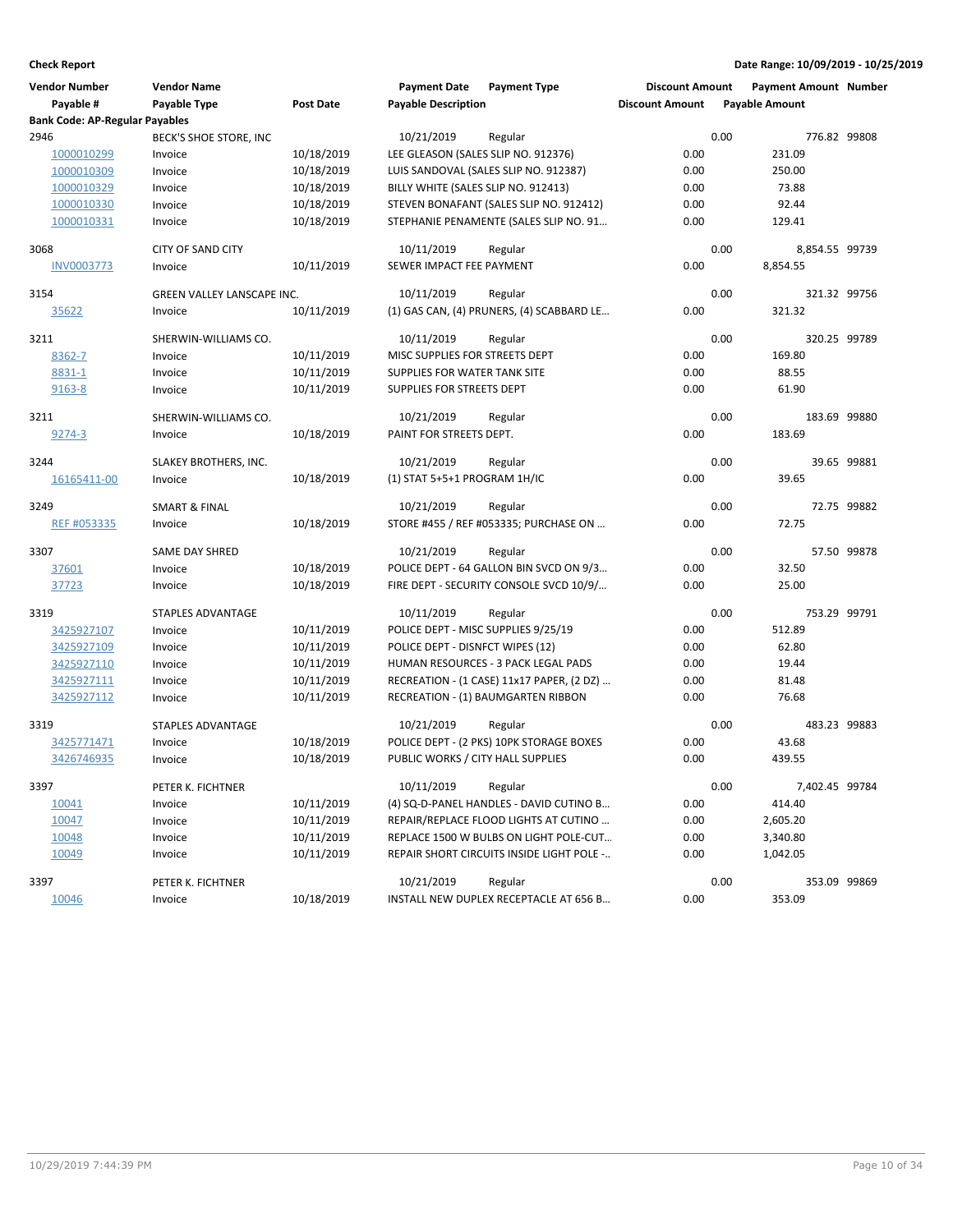| Vendor Number | <b>Vendor Name</b> |                  | <b>Payment Date</b>        | <b>Payment Type</b>                    | <b>Discount Amount</b> |      | <b>Payment Amount Number</b> |  |
|---------------|--------------------|------------------|----------------------------|----------------------------------------|------------------------|------|------------------------------|--|
| Pavable #     | Payable Type       | <b>Post Date</b> | <b>Payable Description</b> |                                        | <b>Discount Amount</b> |      | <b>Pavable Amount</b>        |  |
| 3535          | USA BLUEBOOK       |                  | 10/11/2019                 | Regular                                |                        | 0.00 | 206.93 99797                 |  |
| 020380        | Invoice            | 10/11/2019       |                            | (1) 34' REPLACEMENT PVC SHAFT W/ IMPEL | 0.00                   |      | 206.93                       |  |

|                       | Payable | Payment  |                 |             |
|-----------------------|---------|----------|-----------------|-------------|
| <b>Payment Type</b>   | Count   | Count    | <b>Discount</b> | Payment     |
| <b>Regular Checks</b> | 28      | 13       | 0.00            | 19,825.52   |
| <b>Manual Checks</b>  | ŋ       | n        | <u>n nn</u>     | <u>ი იი</u> |
| Voided Checks         | 28      | 13       | 0.88            | 19,825.53   |
| <b>Bank Drafts</b>    | 0       | 0        | 0.00            | 0.00        |
| EFT's                 | 0       | $\Omega$ | 0.00            | 0.00        |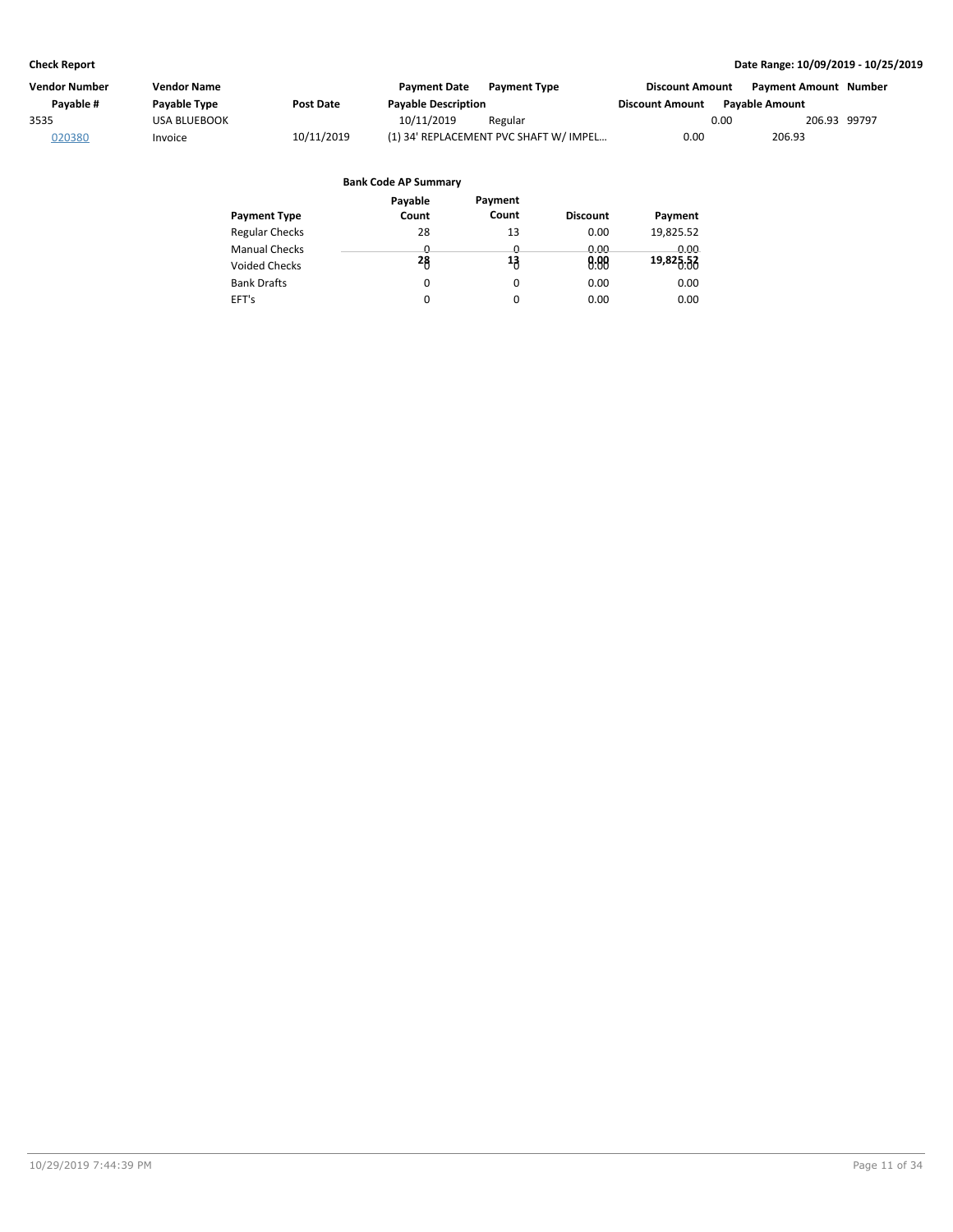| <b>Vendor Number</b>                  | <b>Vendor Name</b>               |                  | <b>Payment Date</b>           | <b>Payment Type</b> | <b>Discount Amount</b> |                       | <b>Payment Amount Number</b> |
|---------------------------------------|----------------------------------|------------------|-------------------------------|---------------------|------------------------|-----------------------|------------------------------|
| Pavable #                             | Payable Type                     | <b>Post Date</b> | <b>Payable Description</b>    |                     | <b>Discount Amount</b> | <b>Pavable Amount</b> |                              |
| <b>Bank Code: PY-Payroll Payables</b> |                                  |                  |                               |                     |                        |                       |                              |
| 3560                                  | UNITED WAY OF MONTEREY PENINSULA |                  | 10/24/2019                    | Regular             |                        | 0.00                  | 66.00 18994                  |
| INV0003742                            | Invoice                          | 10/24/2019       | <b>EMPLOYEE CONTRIBUTIONS</b> |                     | 0.00                   | 33.00                 |                              |
| <b>INV0003786</b>                     | Invoice                          | 10/24/2019       | <b>EMPLOYEE CONTRIBUTIONS</b> |                     | 0.00                   | 33.00                 |                              |

| Payment Type          | Payable<br>Count | Payment<br>Count | <b>Discount</b> | Payment |
|-----------------------|------------------|------------------|-----------------|---------|
| <b>Regular Checks</b> | 2                |                  | 0.00            | 66.00   |
| <b>Manual Checks</b>  | ø                | Q                | 0.00            | 60.00   |
| Voided Checks         | 0                | 0                | 0.00            | 0.00    |
| <b>Bank Drafts</b>    | 0                | 0                | 0.00            | 0.00    |
| EFT's                 | 0                | $\Omega$         | 0.00            | 0.00    |
|                       |                  |                  |                 |         |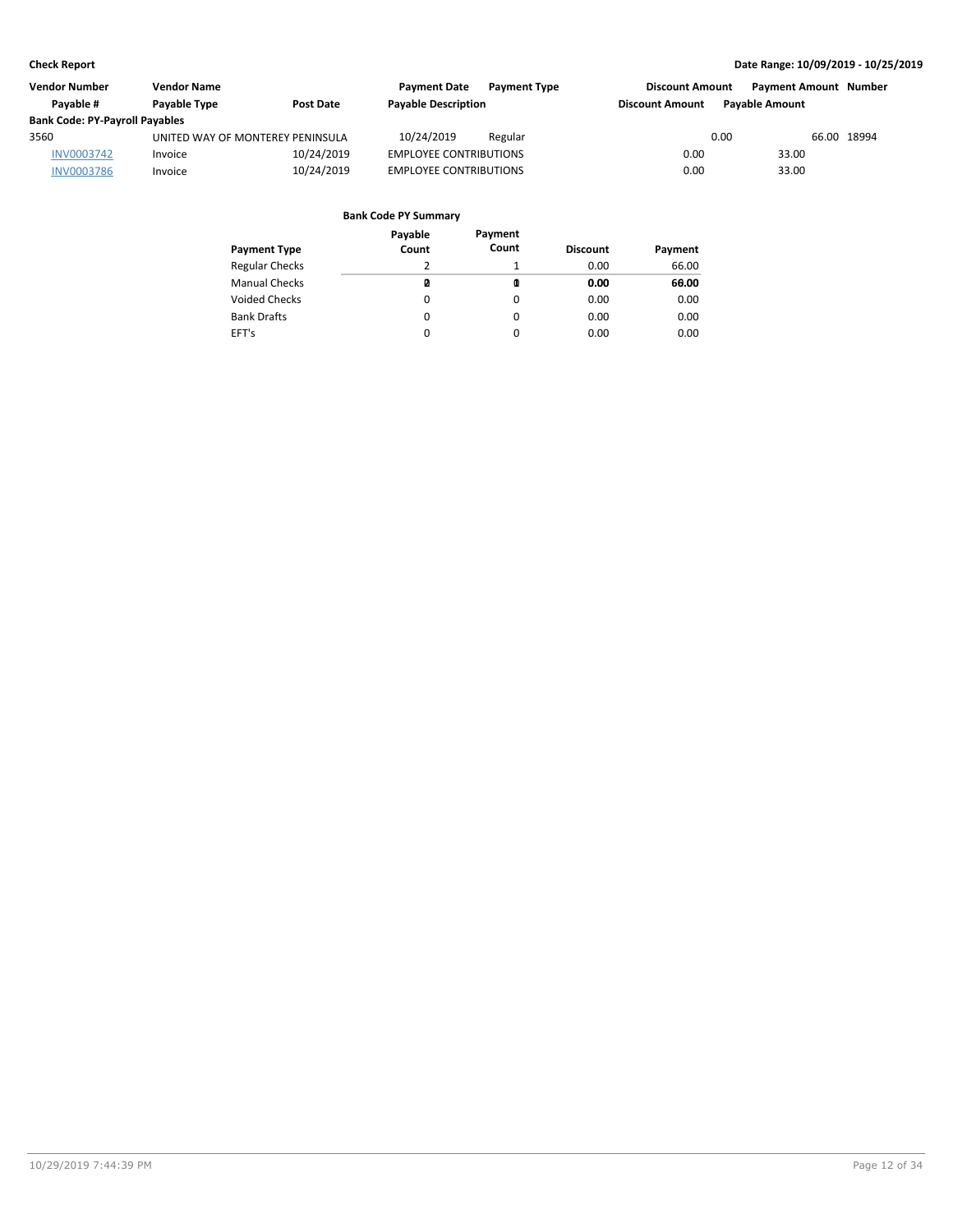| <b>Vendor Number</b>                  | <b>Vendor Name</b>              |                  | <b>Payment Date</b>                | <b>Payment Type</b>                       | <b>Discount Amount</b> |      | <b>Payment Amount Number</b> |             |
|---------------------------------------|---------------------------------|------------------|------------------------------------|-------------------------------------------|------------------------|------|------------------------------|-------------|
| Payable #                             | Payable Type                    | <b>Post Date</b> | <b>Payable Description</b>         |                                           | <b>Discount Amount</b> |      | <b>Payable Amount</b>        |             |
| <b>Bank Code: AP-Regular Payables</b> |                                 |                  |                                    |                                           |                        |      |                              |             |
| 3574                                  | U.S. BANK-CALCARD               |                  | 10/11/2019                         | Regular                                   |                        | 0.00 | 30,282.22 99795              |             |
| 4246 0445 5565 0 Invoice              |                                 | 10/11/2019       | CalCard 8/22/19                    |                                           | 0.00                   |      | 30,282.22                    |             |
| 3694                                  | TURF STAR INCORPORATED          |                  | 10/11/2019                         | Regular                                   |                        | 0.00 | 796.87 99794                 |             |
| 7088334-00                            | Invoice                         | 10/11/2019       |                                    | (1) CENTER SCREEN ASM - 650 OLYMPIA AVE   | 0.00                   |      | 796.87                       |             |
| 3883                                  | FELIPE DE JESUS OLVERA          |                  | 10/21/2019                         | Regular                                   |                        | 0.00 | 1,350.00 99826               |             |
| 2391                                  | Invoice                         | 10/18/2019       |                                    | GRIND 8 STUMPS AT LAGUNA GRANDE PARK      | 0.00                   |      | 1,350.00                     |             |
| 4052                                  | CPS HR CONSULTING               |                  | 10/11/2019                         | Regular                                   |                        | 0.00 | 473.00 99742                 |             |
| SOP49964                              | Invoice                         | 10/11/2019       | 9/27/19 TEST DATE - MAINT WORKER I |                                           | 0.00                   |      | 473.00                       |             |
| 4062                                  | A AND R PLUMBING, INC.          |                  | 10/11/2019                         | Regular                                   |                        | 0.00 | 190.00 99730                 |             |
| 128702                                | Invoice                         | 10/11/2019       |                                    | CLOGGED DRAIN AT CITY HALL DRINKING F     | 0.00                   |      | 190.00                       |             |
| 4106                                  | BAY REPROGRAPHIC & SUPPLY, INC. |                  | 10/21/2019                         | Regular                                   |                        | 0.00 | 390.10 99807                 |             |
| 389754                                | Invoice                         | 10/18/2019       |                                    | SEPT - OCT 2019 BAY MPS BASE/LF USAGE C   | 0.00                   |      | 390.10                       |             |
| 4271                                  | <b>URETSKY SECURITY</b>         |                  | 10/11/2019                         | Regular                                   |                        | 0.00 |                              | 40.00 99796 |
| 8445                                  | Invoice                         | 10/11/2019       |                                    | SEPT 2019 - FINGERPRINTING SERVICE (2)    | 0.00                   |      | 40.00                        |             |
| 4425                                  | MONTEREY AUTO SUPPLY            |                  | 10/21/2019                         | Regular                                   |                        | 0.00 | 226.30 99856                 |             |
| 652298                                | Invoice                         | 10/18/2019       | (1) ADAPTER TRAILER WIRE           |                                           | 0.00                   |      | 15.21                        |             |
| 666190                                | Invoice                         | 10/18/2019       | (2) RECTANGULAR C MARKER           |                                           | 0.00                   |      | 12.43                        |             |
| 667315                                | Invoice                         | 10/18/2019       | (1) FUEL FILTER                    |                                           | 0.00                   |      | 2.25                         |             |
| 668329                                | Invoice                         | 10/18/2019       | (1) CARB KIT                       |                                           | 0.00                   |      | 23.81                        |             |
| 668514                                | Invoice                         | 10/18/2019       |                                    | (1) NAPAGOLD FUEL FILTER, (1) 5-GAL GAS C | 0.00                   |      | 30.57                        |             |
| 668926                                | Invoice                         | 10/18/2019       | (2) GROMMET                        |                                           | 0.00                   |      | 5.44                         |             |
| 669383                                | Invoice                         | 10/18/2019       |                                    | (1) REMAN BRAKE SHOES, (1) CORE DEPOSIT   | 0.00                   |      | 73.33                        |             |
| 669599                                | Invoice                         | 10/18/2019       | (1) SWITCH - NEUTRAL BACKUP        |                                           | 0.00                   |      | 24.30                        |             |
| 670300                                | Invoice                         | 10/18/2019       | (1) PLATINUM FILTER KIT            |                                           | 0.00                   |      | 38.96                        |             |
| 4452                                  | RYAN L. RIDER                   |                  | 10/21/2019                         | Regular                                   |                        | 0.00 | 20,900.00 99877              |             |
| 405                                   | Invoice                         | 10/18/2019       |                                    | REMOVE/INSTALL RETAINING WALL - CUTIN     | 0.00                   |      | 6,400.00                     |             |
| 407                                   | Invoice                         | 10/18/2019       | REMOVE GORILLA HAIR - CUTINO PK    |                                           | 0.00                   |      | 14,500.00                    |             |

|                       | Payable | Payment  |                 |           |
|-----------------------|---------|----------|-----------------|-----------|
| <b>Payment Type</b>   | Count   | Count    | <b>Discount</b> | Payment   |
| <b>Regular Checks</b> | 1ğ      | g        | 0.00            | 34,848.49 |
| <b>Manual Checks</b>  | 0       | 0        | 0.00            | 0.00      |
| <b>Voided Checks</b>  | 0       | $\Omega$ | 0.00            | 0.00      |
| <b>Bank Drafts</b>    | 0       | 0        | 0.00            | 0.00      |
| EFT's                 | 0       | 0        | 0.00            | 0.00      |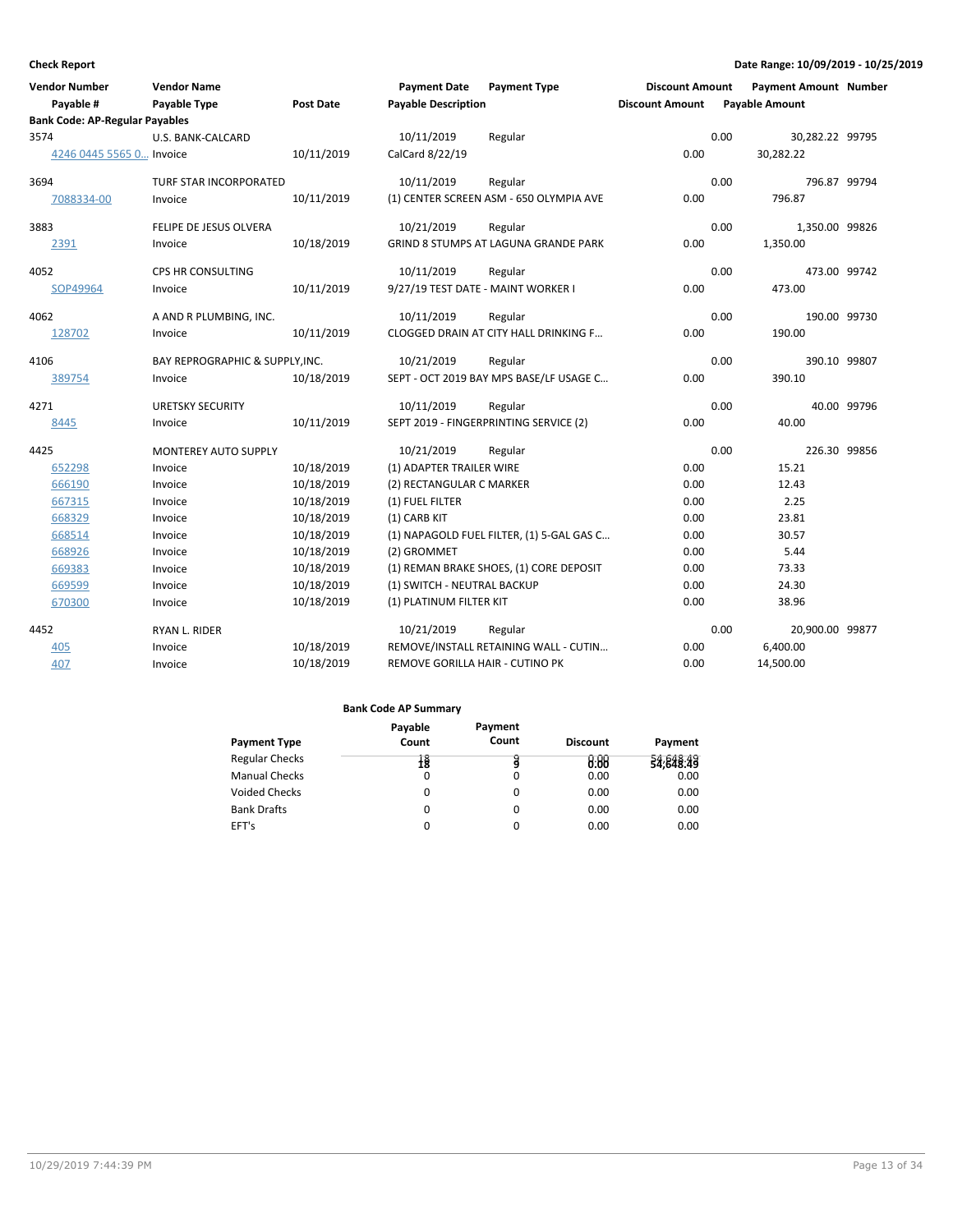| <b>Vendor Number</b>                  | <b>Vendor Name</b>             |                  | <b>Payment Date</b>        | <b>Payment Type</b> | <b>Discount Amount</b> |                       | <b>Payment Amount Number</b> |
|---------------------------------------|--------------------------------|------------------|----------------------------|---------------------|------------------------|-----------------------|------------------------------|
| Pavable #                             | Payable Type                   | <b>Post Date</b> | <b>Payable Description</b> |                     | <b>Discount Amount</b> | <b>Pavable Amount</b> |                              |
| <b>Bank Code: PY-Payroll Payables</b> |                                |                  |                            |                     |                        |                       |                              |
| 4508                                  | CALPERS LONG-TERM CARE PROGRAM |                  | 10/24/2019                 | Regular             |                        | 0.00                  | 307.30 18991                 |
| <b>INV0003740</b>                     | Invoice                        | 10/24/2019       | <b>EMPLOYEE PREMIUM</b>    |                     | 0.00                   | 153.65                |                              |
| <b>INV0003784</b>                     | Invoice                        | 10/24/2019       | <b>EMPLOYEE PREMIUM</b>    |                     | 0.00                   | 153.65                |                              |

|                       | Payable | Payment |          |         |
|-----------------------|---------|---------|----------|---------|
| <b>Payment Type</b>   | Count   | Count   | Discount | Payment |
| <b>Regular Checks</b> |         |         | 0.88     | 383.38  |
| <b>Manual Checks</b>  | 0       | 0       | 0.00     | 0.00    |
| <b>Voided Checks</b>  | 0       | 0       | 0.00     | 0.00    |
| <b>Bank Drafts</b>    | 0       | 0       | 0.00     | 0.00    |
| EFT's                 | 0       | 0       | 0.00     | 0.00    |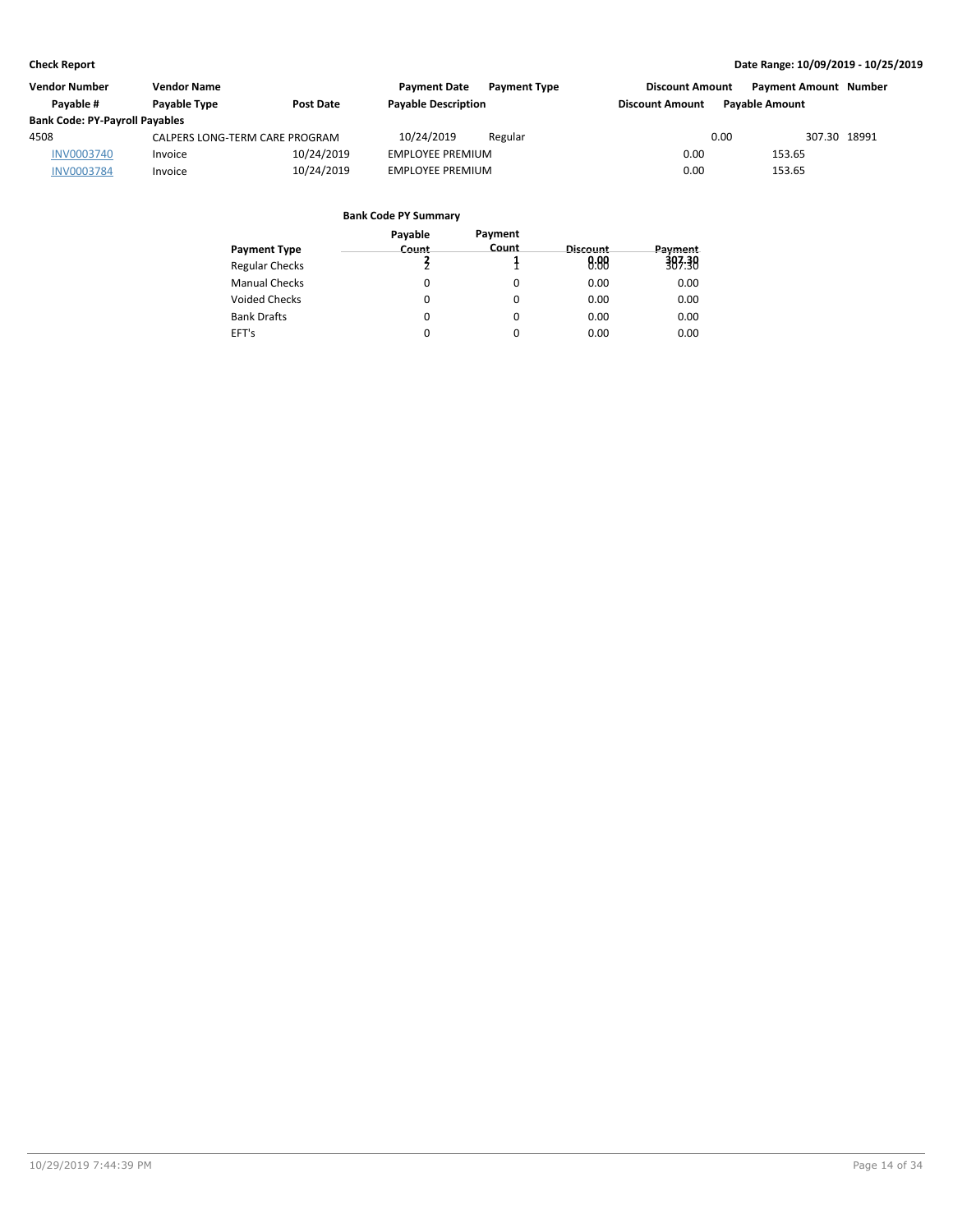| <b>Vendor Number</b>                  | <b>Vendor Name</b>              |                  | <b>Payment Date</b>          | <b>Payment Type</b>                      | <b>Discount Amount</b> | <b>Payment Amount Number</b> |              |
|---------------------------------------|---------------------------------|------------------|------------------------------|------------------------------------------|------------------------|------------------------------|--------------|
| Payable #                             | Payable Type                    | <b>Post Date</b> | <b>Payable Description</b>   |                                          | <b>Discount Amount</b> | <b>Payable Amount</b>        |              |
| <b>Bank Code: AP-Regular Payables</b> |                                 |                  |                              |                                          |                        |                              |              |
| 4670                                  | TREASURER -- COUNTY OF MONTEREY |                  | 10/21/2019                   | Regular                                  | 0.00                   | 1,549.55 99891               |              |
| 19-000242                             | Invoice                         | 10/18/2019       |                              | AUG 2019 - LEGAL SVCS FOR SEASIDE CO. S  | 0.00                   | 1.549.55                     |              |
| 4892                                  | <b>EDGES ELECTRICAL GROUP</b>   |                  | 10/21/2019                   | Regular                                  | 0.00                   | 45.19                        | 99822        |
| S4776049.001                          | Invoice                         | 10/18/2019       | (2) 24VDC RELAY - BLDG #4399 |                                          | 0.00                   | 45.19                        |              |
| 4896                                  | DEPARTMENT OF JUSTICE           |                  | 10/11/2019                   | Regular                                  | 0.00                   |                              | 160.00 99746 |
| 401931                                | Invoice                         | 10/11/2019       |                              | AUGUST 2019 - FINGERPRINT APPS (5)       | 0.00                   | 160.00                       |              |
| 4896                                  | <b>DEPARTMENT OF JUSTICE</b>    |                  | 10/21/2019                   | Regular                                  | 0.00                   | 132.00                       | 99820        |
| 407709                                | Invoice                         | 10/18/2019       |                              | SEPT 2019 - FINGERPRINT APPS (SEASIDE PO | 0.00                   | 132.00                       |              |

|                       | Payable | Payment |          |          |
|-----------------------|---------|---------|----------|----------|
| <b>Payment Type</b>   | Count   | Count   | Discolon | Pa886e74 |
| <b>Regular Checks</b> | 4       | 4       | 0.00     | 1,886.74 |
| <b>Manual Checks</b>  | 0       | 0       | 0.00     | 0.00     |
| <b>Voided Checks</b>  | 0       | 0       | 0.00     | 0.00     |
| <b>Bank Drafts</b>    | 0       | 0       | 0.00     | 0.00     |
| EFT's                 | 0       | 0       | 0.00     | 0.00     |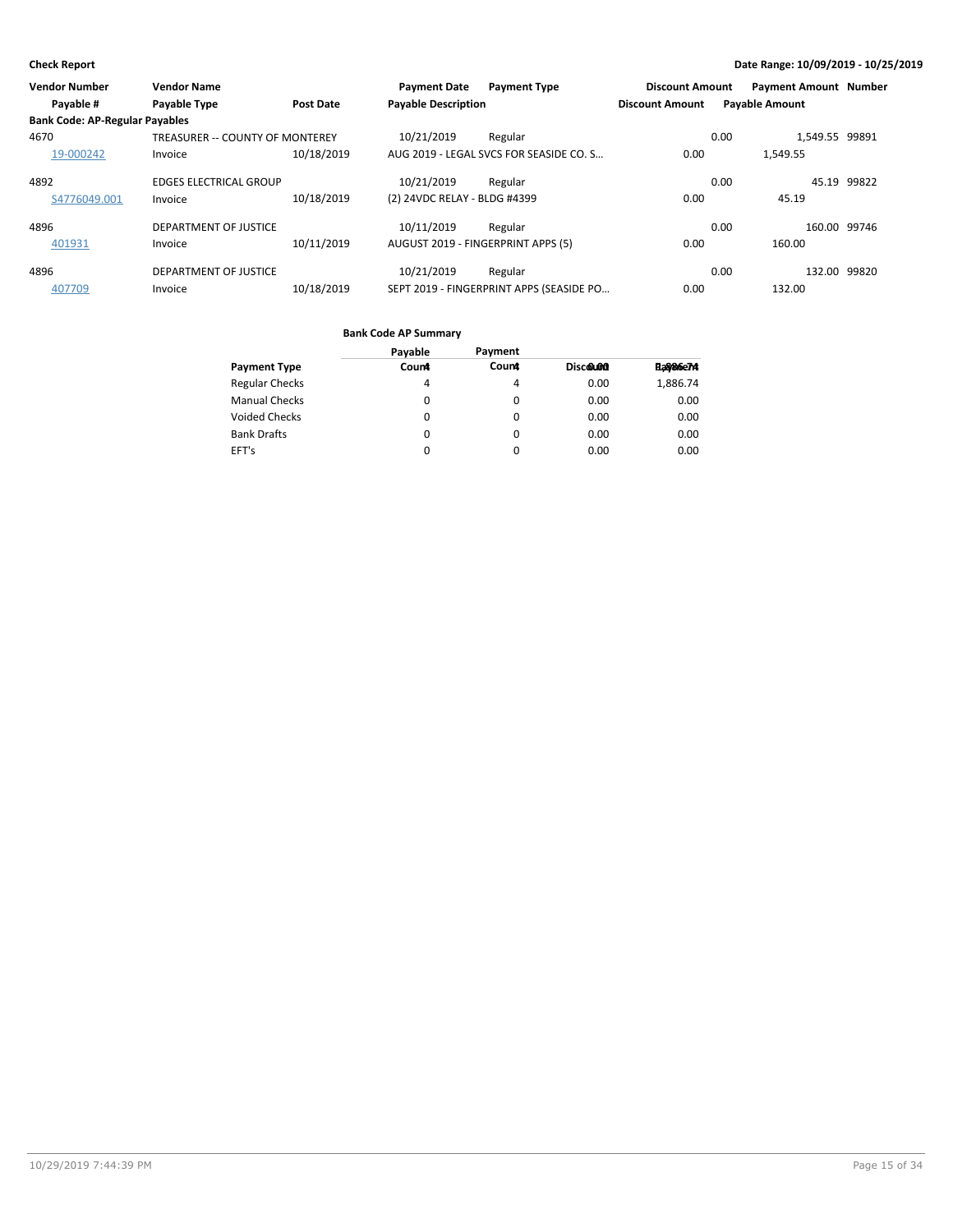| <b>Vendor Number</b><br>Payable #     | <b>Vendor Name</b><br>Payable Type | <b>Post Date</b> | <b>Payment Date</b><br><b>Payable Description</b> | <b>Payment Type</b>                    | <b>Discount Amount</b><br><b>Discount Amount</b> |      | Payment Amount Number<br><b>Payable Amount</b> |                         |
|---------------------------------------|------------------------------------|------------------|---------------------------------------------------|----------------------------------------|--------------------------------------------------|------|------------------------------------------------|-------------------------|
| <b>Bank Code: PY-Payroll Payables</b> |                                    |                  |                                                   |                                        |                                                  |      |                                                |                         |
| 4920                                  | <b>ICMA RETIREMENT TRUST-457</b>   |                  | 10/10/2019                                        | <b>Bank Draft</b>                      |                                                  | 0.00 |                                                | 55.74 2090819713        |
| DM0000311                             | Debit Memo                         | 10/10/2019       |                                                   | ENRIQUEZ, E LOAN REIMB ADJ: ICMA CHECK | 0.00                                             |      | 55.74                                          |                         |
| 4920                                  | <b>ICMA RETIREMENT TRUST-457</b>   |                  | 10/10/2019                                        | <b>Bank Draft</b>                      |                                                  | 0.00 |                                                | 192.28 2090819713       |
| DM0000310                             | Debit Memo                         | 10/10/2019       |                                                   | ANDERSON LOAN 6 ADJ: USED PRIOR PPE O  | 0.00                                             |      | 192.28                                         |                         |
| 4920                                  | <b>ICMA RETIREMENT TRUST-457</b>   |                  | 10/10/2019                                        | <b>Bank Draft</b>                      |                                                  | 0.00 |                                                | 34,459.99 2090819713    |
| <b>INV0003765</b>                     | Invoice                            | 10/10/2019       | <b>CONTRIBUTIONS</b>                              |                                        | 0.00                                             |      | 34,459.99                                      |                         |
| 5103                                  | CALIF LAW ENFRCMNT ASSOC           |                  | 10/24/2019                                        | Regular                                |                                                  | 0.00 | 622.50 18990                                   |                         |
| INV0003759                            | Invoice                            | 10/24/2019       | POLICE DISABILITY                                 |                                        | 0.00                                             |      | 31.14                                          |                         |
| <b>INV0003760</b>                     | Invoice                            | 10/24/2019       | POLICE DISABILITY                                 |                                        | 0.00                                             |      | 280.26                                         |                         |
| <b>INV0003800</b>                     | Invoice                            | 10/24/2019       | POLICE DISABILITY                                 |                                        | 0.00                                             |      | 31.11                                          |                         |
| INV0003801                            | Invoice                            | 10/24/2019       | POLICE DISABILITY                                 |                                        | 0.00                                             |      | 279.99                                         |                         |
| 5144                                  | <b>STATE OF CALIFORNIA</b>         |                  | 10/25/2019                                        | <b>Bank Draft</b>                      |                                                  | 0.00 |                                                | 26,602.75 1-197-077-952 |
| <b>INV0003809</b>                     | Invoice                            | 10/25/2019       | <b>SIT PAYABLE</b>                                |                                        | 0.00                                             |      | 26,602.75                                      |                         |
| 5144                                  | <b>STATE OF CALIFORNIA</b>         |                  | 10/11/2019                                        | <b>Bank Draft</b>                      |                                                  | 0.00 |                                                | 25,578.00 2709684538463 |
| <b>INV0003769</b>                     | Invoice                            | 10/11/2019       | <b>SIT PAYABLE</b>                                |                                        | 0.00                                             |      | 25,578.00                                      |                         |

| <b>Payment Type</b>   | Payable<br>Count | Payment<br>Count | 0.00<br><b>Discount</b> | 87,511.26<br>Payment |
|-----------------------|------------------|------------------|-------------------------|----------------------|
| <b>Regular Checks</b> | 4                |                  | 0.00                    | 622.50               |
| <b>Manual Checks</b>  | 0                | 0                | 0.00                    | 0.00                 |
| <b>Voided Checks</b>  | 0                | 0                | 0.00                    | 0.00                 |
| <b>Bank Drafts</b>    | 5                | 5                | 0.00                    | 86,888.76            |
| EFT's                 | 0                | 0                | 0.00                    | 0.00                 |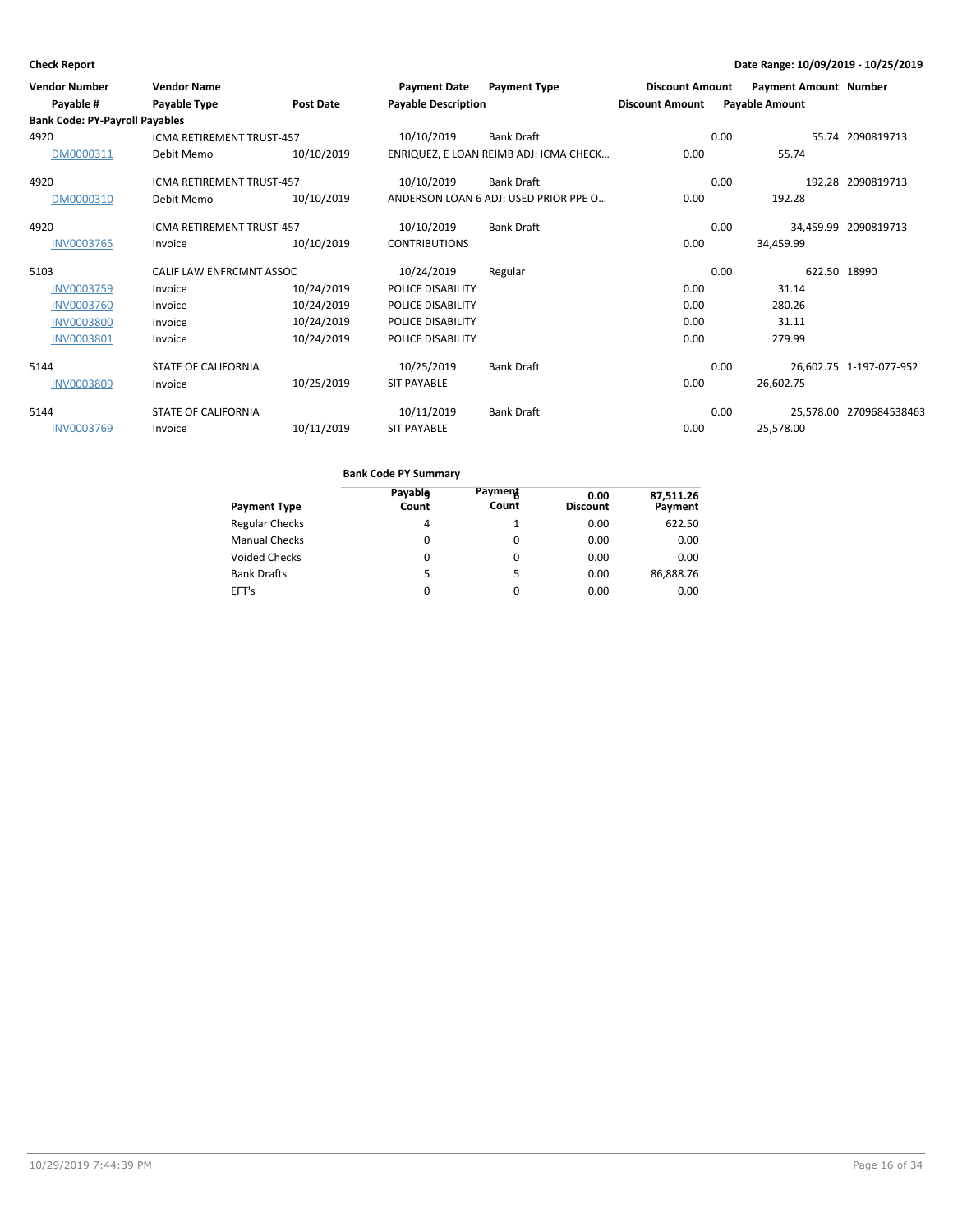| Vendor Number                         | <b>Vendor Name</b>            |                  | <b>Payment Date</b>        | <b>Payment Type</b>                  | <b>Discount Amount</b> |                       | <b>Payment Amount Number</b> |
|---------------------------------------|-------------------------------|------------------|----------------------------|--------------------------------------|------------------------|-----------------------|------------------------------|
| Pavable #                             | Payable Type                  | <b>Post Date</b> | <b>Payable Description</b> |                                      | <b>Discount Amount</b> | <b>Pavable Amount</b> |                              |
| <b>Bank Code: AP-Regular Payables</b> |                               |                  |                            |                                      |                        |                       |                              |
| 5198                                  | <b>GOLDEN STATE PORTABLES</b> |                  | 10/21/2019                 | Regular                              |                        | 0.00                  | 376.75 99831                 |
| 41094                                 | Invoice                       | 10/18/2019       |                            | CHEMICAL TOILETS (2), SINK; 10/11/19 | 0.00                   | 376.75                |                              |

|                       | <b>Bank Code AP Summary</b> |          |                 |         |
|-----------------------|-----------------------------|----------|-----------------|---------|
|                       | Payable                     | Payment  | 0.00            | 376.75  |
| <b>Payment Type</b>   | Count                       | Count    | <b>Discount</b> | Payment |
| <b>Regular Checks</b> |                             |          | 0.00            | 376.75  |
| <b>Manual Checks</b>  | $\Omega$                    | $\Omega$ | 0.00            | 0.00    |
| <b>Voided Checks</b>  | $\Omega$                    | $\Omega$ | 0.00            | 0.00    |
| <b>Bank Drafts</b>    | 0                           | $\Omega$ | 0.00            | 0.00    |
| EFT's                 | 0                           | $\Omega$ | 0.00            | 0.00    |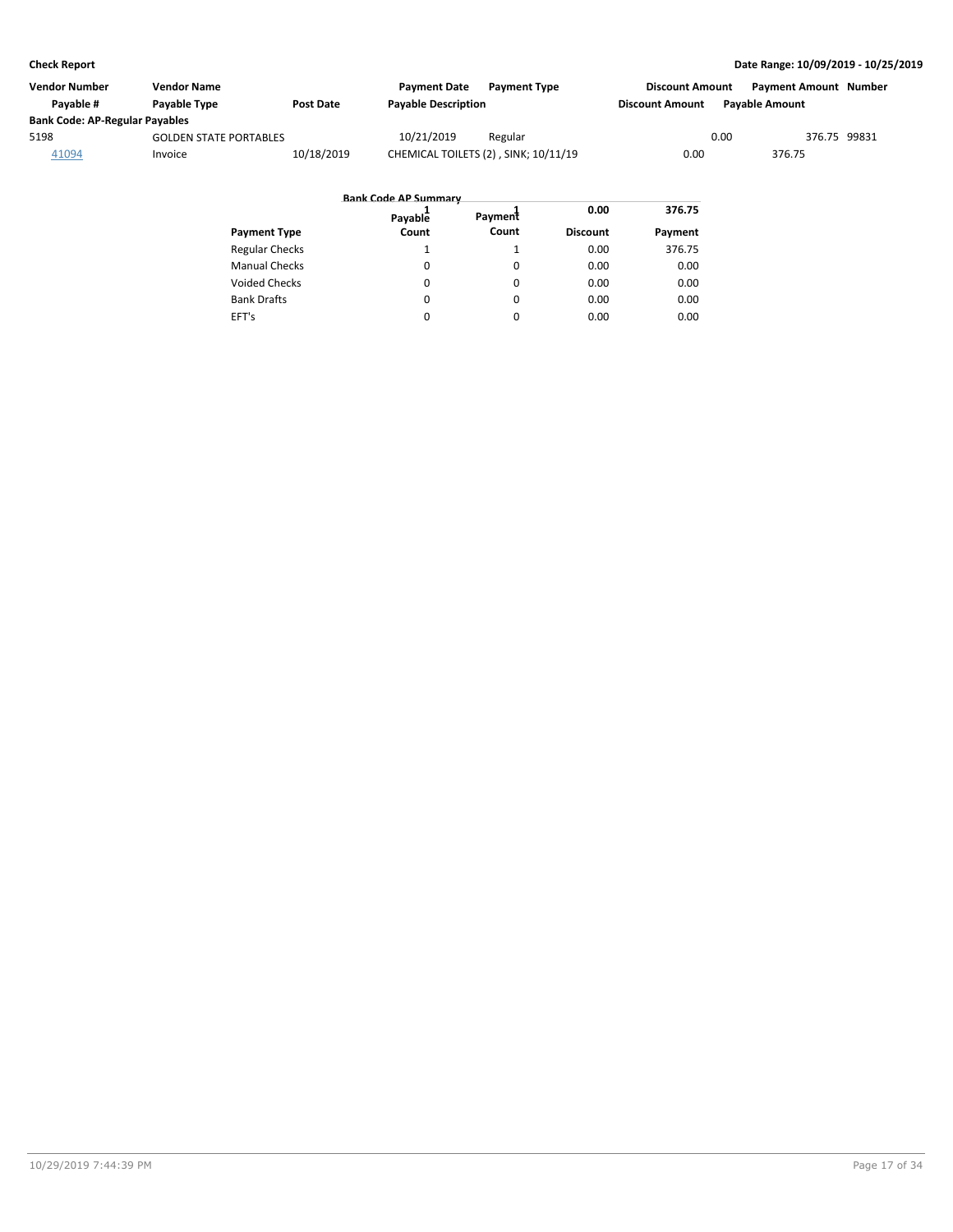| <b>Vendor Number</b>                  | <b>Vendor Name</b> |                  | <b>Payment Date</b>        | <b>Payment Type</b> | <b>Discount Amount</b> |      | <b>Payment Amount Number</b> |                         |
|---------------------------------------|--------------------|------------------|----------------------------|---------------------|------------------------|------|------------------------------|-------------------------|
| Payable #                             | Payable Type       | <b>Post Date</b> | <b>Payable Description</b> |                     | <b>Discount Amount</b> |      | <b>Payable Amount</b>        |                         |
| <b>Bank Code: PY-Payroll Payables</b> |                    |                  |                            |                     |                        |      |                              |                         |
| 5264                                  | RABOBANK, N.A.     |                  | 10/11/2019                 | <b>Bank Draft</b>   |                        | 0.00 |                              | 17.999.30 0-154-699-200 |
| <b>INV0003771</b>                     | Invoice            | 10/11/2019       | <b>MEDICARE PAYABLE</b>    |                     | 0.00                   |      | 17,999.30                    |                         |
| 5264                                  | RABOBANK, N.A.     |                  | 10/11/2019                 | <b>Bank Draft</b>   |                        | 0.00 |                              | 67.837.41 0-154-699-200 |
| <b>INV0003770</b>                     | Invoice            | 10/11/2019       | <b>FIT PAYABLE</b>         |                     | 0.00                   |      | 67,837.41                    |                         |
| 5264                                  | RABOBANK, N.A.     |                  | 10/25/2019                 | <b>Bank Draft</b>   |                        | 0.00 |                              | 18.529.56 2709698826423 |
| INV0003811                            | Invoice            | 10/25/2019       | <b>MEDICARE PAYABLE</b>    |                     | 0.00                   |      | 18,529.56                    |                         |
| 5264                                  | RABOBANK, N.A.     |                  | 10/25/2019                 | <b>Bank Draft</b>   |                        | 0.00 |                              | 69.215.60 2709698826423 |
| <b>INV0003810</b>                     | Invoice            | 10/25/2019       | <b>FIT PAYABLE</b>         |                     | 0.00                   |      | 69,215.60                    |                         |
|                                       |                    |                  |                            |                     |                        |      |                              |                         |

|                       | <b>Bank Code PY Summary</b> | 4                | 0.00            | 173,581.87 |
|-----------------------|-----------------------------|------------------|-----------------|------------|
| <b>Payment Type</b>   | Payable<br>Count            | Payment<br>Count | <b>Discount</b> | Payment    |
| <b>Regular Checks</b> | 0                           | 0                | 0.00            | 0.00       |
| <b>Manual Checks</b>  | 0                           | 0                | 0.00            | 0.00       |
| <b>Voided Checks</b>  | 0                           | $\Omega$         | 0.00            | 0.00       |
| <b>Bank Drafts</b>    | 4                           | 4                | 0.00            | 173,581.87 |
| EFT's                 | 0                           | 0                | 0.00            | 0.00       |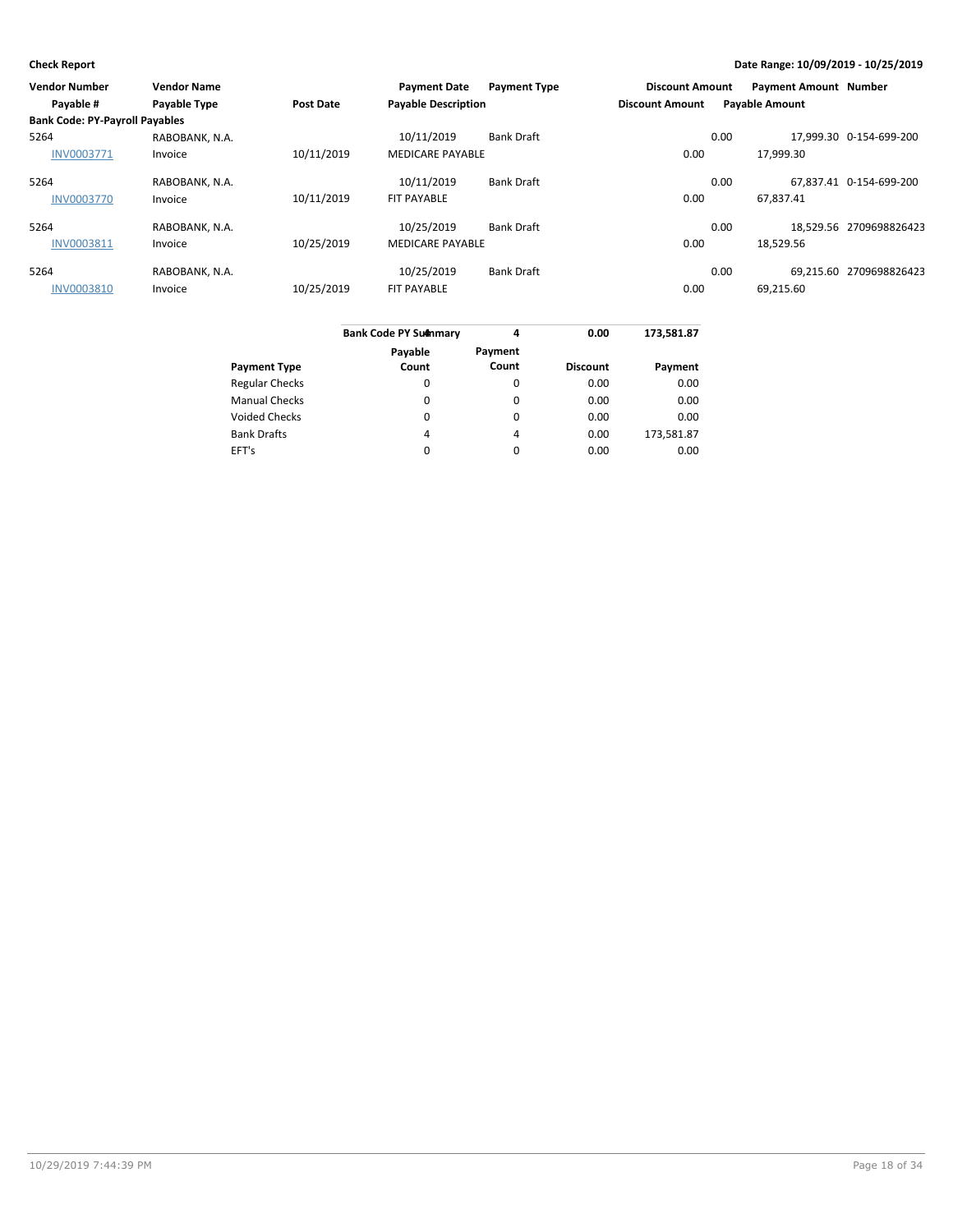| <b>Vendor Number</b>                  | <b>Vendor Name</b>        |                       | <b>Payment Date</b>                      | <b>Payment Type</b> |                 | <b>Discount Amount</b> |      | <b>Payment Amount Number</b> |  |
|---------------------------------------|---------------------------|-----------------------|------------------------------------------|---------------------|-----------------|------------------------|------|------------------------------|--|
| Payable #                             | Payable Type              | Post Date             | <b>Payable Description</b>               |                     |                 | <b>Discount Amount</b> |      | <b>Payable Amount</b>        |  |
| <b>Bank Code: AP-Regular Payables</b> |                           |                       |                                          |                     |                 |                        |      |                              |  |
| 5405                                  | DUKE'S ROOT CONTROL, INC. |                       | 10/11/2019                               | Regular             |                 |                        | 0.00 | 1,922.80 99748               |  |
| 16147                                 | Invoice                   | 10/11/2019            | SEWER MAINT - JET POWER II - 55 GAL DRUM |                     |                 | 0.00                   |      | 1,922.80                     |  |
|                                       |                           |                       | <b>Bank Code AP Summary</b>              | $\mathbf{1}$        | 0.00            | 1,922.80               |      |                              |  |
|                                       |                           | <b>Payment Type</b>   | Payable<br>Count                         | Payment<br>Count    | <b>Discount</b> | Payment                |      |                              |  |
|                                       |                           | <b>Regular Checks</b> |                                          |                     | 0.00            | 1,922.80               |      |                              |  |
|                                       |                           | <b>Manual Checks</b>  | ᆚ<br>0                                   | 0                   | 0.00            | 0.00                   |      |                              |  |
|                                       |                           |                       |                                          |                     |                 |                        |      |                              |  |
|                                       |                           | <b>Voided Checks</b>  | $\mathbf 0$                              | 0                   | 0.00            | 0.00                   |      |                              |  |
|                                       |                           | <b>Bank Drafts</b>    | 0                                        | 0                   | 0.00            | 0.00                   |      |                              |  |
|                                       | EFT's                     |                       | 0                                        | 0                   | 0.00            | 0.00                   |      |                              |  |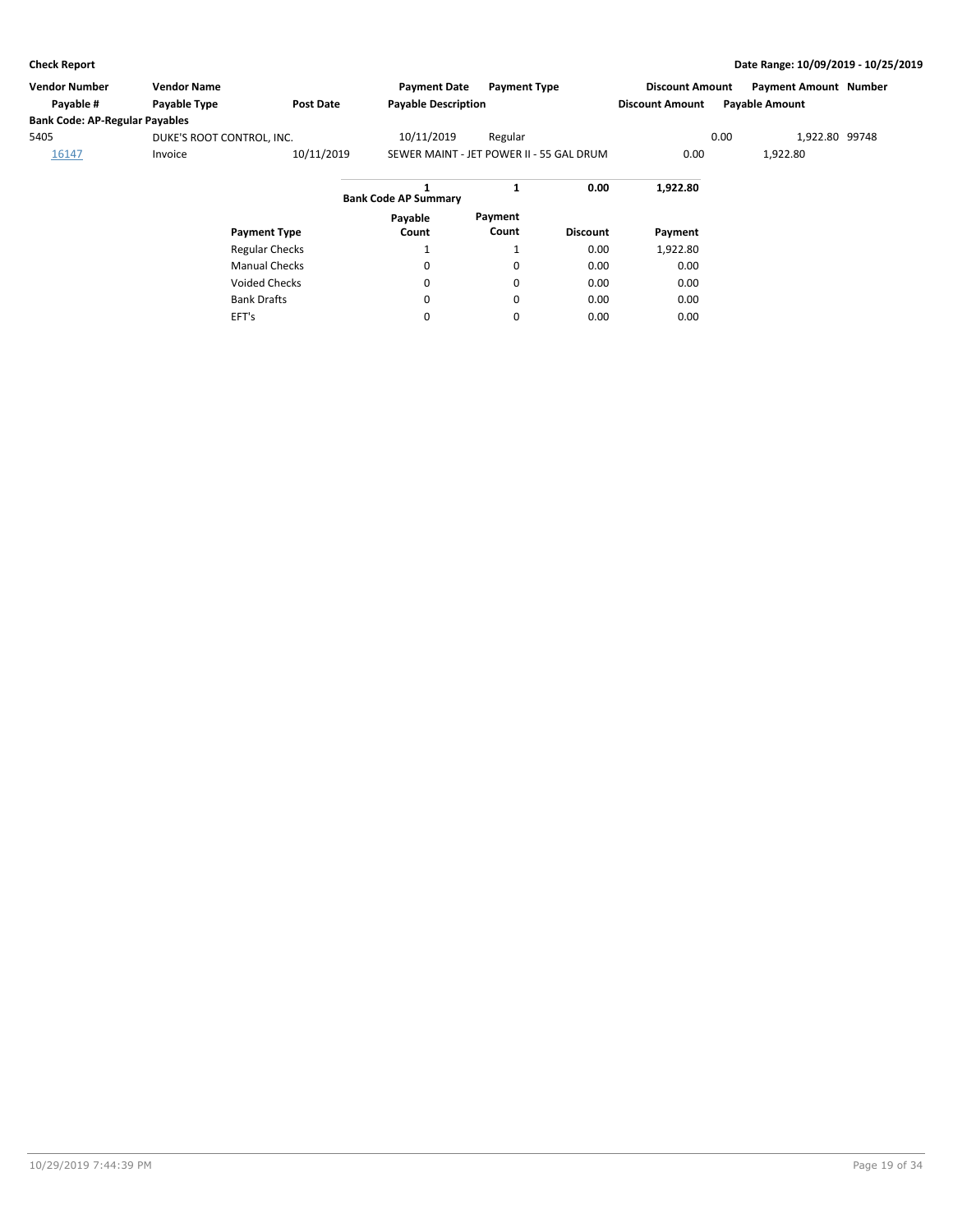| Vendor Number                         | <b>Vendor Name</b>               |                       | <b>Payment Date</b>         | <b>Payment Type</b> |                 | <b>Discount Amount</b> |      | <b>Payment Amount Number</b> |  |
|---------------------------------------|----------------------------------|-----------------------|-----------------------------|---------------------|-----------------|------------------------|------|------------------------------|--|
| Payable #                             | Payable Type                     | <b>Post Date</b>      | <b>Payable Description</b>  |                     |                 | <b>Discount Amount</b> |      | <b>Payable Amount</b>        |  |
| <b>Bank Code: PY-Payroll Payables</b> |                                  |                       |                             |                     |                 |                        |      |                              |  |
| 5462                                  | <b>LABORERS NATIONAL PENSION</b> |                       | 10/24/2019                  | Regular             |                 |                        | 0.00 | 8,640.00 18992               |  |
| INV0003761                            | Invoice                          | 10/24/2019            | LIUNA PENSION               |                     |                 | 0.00                   |      | 4,032.00                     |  |
| <b>INV0003762</b>                     | Invoice                          | 10/24/2019            | LIUNA PENSION POST 7/11     |                     |                 | 0.00                   |      | 288.00                       |  |
| <b>INV0003802</b>                     | Invoice                          | 10/24/2019            | LIUNA PENSION               |                     |                 | 0.00                   |      | 4,032.00                     |  |
| <b>INV0003803</b>                     | Invoice                          | 10/24/2019            | LIUNA PENSION POST 7/11     |                     |                 | 0.00                   |      | 288.00                       |  |
|                                       |                                  |                       | 4                           | 1                   | 0.00            | 8,640.00               |      |                              |  |
|                                       |                                  |                       | <b>Bank Code PY Summary</b> |                     |                 |                        |      |                              |  |
|                                       |                                  |                       | Payable                     | Payment             |                 |                        |      |                              |  |
|                                       |                                  | <b>Payment Type</b>   | Count                       | Count               | <b>Discount</b> | Payment                |      |                              |  |
|                                       |                                  | <b>Regular Checks</b> | 4                           | 1                   | 0.00            | 8,640.00               |      |                              |  |
|                                       |                                  | <b>Manual Checks</b>  | 0                           | 0                   | 0.00            | 0.00                   |      |                              |  |
|                                       |                                  | <b>Voided Checks</b>  | 0                           | 0                   | 0.00            | 0.00                   |      |                              |  |
|                                       |                                  | <b>Bank Drafts</b>    | 0                           | 0                   | 0.00            | 0.00                   |      |                              |  |
|                                       | EFT's                            |                       | 0                           | 0                   | 0.00            | 0.00                   |      |                              |  |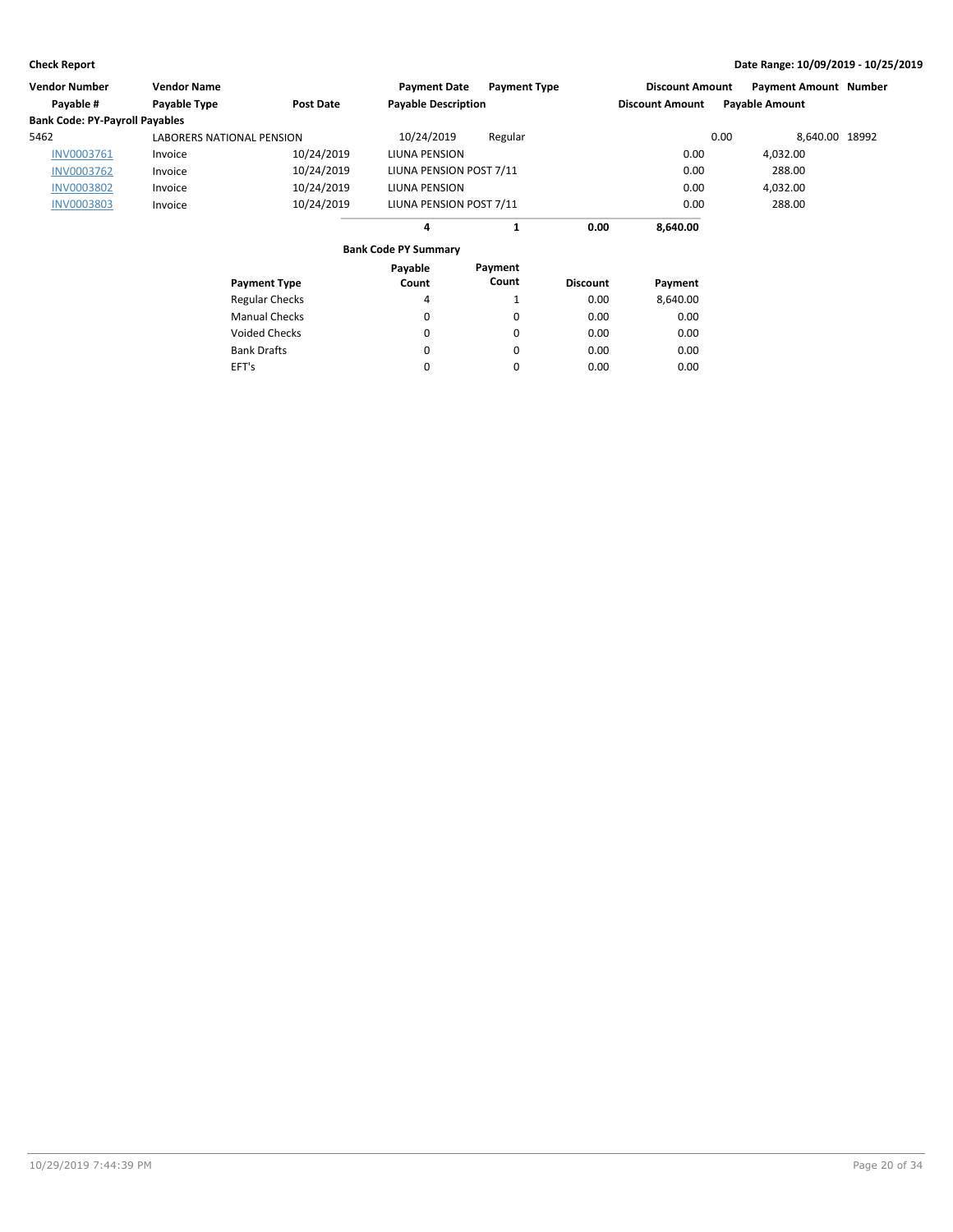| <b>Vendor Number</b><br>Payable #     | <b>Vendor Name</b><br>Payable Type | Post Date  | <b>Payment Date</b><br><b>Payable Description</b> | <b>Payment Type</b>                  | <b>Discount Amount</b><br><b>Discount Amount</b> | <b>Payment Amount Number</b><br><b>Payable Amount</b> |              |
|---------------------------------------|------------------------------------|------------|---------------------------------------------------|--------------------------------------|--------------------------------------------------|-------------------------------------------------------|--------------|
| <b>Bank Code: AP-Regular Payables</b> |                                    |            |                                                   |                                      |                                                  |                                                       |              |
| 5523                                  | ADVANCE WATER ENGINEERING, INC.    |            | 10/11/2019                                        | Regular                              |                                                  | 0.00                                                  | 266.25 99731 |
| 13944                                 | Invoice                            | 10/11/2019 |                                                   | OCT 2019 - FT ORD CHEM TREATMENT PRO | 0.00                                             | 266.25                                                |              |
| 5543                                  | <b>MONTEREY BAY URGENT</b>         |            | 10/11/2019                                        | Regular                              |                                                  | 0.00                                                  | 160.00 99776 |
| 262470                                | Invoice                            | 10/11/2019 |                                                   | RECREATION PRE-EMPLOYMENT 6/17/19    | 0.00                                             | 25.00                                                 |              |
| 262473                                | Invoice                            | 10/11/2019 |                                                   | PUBLIC WORKS PRE-EMPLOYMENT 6/17/19  | 0.00                                             | 60.00                                                 |              |
| 266933                                | Invoice                            | 10/11/2019 |                                                   | RECREATION PRE-EMPLOYMENT 8/22/19    | 0.00                                             | 25.00                                                 |              |
| 266934                                | Invoice                            | 10/11/2019 |                                                   | RECREATION PRE-EMPLOYMENT 8/22/19    | 0.00                                             | 25.00                                                 |              |
| 267460                                | Invoice                            | 10/11/2019 |                                                   | RECREATION PRE-EMPLOYMENT 8/30/19    | 0.00                                             | 25.00                                                 |              |
| 5582                                  | O'REILLY AUTO PARTS                |            | 10/21/2019                                        | Regular                              |                                                  | 0.00                                                  | 29.33 99865  |
| 3503-405630                           | Invoice                            | 10/18/2019 | (2) OMIX - ADA                                    |                                      | 0.00                                             | 384.81                                                |              |
| 3503-406868                           | Invoice                            | 10/18/2019 | (1) TURN SIGNAL SW                                |                                      | 0.00                                             | 29.33                                                 |              |
| 3503-407928                           | Credit Memo                        | 10/04/2019 | CREDIT MEMO FOR (2) OMIX - ADA                    |                                      | 0.00                                             | $-384.81$                                             |              |
| 5583                                  | <b>CITY OF DEL REY OAKS</b>        |            | 10/11/2019                                        | Regular                              |                                                  | 0.00<br>15,487.82 99738                               |              |
| <b>INV0003772</b>                     | Invoice                            | 10/11/2019 | SEWER IMPACT FFF PAYMENT<br>10                    | 0.00<br>4                            | 0.00<br>15,943.40                                | 15,487.82                                             |              |

|                       | Payable | Payment  |                 |           |
|-----------------------|---------|----------|-----------------|-----------|
| <b>Payment Type</b>   | Count   | Count    | <b>Discount</b> | Payment   |
| <b>Regular Checks</b> | 10      | 4        | 0.00            | 15,943.40 |
| <b>Manual Checks</b>  | 0       | $\Omega$ | 0.00            | 0.00      |
| <b>Voided Checks</b>  | 0       | $\Omega$ | 0.00            | 0.00      |
| <b>Bank Drafts</b>    | 0       | $\Omega$ | 0.00            | 0.00      |
| EFT's                 | 0       | $\Omega$ | 0.00            | 0.00      |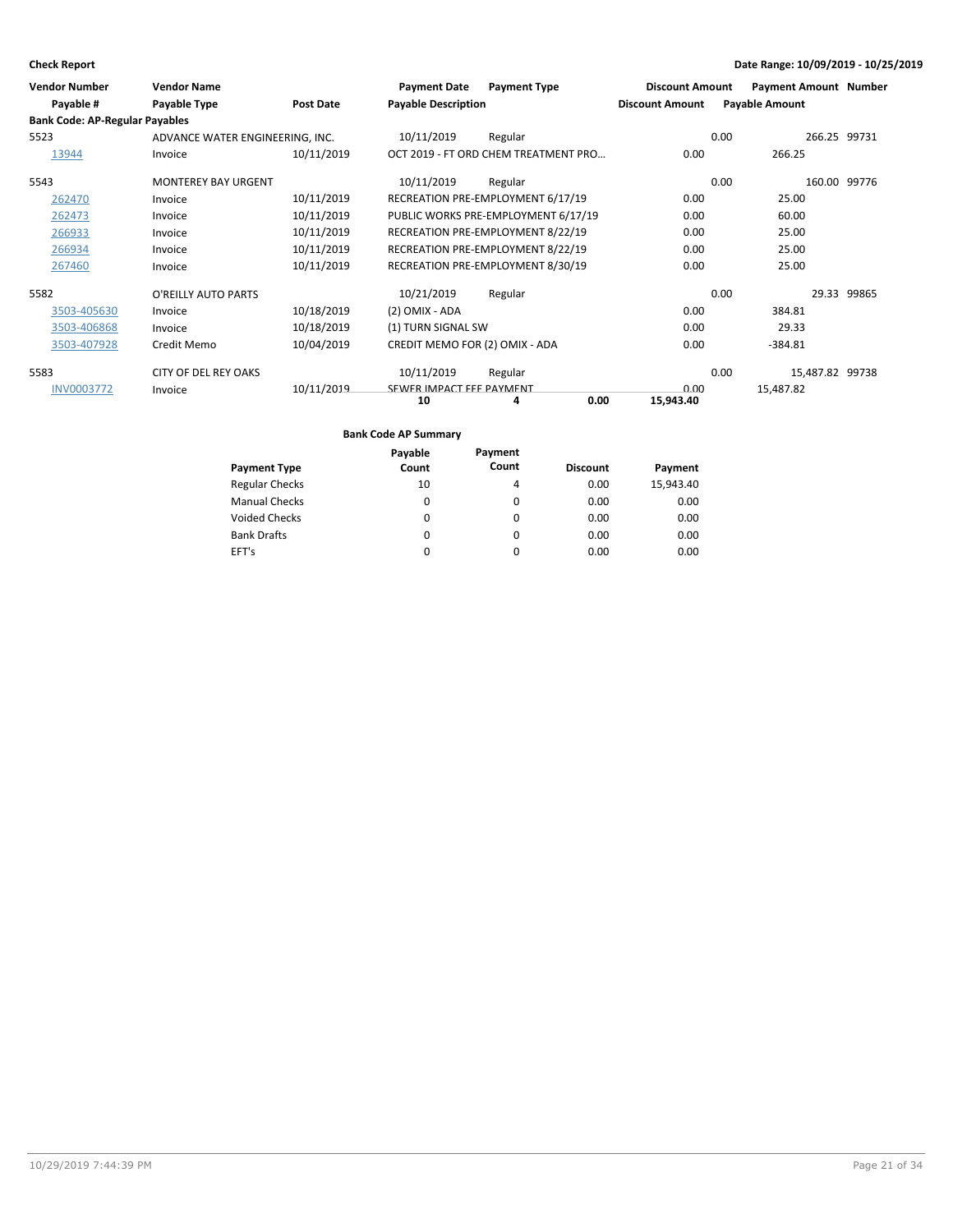| <b>Vendor Number</b><br><b>Vendor Name</b> |                                         | <b>Payment Date</b> | <b>Payment Type</b>            | <b>Discount Amount</b> |      |                        | <b>Payment Amount Number</b> |                |  |
|--------------------------------------------|-----------------------------------------|---------------------|--------------------------------|------------------------|------|------------------------|------------------------------|----------------|--|
| Pavable #                                  | <b>Pavable Type</b><br><b>Post Date</b> |                     | <b>Payable Description</b>     |                        |      | <b>Discount Amount</b> | <b>Pavable Amount</b>        |                |  |
| <b>Bank Code: PY-Payroll Payables</b>      |                                         |                     |                                |                        |      |                        |                              |                |  |
| 5705                                       | PUBLIC AGENCY RETIREMENT SERVICES       |                     | 10/21/2019                     | Regular                |      |                        | 0.00                         | 1.192.24 18988 |  |
| <b>INV0003775</b>                          | Invoice                                 | 10/21/2019          | AUGUST 2019 REP FEE INV# 43924 |                        |      | 0.00                   |                              | 750.00         |  |
| <b>INV0003776</b>                          | Invoice                                 | 10/21/2019          | AUGUSZ 2019 ARS FEE INV# 44000 |                        | 0.00 | 1.1920200              |                              | 442.24         |  |

| <b>Payment Type</b>   | Payable<br>Count | Payment<br>Count | <b>Discount</b> | Payment  |
|-----------------------|------------------|------------------|-----------------|----------|
| <b>Regular Checks</b> | 2                |                  | 0.00            | 1,192.24 |
| <b>Manual Checks</b>  | 0                | 0                | 0.00            | 0.00     |
| <b>Voided Checks</b>  | $\Omega$         | $\Omega$         | 0.00            | 0.00     |
| <b>Bank Drafts</b>    | $\Omega$         | $\Omega$         | 0.00            | 0.00     |
| EFT's                 | $\Omega$         | $\Omega$         | 0.00            | 0.00     |
|                       |                  |                  |                 |          |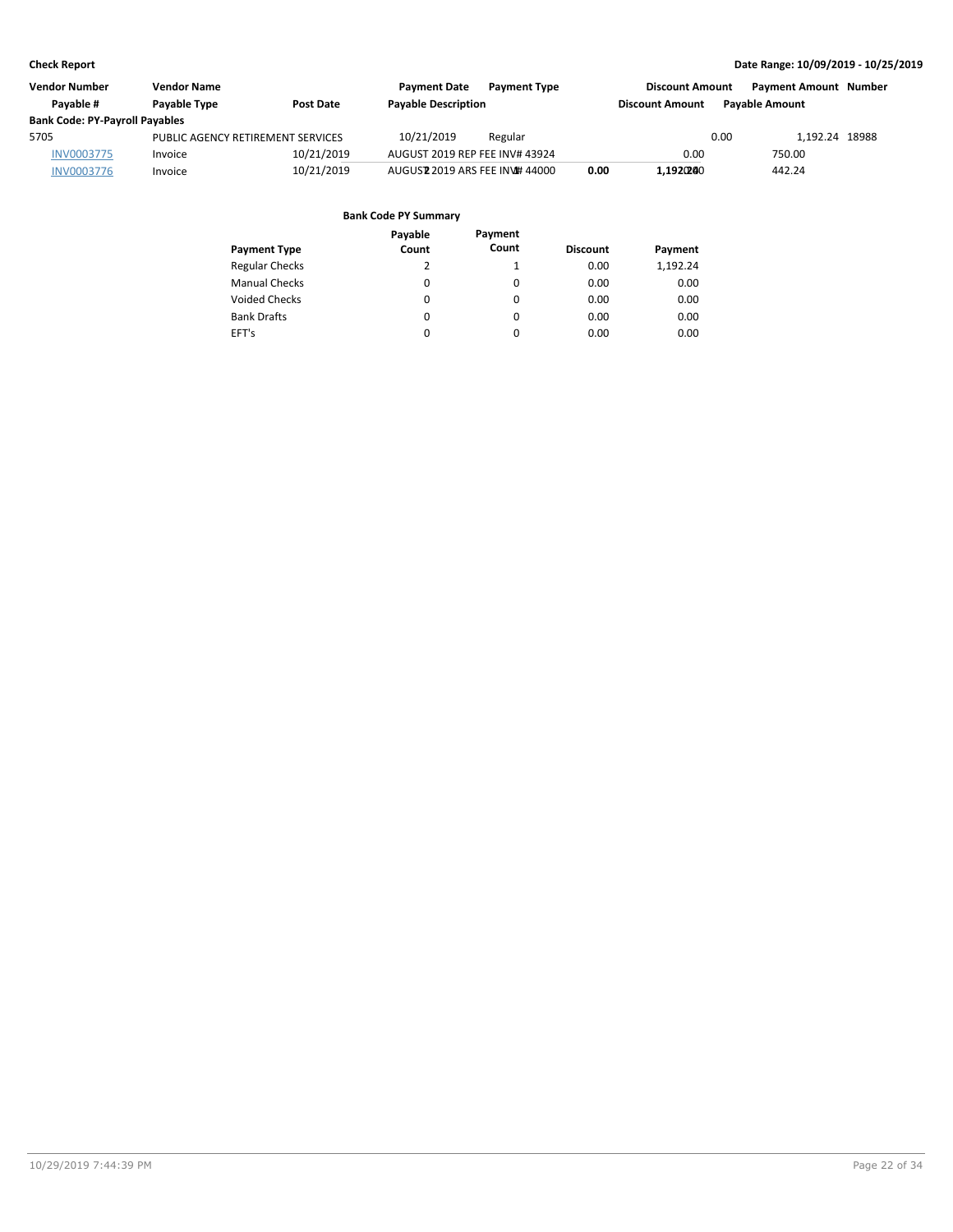| Vendor Number<br>Payable #            | <b>Vendor Name</b><br>Payable Type  | <b>Post Date</b> | <b>Payment Date</b><br><b>Payable Description</b> | <b>Payment Type</b>                         | <b>Discount Amount</b><br><b>Discount Amount</b> |      | <b>Payment Amount Number</b><br><b>Payable Amount</b> |             |
|---------------------------------------|-------------------------------------|------------------|---------------------------------------------------|---------------------------------------------|--------------------------------------------------|------|-------------------------------------------------------|-------------|
| <b>Bank Code: AP-Regular Payables</b> |                                     |                  |                                                   |                                             |                                                  |      |                                                       |             |
| 5873                                  | UNITED SITE SERVICES, INC.          |                  | 10/21/2019                                        | Regular                                     |                                                  | 0.00 |                                                       | 54.26 99892 |
| 114-9243447                           | Invoice                             | 10/18/2019       |                                                   | 9/6/19 - 10/3/19 TRAILER KIT SINGLE - 610 O | 0.00                                             |      | 54.26                                                 |             |
| 5891                                  | HONEYWELL ANALYTICS, INC            |                  | 10/21/2019                                        | Regular                                     |                                                  | 0.00 | 735.00 99842                                          |             |
| 5247690566                            | Invoice                             | 10/18/2019       |                                                   | (1) POSI CHEK CALIBRATION S/N L02334        | 0.00                                             |      | 735.00                                                |             |
| 5969                                  | <b>FASTENAL COMPANY</b>             |                  | 10/11/2019                                        | Regular                                     |                                                  | 0.00 | 517.23 99750                                          |             |
| <b>CASEA95204</b>                     | Invoice                             | 10/11/2019       | SEPT 2019 - VENDING SUPPLIES                      |                                             | 0.00                                             |      | 398.75                                                |             |
| <b>CASEA95757</b>                     | Invoice                             | 10/11/2019       |                                                   | (100) 1/4x1 3/4 FPh TAPCON - PARKS DEPT     | 0.00                                             |      | 21.03                                                 |             |
| <b>CASEA95793</b>                     | Invoice                             | 10/11/2019       |                                                   | (1) 3/8" x 6" GALVHEX LAG - PARKS DEPT      | 0.00                                             |      | 10.29                                                 |             |
| <b>CASEA95809</b>                     | Invoice                             | 10/11/2019       | MISC SUPPLIES FOR FLEET SHOP                      |                                             | 0.00                                             |      | 36.84                                                 |             |
| <b>CASEA95846</b>                     | Invoice                             | 10/11/2019       |                                                   | (1) 2Pc2 XL/3XLLmRnstSet - PARKS DEPT       | 0.00                                             |      | 50.32                                                 |             |
| 5969                                  | <b>FASTENAL COMPANY</b>             |                  | 10/21/2019                                        | Regular                                     |                                                  | 0.00 | 515.53 99825                                          |             |
| <b>CASEA95922</b>                     | Invoice                             | 10/18/2019       | MISC SUPPLIES - PARKS DEPT                        |                                             | 0.00                                             |      | 393.30                                                |             |
| <b>CASEA95923</b>                     | Invoice                             | 10/18/2019       | (1) 2XL LIME HOODED SWEATSHIRT                    |                                             | 0.00                                             |      | 17.69                                                 |             |
| <b>CASEA96029</b>                     | Invoice                             | 10/18/2019       | (1) 4LB 12" SLEDGEHAMMER                          |                                             | 0.00                                             |      | 51.41                                                 |             |
| <b>CASEA96030</b>                     | Invoice                             | 10/18/2019       | MISC SUPPLIES - STREETS DEPT                      |                                             | 0.00                                             |      | 53.13                                                 |             |
| 6000                                  | DONALD G. FREEMAN                   |                  | 10/11/2019                                        | Regular                                     |                                                  | 0.00 | 120.00 99747                                          |             |
| 10/1/19                               | Invoice                             | 10/11/2019       |                                                   | RE: RESIDENTS FOR RESPONSIBLE HOMELESS      | 0.00                                             |      | 120.00                                                |             |
| 6156                                  | ALAMEDA ELECTRICAL SUPPLY           |                  | 10/11/2019                                        | Regular                                     |                                                  | 0.00 | 361.20 99733                                          |             |
| S4596062.001                          | Invoice                             | 10/11/2019       | (1) TEMP POWER BOX U-GROUND                       |                                             | 0.00                                             |      | 361.20                                                |             |
| 6162                                  | PLAYCORE WISCONSIN INC              |                  | 10/21/2019                                        | Regular                                     |                                                  | 0.00 | 1,602.65 99870                                        |             |
| SI215307                              | Invoice                             | 10/18/2019       |                                                   | (165) MURIATIC ACID-MINI BULK, (350) SOD    | 0.00                                             |      | 1,602.65                                              |             |
| 6172                                  | LEXISNEXIS RISK DATA MANGEMENT INC. |                  | 10/21/2019                                        | Regular                                     |                                                  | 0.00 | 150.00 99849                                          |             |
| 1035416-20190930 Invoice              |                                     | 10/18/2019       |                                                   | SEPT 2019 - MINIMUM COMMITMENT              | 0.00                                             |      | 150.00                                                |             |
| 6204                                  | <b>CONCERN HEALTH</b>               |                  | 10/11/2019                                        | Regular                                     |                                                  | 0.00 | 693.00 99741                                          |             |
| CN2003026                             | Invoice                             | 10/11/2019       |                                                   | SEPT 2019 - PER EMPLOYEE PER MONTH (EA      | 0.00                                             |      | 693.00                                                |             |
| 6284                                  | <b>JOHNSON ELECTRONICS</b>          |                  | 10/21/2019                                        | Regular                                     |                                                  | 0.00 | 141.00 99846                                          |             |
| 4069627                               | Invoice                             | 10/18/2019       |                                                   | 1148 WHEELER ST - QUARTERLY ALARM MO        | 0.00                                             |      | 57.00                                                 |             |
| 4069639                               | Invoice                             | 10/18/2019       |                                                   | SEPT - NOV 2019 QUARTERLY FIRE ALARM        | 0.00                                             |      | 84.00                                                 |             |
| 6306                                  | <b>GAVILAN PEST CONTROL</b>         |                  | 10/21/2019                                        | Regular                                     |                                                  | 0.00 | 160.00 99829                                          |             |
| 0126357                               | Invoice                             | 10/18/2019       |                                                   | 986 HILBY AVE - MONTHLY PEST CONTROL 1      | 0.00                                             |      | 87.00                                                 |             |
| 0126425                               | Invoice                             | 10/18/2019       |                                                   | 1635 BROADWAY AVE - MONTHLY PEST CO         | 0.00                                             |      | 73.00                                                 |             |
| 6324                                  | The Home Depot Pro                  |                  | 10/11/2019                                        | Regular                                     |                                                  | 0.00 | 2,457.11 99793                                        |             |
| 512724865                             | Invoice                             | 10/11/2019       | JANITORIAL SUPPLIES - 986 HILBY AVE               |                                             | 0.00                                             |      | 2,315.14                                              |             |
| 512724873                             | Invoice                             | 10/11/2019       | (2) SANITOUCH DISP HARD RL TWL                    |                                             | 0.00                                             |      | 126.73                                                |             |
| 513569160                             | Credit Memo                         | 10/11/2019       |                                                   | CREDIT MEMO FOR SANITOUCH DISP HARD         | 0.00                                             |      | $-126.73$                                             |             |
| 515172005                             | Invoice                             | 10/11/2019       | (2) SANITOUCH HANDSFREE GREY                      |                                             | 0.00                                             |      | 141.97                                                |             |
| 6324                                  | The Home Depot Pro                  |                  | 10/21/2019                                        | Regular                                     |                                                  | 0.00 | 1,243.67 99889                                        |             |
| 516199890                             | Invoice                             | 10/18/2019       |                                                   | JANITORIAL SUPPLIES FOR 986 HILBY AVE.      | 0.00                                             |      | 1,167.98                                              |             |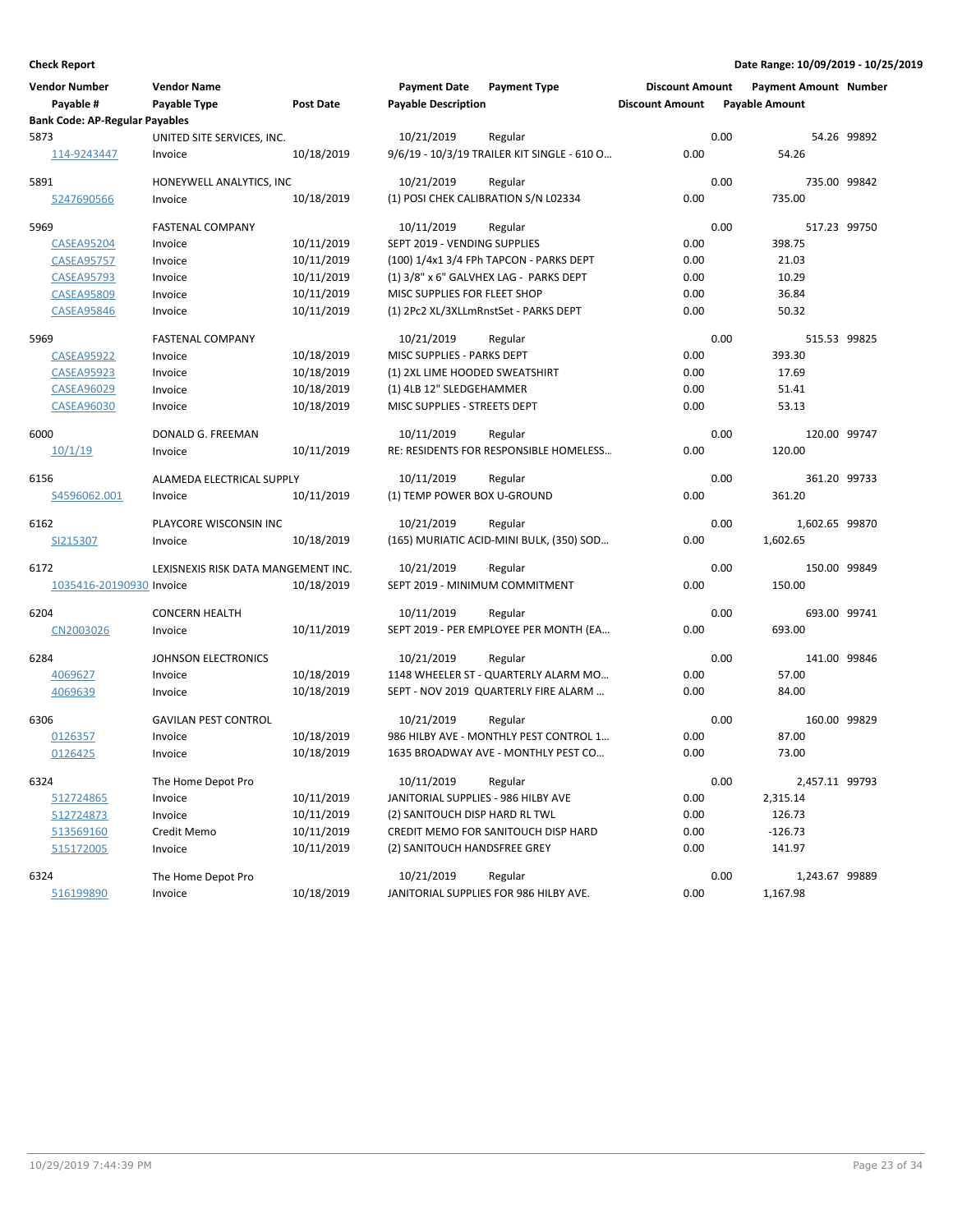| Vendor Number | <b>Vendor Name</b> |            | <b>Payment Date</b><br><b>Payment Type</b> | <b>Discount Amount</b>   | <b>Payment Amount Number</b> |  |
|---------------|--------------------|------------|--------------------------------------------|--------------------------|------------------------------|--|
| Pavable #     | Payable Type       | Post Date  | <b>Payabig Description</b><br>12           | Discount Agopupt<br>0.00 | Payable Amount               |  |
| 516371341     | Invoice            | 10/18/2019 | (1) ALL-PURPOSE CLEANER 2 LT               | 0.00                     | 75.69                        |  |
|               |                    |            |                                            |                          |                              |  |

| <b>Bank Code AP Summary</b> |  |
|-----------------------------|--|
|-----------------------------|--|

|                       | Payable  | Payment  |                 |          |
|-----------------------|----------|----------|-----------------|----------|
| <b>Payment Type</b>   | Count    | Count    | <b>Discount</b> | Payment  |
| <b>Regular Checks</b> | 26       | 13       | 0.00            | 8,750.65 |
| <b>Manual Checks</b>  | 0        | 0        | 0.00            | 0.00     |
| <b>Voided Checks</b>  | 0        | 0        | 0.00            | 0.00     |
| <b>Bank Drafts</b>    | $\Omega$ | $\Omega$ | 0.00            | 0.00     |
| EFT's                 | 0        | 0        | 0.00            | 0.00     |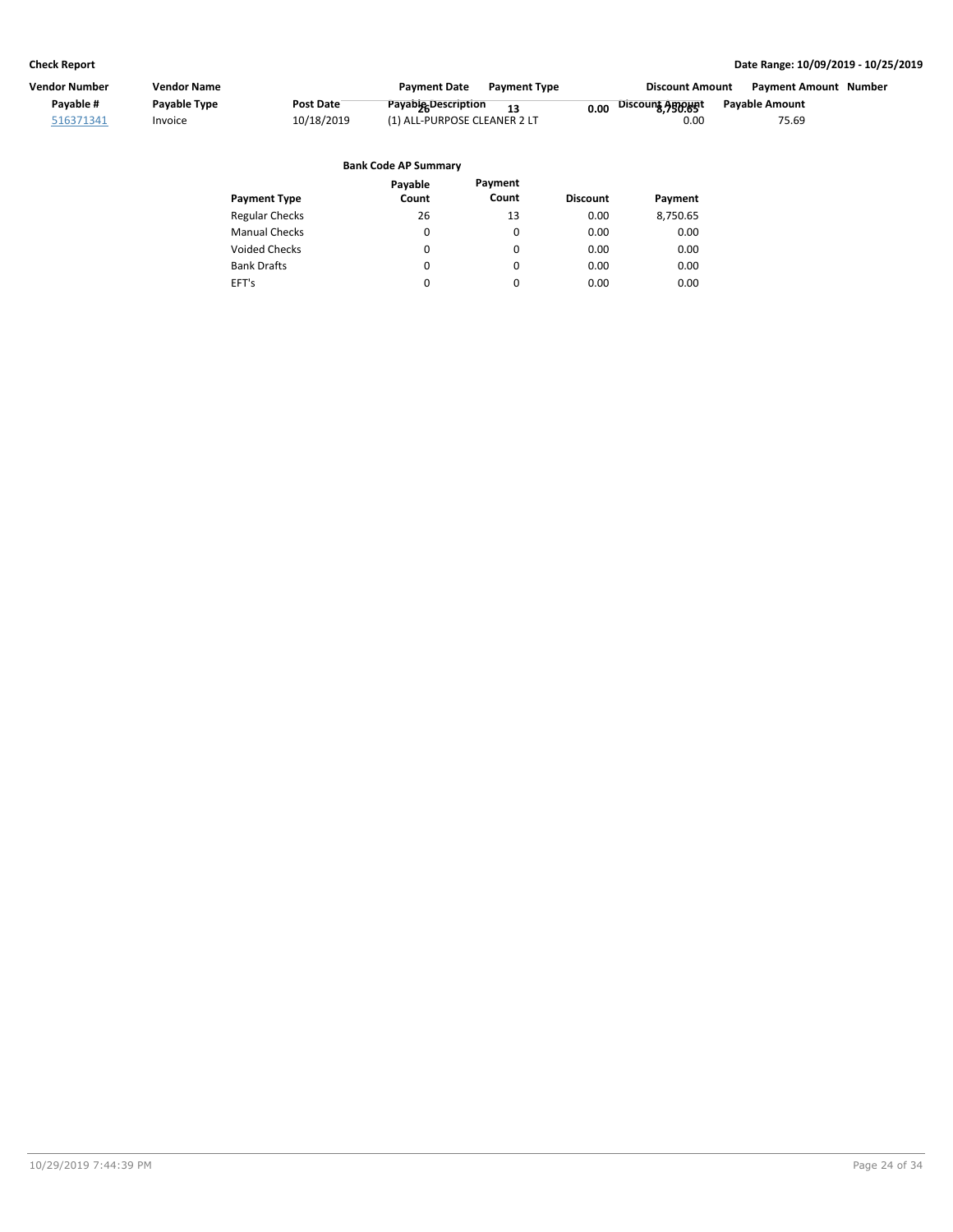| Vendor Number<br><b>Vendor Name</b><br>Pavable #<br>Payable Type<br><b>Post Date</b> |            | <b>Payment Date</b>              | <b>Payment Type</b> |                       |                        | <b>Payment Amount Number</b> |                                              |                       |  |
|--------------------------------------------------------------------------------------|------------|----------------------------------|---------------------|-----------------------|------------------------|------------------------------|----------------------------------------------|-----------------------|--|
|                                                                                      |            | <b>Payable Description</b>       |                     |                       | <b>Discount Amount</b> |                              |                                              |                       |  |
| <b>Bank Code: PY-Payroll Payables</b>                                                |            |                                  |                     |                       |                        |                              |                                              |                       |  |
|                                                                                      |            | 10/23/2019                       | Bank Draft          | 0.00                  |                        |                              |                                              | 9.612.96 2729987090   |  |
| Invoice                                                                              | 10/23/2019 |                                  |                     |                       | 0.00                   |                              | 9.612.96                                     |                       |  |
|                                                                                      |            |                                  |                     |                       |                        |                              |                                              |                       |  |
|                                                                                      |            | <b>GUARDIAN-ALTERNATE FUNDED</b> |                     | SEPTEMBER 2019 CLAIMS |                        |                              | <b>Discount Amount</b><br>9,612.96 $_{0.00}$ | <b>Payable Amount</b> |  |

|                       | Payable | Payment  |                 |          |
|-----------------------|---------|----------|-----------------|----------|
| <b>Payment Type</b>   | Count   | Count    | <b>Discount</b> | Payment  |
| <b>Regular Checks</b> | 0       | 0        | 0.00            | 0.00     |
| <b>Manual Checks</b>  |         | $\Omega$ | 0.00            | 0.00     |
| <b>Voided Checks</b>  |         | $\Omega$ | 0.00            | 0.00     |
| <b>Bank Drafts</b>    |         | 1        | 0.00            | 9,612.96 |
| EFT's                 |         | 0        | 0.00            | 0.00     |
|                       |         |          |                 |          |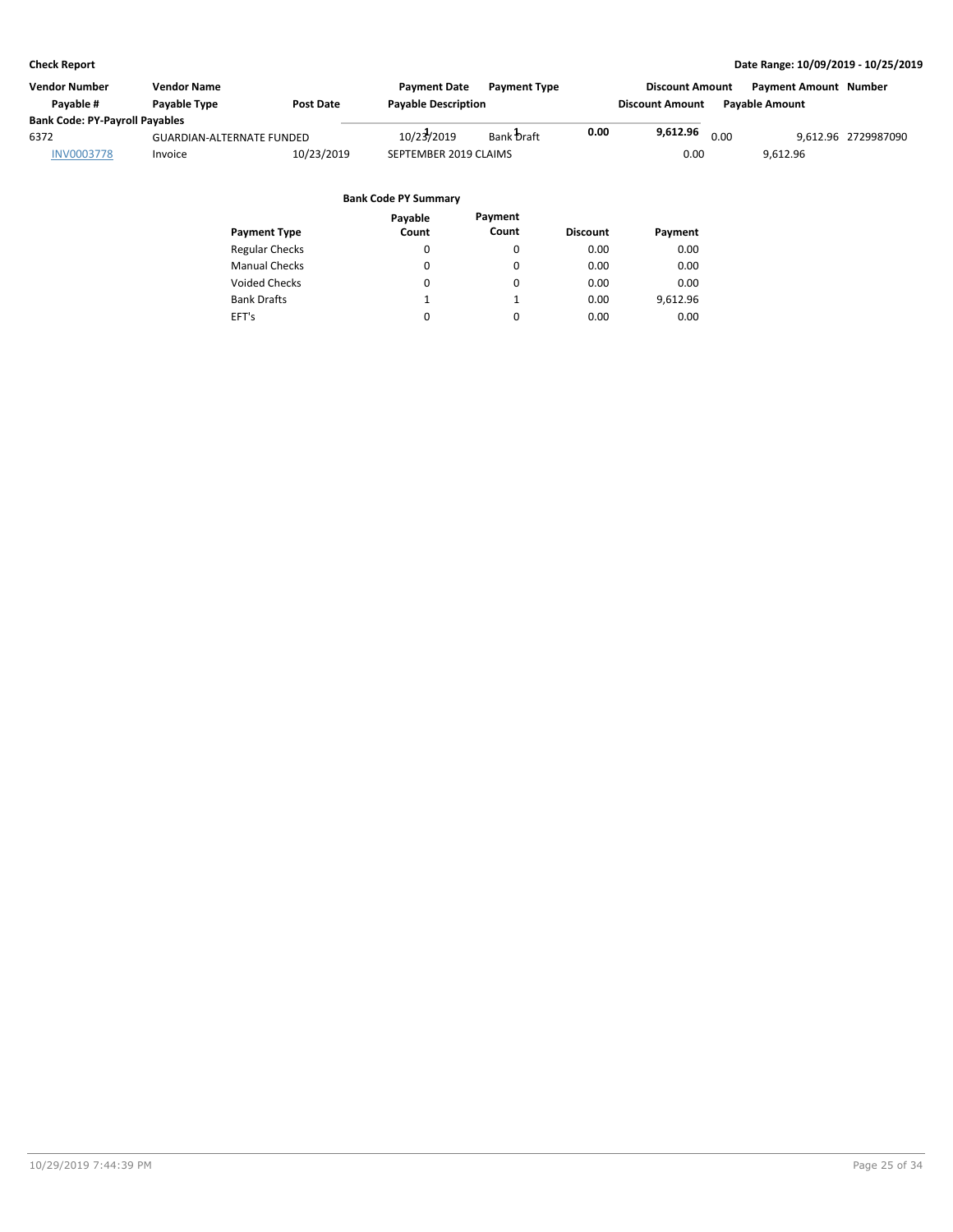| <b>Vendor Number</b><br>Payable #             | <b>Vendor Name</b><br>Payable Type | <b>Post Date</b> | <b>Payment Date</b><br><b>Payable Description</b> | <b>Payment Type</b>                       | <b>Discount Amount</b><br><b>Discount Amount</b> |      | <b>Payment Amount Number</b><br><b>Payable Amount</b> |             |
|-----------------------------------------------|------------------------------------|------------------|---------------------------------------------------|-------------------------------------------|--------------------------------------------------|------|-------------------------------------------------------|-------------|
| <b>Bank Code: AP-Regular Payables</b><br>6379 | MARINA COAST WATER DISTRICT        |                  | 10/21/2019                                        | Regular                                   |                                                  | 0.00 | 6,637.49 99851                                        |             |
| 8/31/19-9/30/19                               | Invoice                            | 10/18/2019       |                                                   | 8/31/19-9/30/19 (7) MISC WATER ACCTS      | 0.00                                             |      | 6.637.49                                              |             |
| 6477                                          | <b>ROBERT S. JAQUES</b>            |                  | 10/21/2019                                        | Regular                                   |                                                  | 0.00 | 3,975.00 99875                                        |             |
| 09/05/19-09/30/19 Invoice                     |                                    | 10/18/2019       |                                                   | SEPT 2019 - WATERMASTER TECH PROG M       | 0.00                                             |      | 3,975.00                                              |             |
| 6553                                          | <b>COMCAST</b>                     |                  | 10/21/2019                                        | Regular                                   |                                                  | 0.00 | 270.90 99815                                          |             |
| $10/2/19 - 11/1/19$                           | Invoice                            | 10/18/2019       |                                                   | ACCT #8155 10 027 0272432; 9/27/19 BILL   | 0.00                                             |      | 270.90                                                |             |
| 6671                                          | <b>VERIZON WIRELESS</b>            |                  | 10/11/2019                                        | Regular                                   |                                                  | 0.00 |                                                       | 38.01 99799 |
| 9838763786                                    | Invoice                            | 10/11/2019       |                                                   | ACCT #772515511-00004; 9/23/19 BILL DATE  | 0.00                                             |      | 38.01                                                 |             |
| 6671                                          | <b>VERIZON WIRELESS</b>            |                  | 10/21/2019                                        | Regular                                   |                                                  | 0.00 | 1,811.49 99893                                        |             |
| 9838760522                                    | Invoice                            | 10/18/2019       |                                                   | ACCT #742236901-00001; 9/23/19 BILL DATE  | 0.00                                             |      | 38.01                                                 |             |
| 9839169244                                    | Invoice                            | 10/18/2019       |                                                   | ACCT #472229021-00001 9/1/19 & 10/1/19    | 0.00                                             |      | 1,300.74                                              |             |
| 9839169245                                    | Invoice                            | 10/18/2019       |                                                   | ACCT #472229021-00002; 9/1/19 & 10/1/19   | 0.00                                             |      | 76.02                                                 |             |
| 9839169246                                    | Invoice                            | 10/18/2019       |                                                   | ACCT #472229021-00003; 10/1/19 BILL DATE  | 0.00                                             |      | 396.72                                                |             |
| 6727                                          | DATAPROSE, INC.                    |                  | 10/11/2019                                        | Regular                                   |                                                  | 0.00 | 450.52 99744                                          |             |
| DP1903276                                     | Invoice                            | 10/11/2019       |                                                   | SEPT 2019 - PRINTING/MAILING OF WATER B   | 0.00                                             |      | 450.52                                                |             |
| 6818                                          | DE LAGE LANDEN                     |                  | 10/21/2019                                        | Regular                                   |                                                  | 0.00 | 518.35 99817                                          |             |
| 65269001                                      | Invoice                            | 10/18/2019       |                                                   | OCT 2019 - LEASE FOR SHARP/MXM904 COP     | 0.00                                             |      | 518.35                                                |             |
| 6963                                          | MNS ENGINEERS, INC.                |                  | 10/21/2019                                        | Regular                                   |                                                  | 0.00 | 10,862.25 99854                                       |             |
| 71444                                         | Invoice                            | 10/21/2019       |                                                   | SEPT 2019 - WEST BROADWAY URBAN VILL      | 0.00                                             |      | 3,575.75                                              |             |
| 71642                                         | Invoice                            | 10/18/2019       |                                                   | OCT 2018 - WEST BROADWAY URBAN VILLA      | 0.00                                             |      | 7,286.50                                              |             |
| 7040                                          | <b>TAPCO</b>                       |                  | 10/21/2019                                        | Regular                                   |                                                  | 0.00 | 240.09 99888                                          |             |
| 1650778                                       | Invoice                            | 10/18/2019       |                                                   | (2) U-BRACKET, 2" CLAMP ON FOR 2-3/8" PO  | 0.00                                             |      | 240.09                                                |             |
| 7065                                          | JAN ROEHL CONSULTING               |                  | 10/21/2019                                        | Regular                                   |                                                  | 0.00 | 573.75 99844                                          |             |
| 13                                            | Invoice                            | 10/18/2019       |                                                   | SEPT 2019 - CAL VIP EVALUATION SERVICES   | 0.00                                             |      | 573.75                                                |             |
| 7071                                          | AT&T                               |                  | 10/21/2019                                        | Regular                                   |                                                  | 0.00 | 153.18 99805                                          |             |
| 09/28/19 - 10/27/ Invoice                     |                                    | 10/18/2019       |                                                   | ACCT #237 841-1403 201 6; 9/28/19 BILL DA | 0.00                                             |      | 51.06                                                 |             |
| 9/28/19 - 10/27/19 Invoice                    |                                    | 10/18/2019       |                                                   | ACCT #237 841-1412 213 0; 9/28/19 BILL DA | 0.00                                             |      | 51.06                                                 |             |
| 9/28/19-10/27/19 Invoice                      |                                    | 10/18/2019       |                                                   | ACCT #237 841-1401 204 2; 9/28/19 BILL DA | 0.00                                             |      | 51.06                                                 |             |
| 7112                                          | <b>ART BLACK</b>                   |                  | 10/21/2019                                        | Regular                                   |                                                  | 0.00 | 430.00 99803                                          |             |
| 119367                                        | Invoice                            | 10/18/2019       |                                                   | RUNNOE/ZEVE 24 - 207 ROBERTS AVENUE       | 0.00                                             |      | 430.00                                                |             |
| 7135                                          | MONTEREY SANITARY SUPPLY, INC.     |                  | 10/21/2019                                        | Regular                                   |                                                  | 0.00 | 144.83 99862                                          |             |
| 13095                                         | Invoice                            | 10/18/2019       |                                                   | MONTHLY MED WASTE SVC ON 10/8/19          | 0.00                                             |      | 144.83                                                |             |
| 7173                                          | Iconix Waterworks (US) Inc.        |                  | 10/11/2019                                        | Regular                                   |                                                  | 0.00 | 181.63 99758                                          |             |
| 17913039357                                   | Invoice                            | 10/11/2019       | (5) B12 CONCRETE BOX                              |                                           | 0.00                                             |      | 181.63                                                |             |
| 7357                                          | SCOTT'S PPE RECON, INC.            |                  | 10/21/2019                                        | Regular                                   |                                                  | 0.00 | 2,178.13 99879                                        |             |
| 35521                                         | Invoice                            | 10/18/2019       |                                                   | SEPT 2019 - BILLING FOR REPAIRS / TURNOU  | 0.00                                             |      | 2,178.13                                              |             |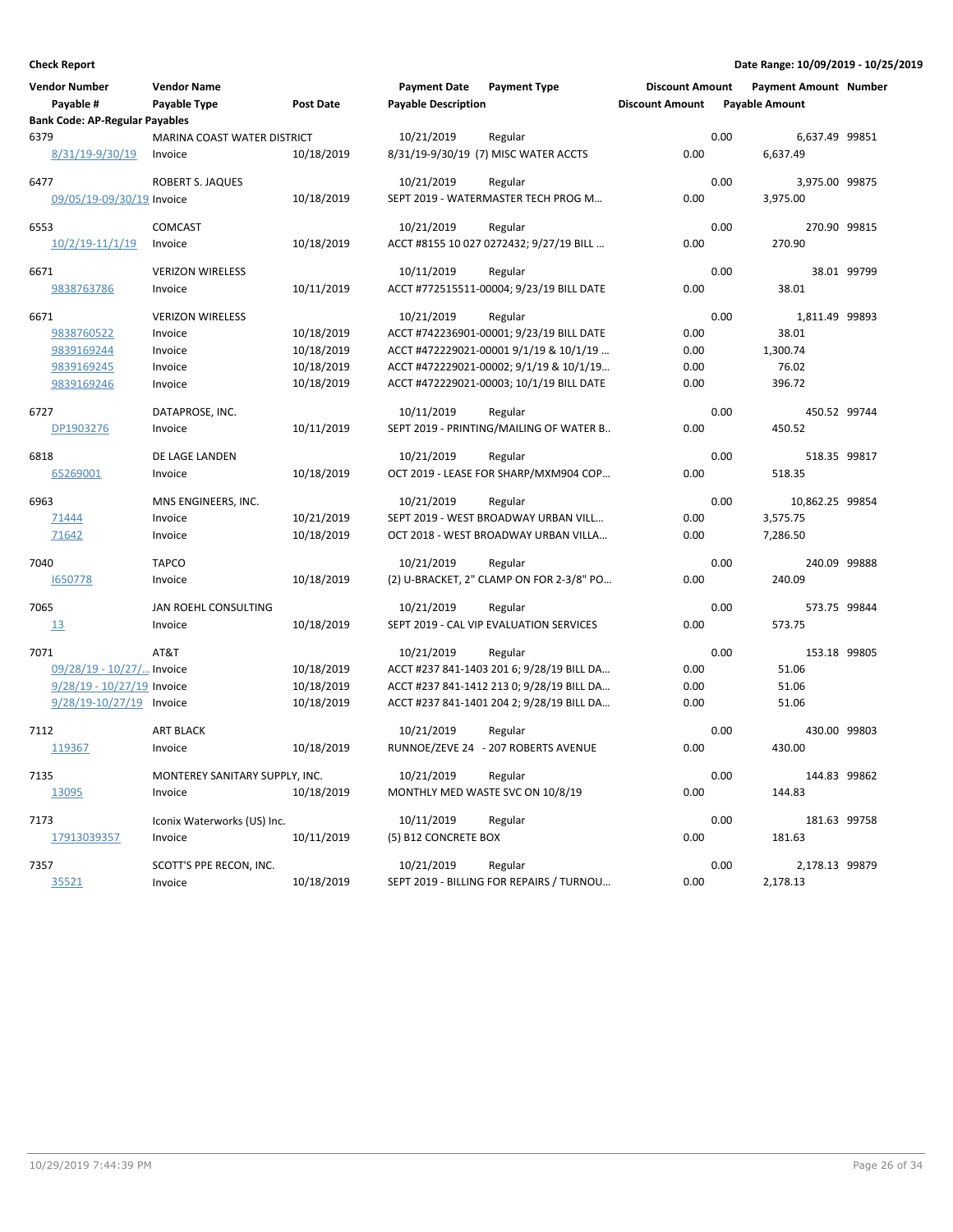| Vendor Number | <b>Vendor Name</b>  |                  | <b>Payment Date</b> | <b>Payment Type</b>                   |      | <b>Discount Amount</b> | Payment Amount Number |             |
|---------------|---------------------|------------------|---------------------|---------------------------------------|------|------------------------|-----------------------|-------------|
| Pavable #     | <b>Pavable Type</b> | <b>Post Date</b> | Payabb2Description  | 16                                    | 0.00 | Discould8.A49bl09t     | <b>Pavable Amount</b> |             |
| 7358          | EAN SERVICES. LLC   |                  | 10/21/2019          | Regular                               |      | 0.00                   |                       | 84.17 99821 |
| 800035162753  | Invoice             | 10/18/2019       |                     | RENTAL AGREE #75N7JK/CONS INV #225625 |      | 0.00                   | 84.17                 |             |

|                       | Payable  | Payment  |                 |           |
|-----------------------|----------|----------|-----------------|-----------|
| <b>Payment Type</b>   | Count    | Count    | <b>Discount</b> | Payment   |
| <b>Regular Checks</b> | 22       | 16       | 0.00            | 28,549.79 |
| <b>Manual Checks</b>  | 0        | 0        | 0.00            | 0.00      |
| Voided Checks         | $\Omega$ | $\Omega$ | 0.00            | 0.00      |
| <b>Bank Drafts</b>    | 0        | $\Omega$ | 0.00            | 0.00      |
| EFT's                 | 0        | $\Omega$ | 0.00            | 0.00      |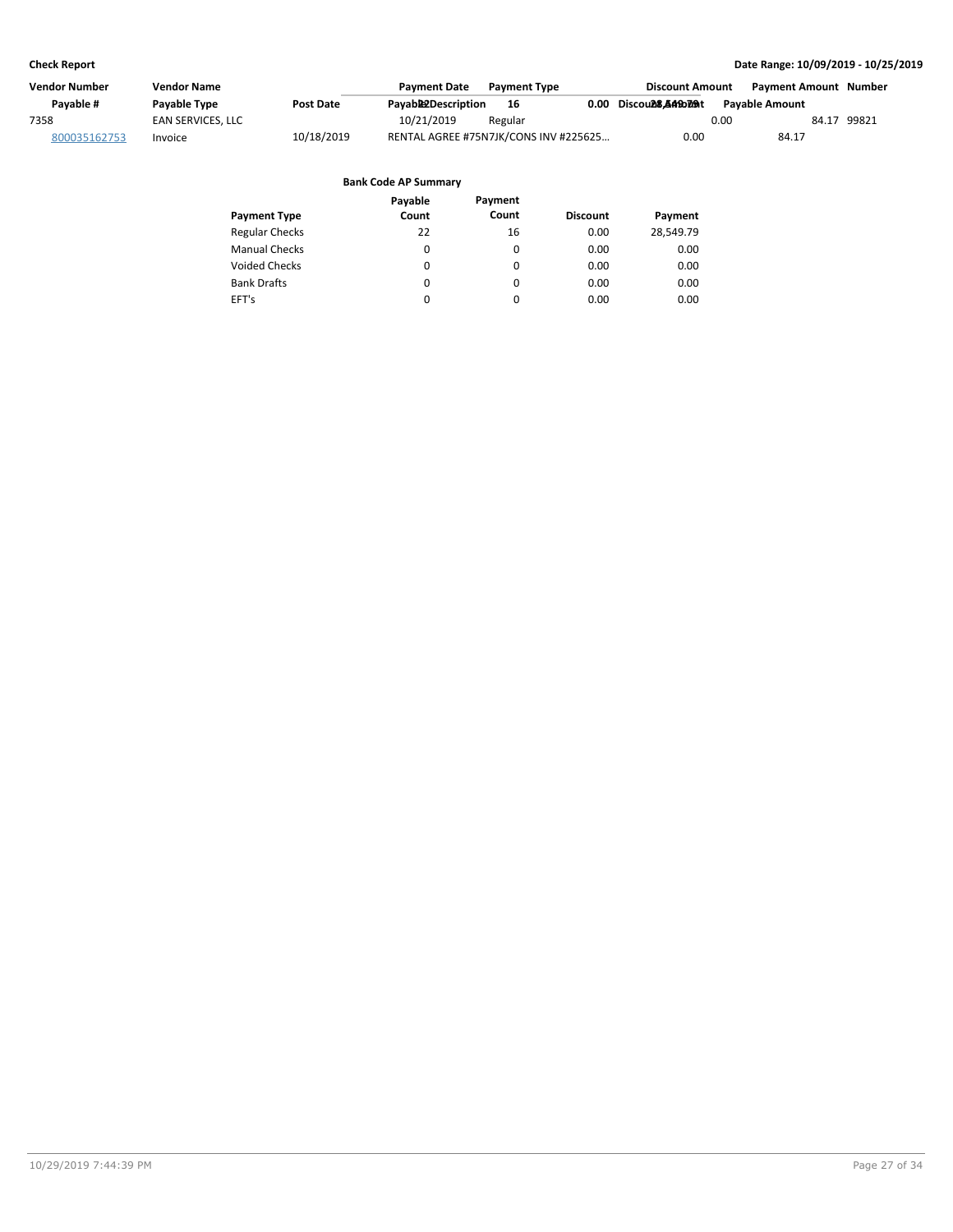| <b>Vendor Number</b><br><b>Vendor Name</b> |                                  |            | <b>Payment Date</b><br><b>Payment Type</b> |         |      | <b>Discount Amount</b> |                       | <b>Payment Amount Number</b> |  |
|--------------------------------------------|----------------------------------|------------|--------------------------------------------|---------|------|------------------------|-----------------------|------------------------------|--|
| Pavable #                                  | Payable Type<br><b>Post Date</b> |            | <b>Payable Description</b>                 |         |      | <b>Discount Amount</b> | <b>Pavable Amount</b> |                              |  |
| <b>Bank Code: PY-Payroll Payables</b>      |                                  |            |                                            |         | 0.00 | 1.662.50               |                       |                              |  |
| 7370                                       | UPEC, LOCAL 792                  |            | 10/24/2019                                 | Regular |      |                        | 0.00                  | 1.662.50 18995               |  |
| <b>INV0003743</b>                          | Invoice                          | 10/24/2019 | LIUNA/UNION DUES                           |         |      | 0.00                   |                       | 831.25                       |  |
| <b>INV0003787</b>                          | Invoice                          | 10/24/2019 | LIUNA/UNION DUES                           |         |      | 0.00                   |                       | 831.25                       |  |

|                       | Payable  | Payment  |                 |          |
|-----------------------|----------|----------|-----------------|----------|
| <b>Payment Type</b>   | Count    | Count    | <b>Discount</b> | Payment  |
| <b>Regular Checks</b> | 2        |          | 0.00            | 1,662.50 |
| <b>Manual Checks</b>  | 0        | $\Omega$ | 0.00            | 0.00     |
| <b>Voided Checks</b>  | $\Omega$ | $\Omega$ | 0.00            | 0.00     |
| <b>Bank Drafts</b>    | $\Omega$ | $\Omega$ | 0.00            | 0.00     |
| EFT's                 | 0        | $\Omega$ | 0.00            | 0.00     |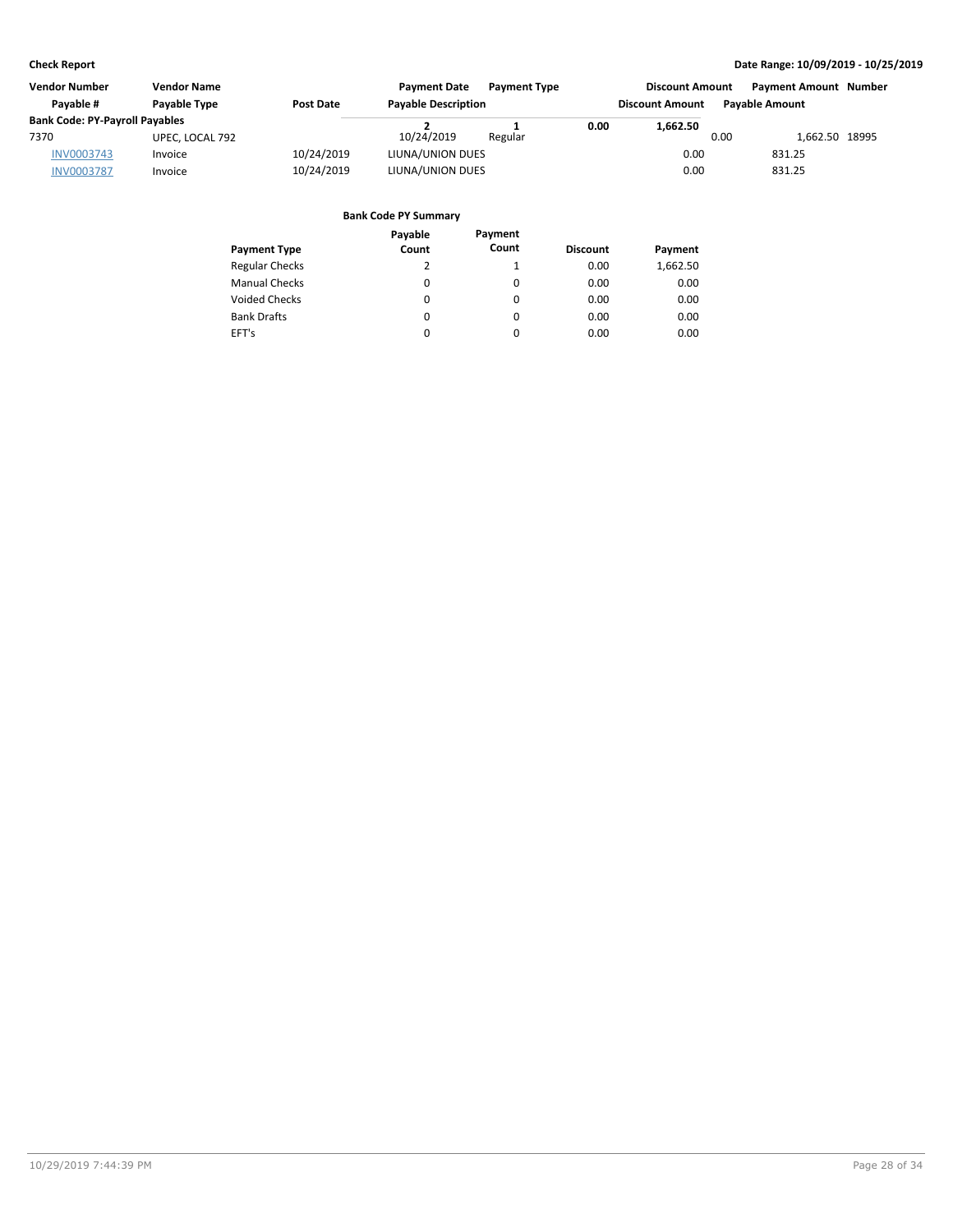| <b>Vendor Number</b><br>Payable #     | <b>Vendor Name</b><br>Payable Type | <b>Post Date</b> | <b>Payment Date</b><br><b>Payable Description</b> | <b>Payment Type</b>                       | <b>Discount Amount</b><br><b>Discount Amount</b> | <b>Payment Amount Number</b><br><b>Payable Amount</b> |              |
|---------------------------------------|------------------------------------|------------------|---------------------------------------------------|-------------------------------------------|--------------------------------------------------|-------------------------------------------------------|--------------|
| <b>Bank Code: AP-Regular Payables</b> |                                    |                  |                                                   |                                           |                                                  |                                                       |              |
| 7505                                  | MONTEREY BAY ANALYTICAL SVCS.      |                  | 10/21/2019                                        | Regular                                   |                                                  | 104.00 99857<br>0.00                                  |              |
| 191001 54                             | Invoice                            | 10/18/2019       |                                                   | (4) SAMPLES RECVD ON 10/1/2019 FROM S     | 0.00                                             | 104.00                                                |              |
| 7563                                  | <b>MP EXPRESS</b>                  |                  | 10/21/2019                                        | Regular                                   |                                                  | 0.00                                                  | 343.30 99863 |
| 58931                                 | Invoice                            | 10/18/2019       |                                                   | 1,950 FIELD INTERVIEW CARDS 3.5 x 5"      | 0.00                                             | 343.30                                                |              |
| 8014                                  | <b>PAXTON ASSOCIATES</b>           |                  | 10/21/2019                                        | Regular                                   |                                                  | 0.00<br>5,000.00 99868                                |              |
| 1351                                  | Invoice                            | 10/18/2019       |                                                   | 7/31/19 - 9/23/19 WATERMASTER ADMIN       | 0.00                                             | 5,000.00                                              |              |
| 8022                                  | JEFF K. BILLS                      |                  | 10/11/2019                                        | Regular                                   |                                                  | 0.00<br>2,000.00 99761                                |              |
| 3891819                               | Invoice                            | 10/11/2019       |                                                   | (4) SUREHIRE ASSESSMENTS 9/18/19          | 0.00                                             | 1,600.00                                              |              |
| 3992719                               | Invoice                            | 10/11/2019       | (1) SUREHIRE ASSESSMENT 9/27/19                   |                                           | 0.00                                             | 400.00                                                |              |
| 8066                                  | FUN EXPRESS, LLC                   |                  | 10/11/2019                                        | Regular                                   |                                                  | 0.00<br>275.12 99753                                  |              |
| 698329814-01                          | Invoice                            | 10/11/2019       |                                                   | MISC SUPPLIES FOR POOL ACTIVITIES         | 0.00                                             | 275.12                                                |              |
| 8066                                  | FUN EXPRESS, LLC                   |                  | 10/21/2019                                        | Regular                                   |                                                  | 0.00                                                  | 163.48 99828 |
| 698373512-01                          | Invoice                            | 10/18/2019       |                                                   | MISC SUPPLIES FOR CITY BIRTHDAY EVENT     | 0.00                                             | 163.48                                                |              |
| 8103                                  | ALLIANT INSURANCE SERVICES, INC.   |                  | 10/21/2019                                        | Regular                                   |                                                  | 0.00                                                  | 450.00 99802 |
| 7/1/19-9/30/19                        | Invoice                            | 10/18/2019       |                                                   | REC DEPT INS 7/1/19 - 9/30/19 / POLICY #S | 0.00                                             | 450.00                                                |              |
| 8129                                  | VORTEX INDUSTRIES, INC.            |                  | 10/11/2019                                        | Regular                                   |                                                  | 0.00<br>5,147.12 99800                                |              |
| 44-1378590                            | Invoice                            | 10/11/2019       |                                                   | REPAIR GATE AT 2102 PARALTA AVENUE 0.00   | 13,678.020                                       | 4,068.88                                              |              |
| 44-1380453                            | Invoice                            | 10/11/2019       |                                                   | REPAIRS TO STEEL SECTIONAL DOOR AT 1635   | 0.00                                             | 1,078.24                                              |              |
| 8236                                  | POLICE RECORDS & INFO MGM          |                  | 10/21/2019                                        | Regular                                   |                                                  | 195.00 99871<br>0.00                                  |              |
| 7335                                  | Invoice                            | 10/18/2019       |                                                   | CA PRA SEMINAR - 12/19/19 FOR RYAN BER    | 0.00                                             | 195.00                                                |              |

| <b>Payment Type</b>   | Payable<br>Count | Payment<br>Count | <b>Discount</b> | Payment   |
|-----------------------|------------------|------------------|-----------------|-----------|
| <b>Regular Checks</b> | 11               | 9                | 0.00            | 13,678.02 |
| <b>Manual Checks</b>  | 0                | $\Omega$         | 0.00            | 0.00      |
| <b>Voided Checks</b>  | 0                | $\Omega$         | 0.00            | 0.00      |
| <b>Bank Drafts</b>    | 0                | $\Omega$         | 0.00            | 0.00      |
| EFT's                 | 0                | $\Omega$         | 0.00            | 0.00      |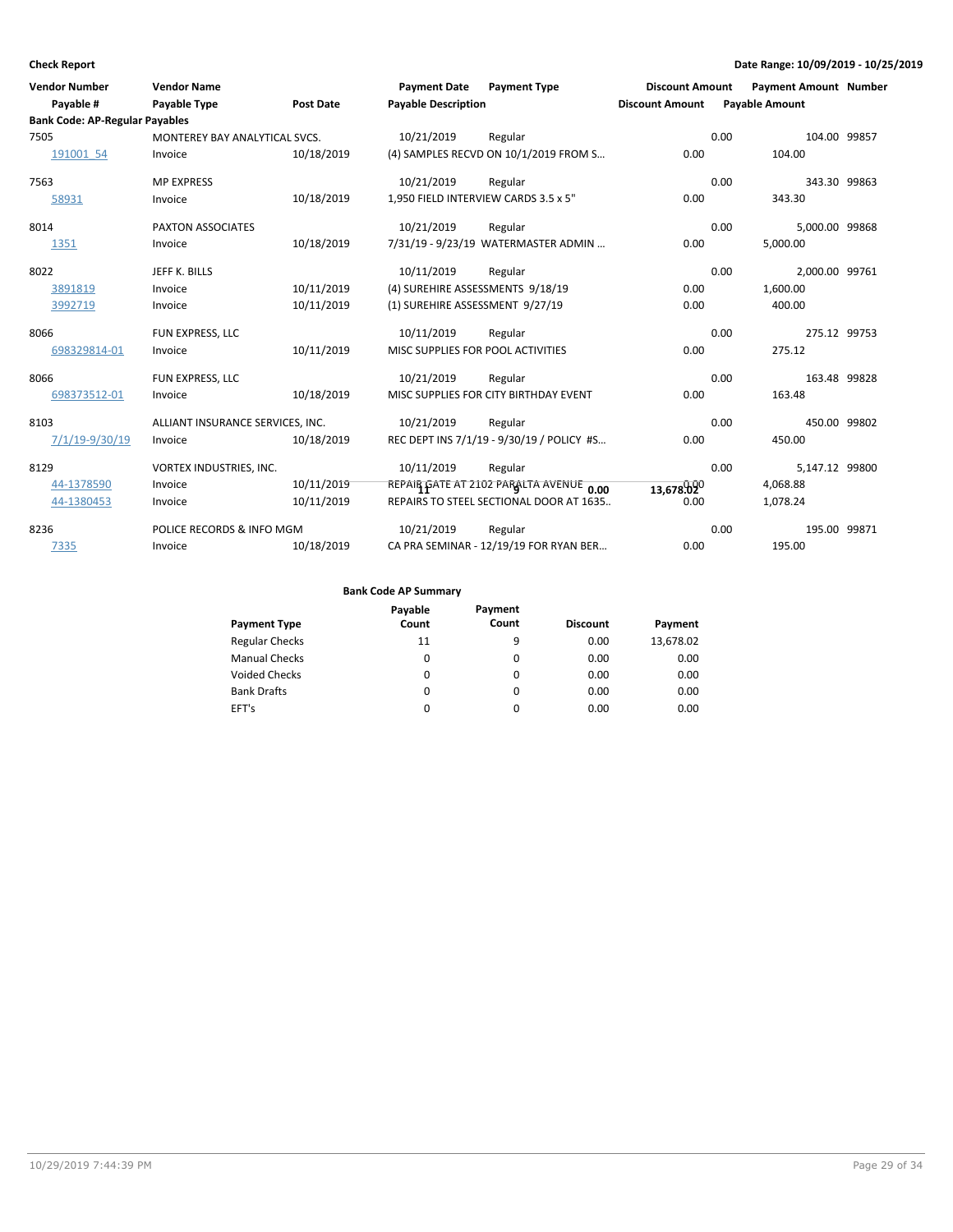| Vendor Number                         | Vendor Name  |                                                         | <b>Payment Type</b><br><b>Payment Date</b> | 0.00 | Disc215.0Amount        | Payment Amount Number |  |
|---------------------------------------|--------------|---------------------------------------------------------|--------------------------------------------|------|------------------------|-----------------------|--|
| Pavable #                             | Payable Type | Post Date                                               | <b>Payable Description</b>                 |      | <b>Discount Amount</b> | <b>Pavable Amount</b> |  |
| <b>Bank Code: PY-Payroll Payables</b> |              |                                                         |                                            |      |                        |                       |  |
| 8308                                  |              | AMERICAN FIDELITY ADMINISTRATIVE SERVICES, I 10/21/2019 | Regular                                    |      | 0.00                   | 215.05 18987          |  |
| <b>INV0003777</b>                     | Invoice      | 10/21/2019                                              | OCT19 ADMIN SERV FEE INV# 41016            |      | 0.00                   | 215.05                |  |
|                                       |              |                                                         |                                            |      |                        |                       |  |

#### **Bank Code PY Summary Payable**

| <b>Payment Type</b>   | Payable<br>Count | Payment<br>Count | <b>Discount</b> | Payment |
|-----------------------|------------------|------------------|-----------------|---------|
| <b>Regular Checks</b> | 1                | 1                | 0.00            | 215.05  |
| <b>Manual Checks</b>  | $\Omega$         | 0                | 0.00            | 0.00    |
| <b>Voided Checks</b>  | 0                | 0                | 0.00            | 0.00    |
| <b>Bank Drafts</b>    | 0                | 0                | 0.00            | 0.00    |
| EFT's                 | 0                | 0                | 0.00            | 0.00    |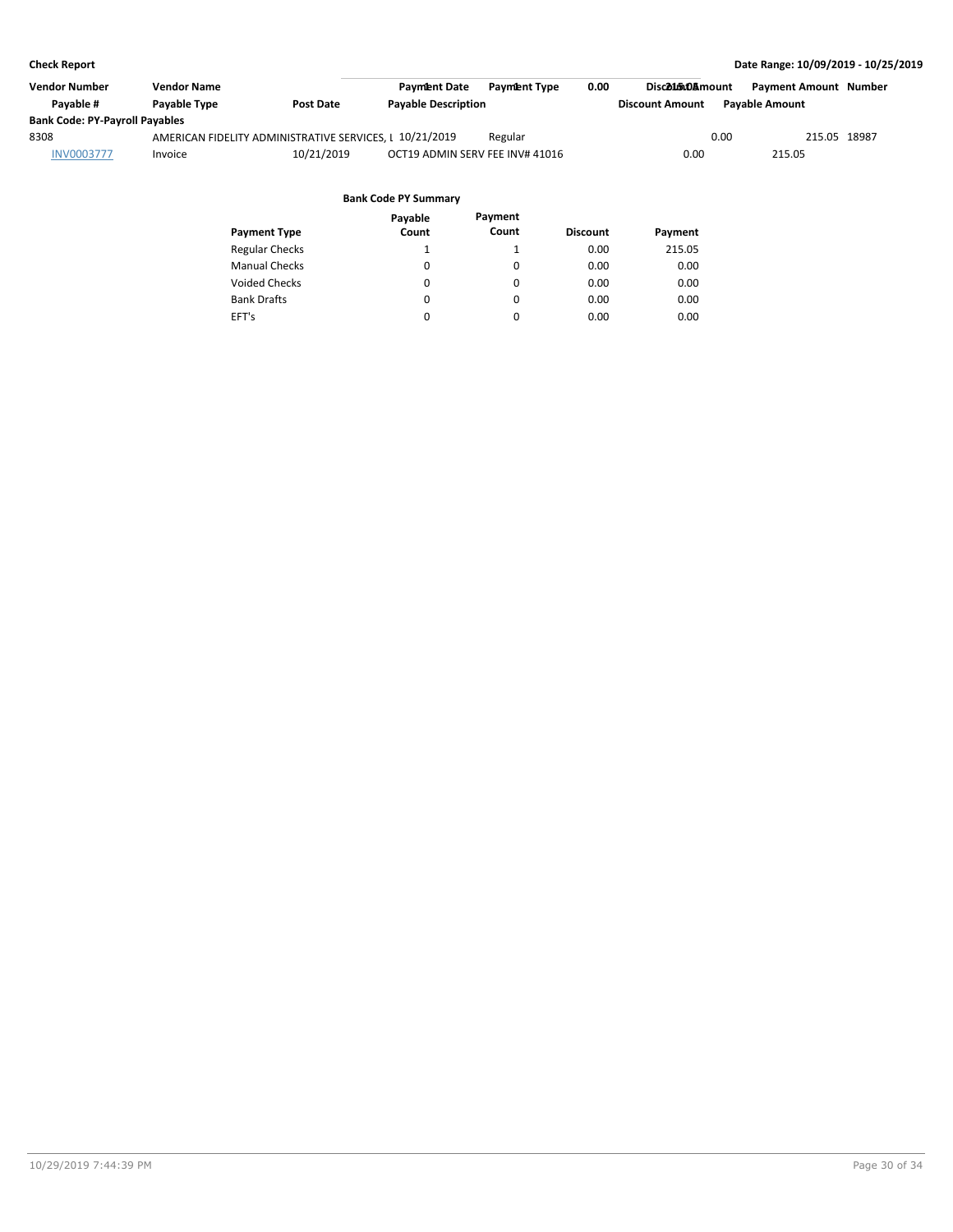| <b>Vendor Number</b><br>Payable #     | <b>Vendor Name</b><br>Payable Type         | <b>Post Date</b> | <b>Payment Date</b><br><b>Payable Description</b> | <b>Payment Type</b>                               | <b>Discount Amount</b><br><b>Discount Amount</b> |      | <b>Payment Amount Number</b><br><b>Payable Amount</b> |             |
|---------------------------------------|--------------------------------------------|------------------|---------------------------------------------------|---------------------------------------------------|--------------------------------------------------|------|-------------------------------------------------------|-------------|
| <b>Bank Code: AP-Regular Payables</b> |                                            |                  |                                                   |                                                   |                                                  |      |                                                       |             |
| 8332                                  | <b>IVY SIMPSON</b>                         |                  | 10/11/2019                                        | Regular                                           |                                                  | 0.00 | 216.00 99759                                          |             |
| 1342                                  | Invoice                                    | 10/11/2019       |                                                   | WEEKLY INTERIOR PLANT SVC 10/1/2019               | 0.00                                             |      | 216.00                                                |             |
| 8338                                  | <b>FEDEX</b>                               |                  | 10/11/2019                                        | Regular                                           |                                                  | 0.00 |                                                       | 26.87 99751 |
| 6-750-95124                           | Invoice                                    | 10/11/2019       |                                                   | ACCT #1317-9207-7 / SHIPMENT ON 9/9/2019          | 0.00                                             |      | 26.87                                                 |             |
| 8380                                  | SPORTSENGINE INC.                          |                  | 10/11/2019                                        | Regular                                           |                                                  | 0.00 | 185.00 99790                                          |             |
| 147008                                | Invoice                                    | 10/11/2019       |                                                   | SEPT 2019 - (9) PARKSREC APPLICANT PROFI          | 0.00                                             |      | 166.50                                                |             |
| 147009                                | Invoice                                    | 10/11/2019       |                                                   | SEPT 2019 - (1) APPLICANT PROFILE REQUES          | 0.00                                             |      | 18.50                                                 |             |
| 8414                                  | COASTAL FABRICATION COMPANY, INC.          |                  | 10/21/2019                                        | Regular                                           |                                                  | 0.00 | 2,140.19 99814                                        |             |
| 48840                                 | Invoice                                    | 10/18/2019       |                                                   | REPAIR CRACK ON JOHN DEER TRACTOR #713            | 0.00                                             |      | 407.15                                                |             |
| 48865                                 | Invoice                                    | 10/18/2019       |                                                   | FABRICATE 14 SIGN PLATES AND HOLDERS              | 0.00                                             |      | 1,733.04                                              |             |
|                                       |                                            |                  |                                                   |                                                   |                                                  |      |                                                       |             |
| 8426<br>2255495                       | <b>CLIFTONLARSONALLEN LLP</b><br>Invoice   | 10/11/2019       | 10/11/2019<br>AUDIT SVCS THROUGH 9/27/2019        | Regular                                           | 0.00                                             | 0.00 | 1,465.00 99740<br>1,465.00                            |             |
|                                       |                                            |                  |                                                   |                                                   |                                                  |      |                                                       |             |
| 8462                                  | ORIGINAL WATERMEN, INC.                    |                  | 10/11/2019                                        | Regular                                           |                                                  | 0.00 | 989.38 99781                                          |             |
| S64710                                | Invoice                                    | 10/11/2019       |                                                   | (26) RACER TANKS IN RED - PATTULLO SWIM           | 0.00                                             |      | 989.38                                                |             |
| 8558                                  | <b>KION</b>                                |                  | 10/11/2019                                        | Regular                                           |                                                  | 0.00 | 1,500.00 99763                                        |             |
| 483674-1                              | Invoice                                    | 10/11/2019       |                                                   | SEASIDE P.D. RECRUITMENT 8/26/19 - 9/29           | 0.00                                             |      | 1.500.00                                              |             |
|                                       |                                            |                  |                                                   |                                                   |                                                  |      |                                                       |             |
| 8602                                  | <b>WAYNE MARTIN</b>                        |                  | 10/21/2019                                        | Regular                                           |                                                  | 0.00 | 744.75 99894                                          |             |
| 1518                                  | Invoice                                    | 10/18/2019       |                                                   | (125) MEDIUM PUMPKINS, (1) STRAW BALE             | 0.00                                             |      | 744.75                                                |             |
| 8615                                  | RAGNASOFT INCORPORATED                     |                  | 10/21/2019                                        | Regular                                           |                                                  | 0.00 | 1,885.00 99874                                        |             |
| RSI-0004120                           | Invoice                                    | 10/18/2019       | PLANIT POLICE - 1 YR SUBSCRIPTION                 |                                                   | 0.00                                             |      | 1,885.00                                              |             |
|                                       |                                            |                  |                                                   |                                                   |                                                  | 0.00 |                                                       |             |
| 8628<br>0066423                       | TORTI GALLAS AND PARTNERS, INC.<br>Invoice | 10/18/2019       | 10/21/2019                                        | Regular<br>AUGUST 2019 - CAMPUS TOWN SPECIFIC PL  | 0.00                                             |      | 53,240.94 99890<br>31,653.34                          |             |
| 11111111100662                        | Invoice                                    | 10/18/2019       |                                                   | JULY 2019 - CAMPUS TOWN SPECIFIC PLAN             | 0.00                                             |      | 21,587.60                                             |             |
|                                       |                                            |                  |                                                   |                                                   |                                                  |      |                                                       |             |
| 8671                                  | BIZON GROUP INC.                           |                  | 10/21/2019                                        | Regular                                           |                                                  | 0.00 | 6,827.25 99809                                        |             |
| <b>INV-028750</b>                     | Invoice                                    | 10/18/2019       |                                                   | (2) 10' REFURBISHED CONTAINERS W/ ROLL            | 0.00                                             |      | 6,827.25                                              |             |
| 8791                                  | <b>MONTEREY ONE WATER</b>                  |                  | 10/21/2019                                        | Regular                                           |                                                  | 0.00 | 2,896.55 99859                                        |             |
| $9/1/19 - 10/31/19$                   | Invoice                                    | 10/18/2019       |                                                   | 9/1/19 - 10/31/19 - MULT SERV ADDRESSES           | 0.00                                             |      | 2,896.55                                              |             |
| 8791                                  | <b>MONTEREY ONE WATER</b>                  |                  |                                                   |                                                   |                                                  | 0.00 |                                                       |             |
| <u>13065</u>                          | Invoice                                    | 10/18/2019       | 10/21/2019                                        | Regular<br>APR - JUNE 2019 LIFT STATION MAINTENAN | 0.00                                             |      | 9,550.92 99860<br>9,550.92                            |             |
|                                       |                                            |                  |                                                   |                                                   |                                                  |      |                                                       |             |
| 8800                                  | RINCON CONSULTANTS, INC.                   |                  | 10/11/2019                                        | Regular                                           |                                                  | 0.00 | 535.60 99787                                          |             |
| 13000                                 | Invoice                                    | 10/11/2019       |                                                   | 4/1/2019 - 6/11/2019 SVCS FOR FT ORD MA           | 0.00                                             |      | 535.60                                                |             |
| 8838                                  | M & A STEAM                                |                  | 10/11/2019                                        | Regular                                           |                                                  | 0.00 | 1,100.00 99765                                        |             |
| 2214                                  | Invoice                                    | 10/11/2019       |                                                   | YOUTH CENTER BLDG - STEAM CLEAN KIT EX            | 0.00                                             |      | 500.00                                                |             |
| 2215                                  | Invoice                                    | 10/11/2019       |                                                   | CHILD CARE CTR BLDG - STEAM CLEAN KIT E           | 0.00                                             |      | 600.00                                                |             |
| 8882                                  |                                            |                  | 10/21/2019                                        |                                                   |                                                  | 0.00 | 2,691.00 99823                                        |             |
| $09-19$                               | <b>EVERYONE'S HARVEST</b><br>Invoice       | 10/18/2019       |                                                   | Regular<br>SEPT 2019 - SEASIDE FARMER'S MARKET    | 0.00                                             |      | 2,691.00                                              |             |
|                                       |                                            |                  |                                                   |                                                   |                                                  |      |                                                       |             |
| 8982                                  | JOSEPHINE KERNES POOL                      |                  | 10/11/2019                                        | Regular                                           |                                                  | 0.00 |                                                       | 65.25 99762 |
| 120393                                | Invoice                                    | 10/11/2019       |                                                   | POOL DEPOSIT REFUND FOR 10/6/2019                 | 0.00                                             |      | 65.25                                                 |             |
| 8996                                  | CASEY PRINTING, INC.                       |                  | 10/21/2019                                        | Regular                                           |                                                  | 0.00 | 3,508.02 99813                                        |             |
| 40127011                              | Invoice                                    | 10/18/2019       |                                                   | (1,800) CITY OF SEASIDE RECREATION GUIDES         | 0.00                                             |      | 3,508.02                                              |             |
|                                       |                                            |                  |                                                   |                                                   |                                                  |      |                                                       |             |
| 9011                                  | PROJECT DIMENSIONS, INC.                   |                  | 10/11/2019                                        | Regular                                           |                                                  | 0.00 | 49,873.99 99786                                       |             |
| 49450                                 | Invoice                                    | 10/11/2019       | JULY 2019 - CUTINO PARK PH I                      |                                                   | 0.00                                             |      | 49,873.99                                             |             |
| 9020                                  | RODNEY CRAIG GOODMAN JR.                   |                  | 10/11/2019                                        | Regular                                           |                                                  | 0.00 | 11,774.45 99788                                       |             |
| 1641                                  | Invoice                                    | 10/11/2019       | 9/22/19 - 9/27/19 FINANCIAL SVCS                  |                                                   | 0.00                                             |      | 11,774.45                                             |             |
| 9020                                  | RODNEY CRAIG GOODMAN JR.                   |                  | 10/21/2019                                        | Regular                                           |                                                  | 0.00 | 7,968.06 99876                                        |             |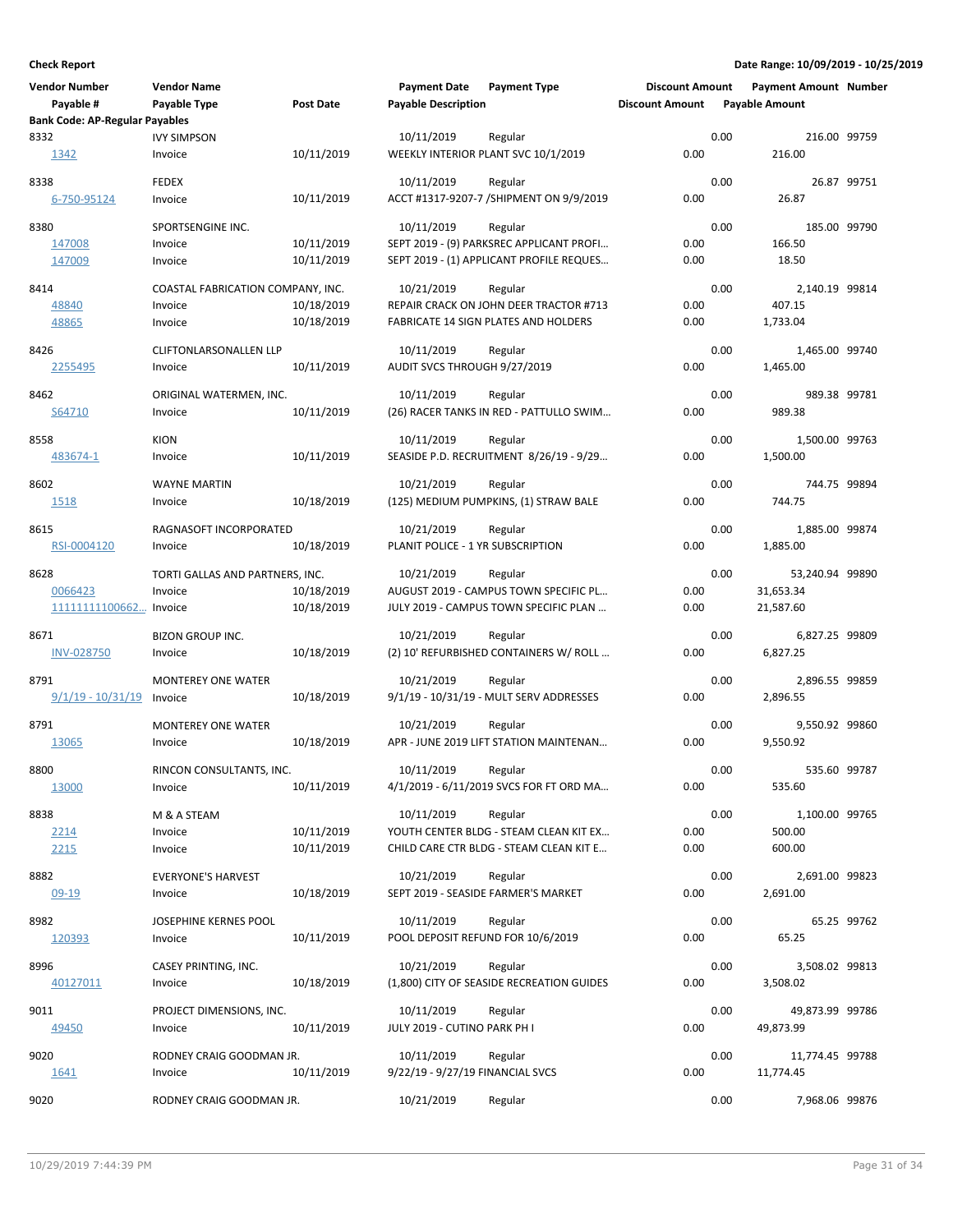| <b>Vendor Number</b><br>Payable #<br>1645 | <b>Vendor Name</b><br>Payable Type<br>Invoice                   | <b>Post Date</b><br>10/18/2019 | <b>Payment Date</b><br><b>Payable Description</b> | <b>Payment Type</b><br>10/8/19 - 10/11/19 FINANCIAL MGMT SVCS                             | <b>Discount Amount</b><br><b>Discount Amount</b><br>0.00 |      | <b>Payment Amount Number</b><br><b>Payable Amount</b><br>7,968.06 |             |
|-------------------------------------------|-----------------------------------------------------------------|--------------------------------|---------------------------------------------------|-------------------------------------------------------------------------------------------|----------------------------------------------------------|------|-------------------------------------------------------------------|-------------|
| 9084<br><u>38739</u>                      | BUCHER MUNICIPAL NORTH AMERICA INC.<br>Invoice                  | 10/18/2019                     | 10/21/2019                                        | Regular<br>(8) BRUSH 2 PC - 4 ROW PLASTIC TOP WIRE                                        | 0.00                                                     | 0.00 | 1,338.46 99810<br>1,338.46                                        |             |
| 9085<br>40097780                          | O'CONNOR & SONS INC.<br>Invoice                                 | 10/18/2019                     | 10/21/2019<br>GENERAL PEST CONTROL ON 9/28/19     | Regular                                                                                   | 0.00                                                     | 0.00 | 150.00 99864<br>150.00                                            |             |
| 9088<br>17555                             | GENE'S IMPORT AUTO BODY, INC.<br>Invoice                        | 10/18/2019                     | 10/21/2019                                        | Regular<br>REPAIR WORK ON 2006 CHEVY SILVERADO 2                                          | 0.00                                                     | 0.00 | 851.77 99830<br>851.77                                            |             |
| 9157<br><b>SEPT/OCT 2019</b>              | GREG S. OMOTO<br>Invoice                                        | 10/18/2019                     | 10/21/2019                                        | Regular<br>ADULT SOFTBALL GAME OFFICIAL 9/30/19 -                                         | 0.00                                                     | 0.00 | 490.00 99833<br>490.00                                            |             |
| 9247<br>OSV000001887788 Invoice           | VERIZON CONNECT NWF INC.                                        | 10/11/2019                     | 10/11/2019                                        | Regular<br>SEPT 2019 - MONTHLY SVC FOR DIAGNOSTIC                                         | 0.00                                                     | 0.00 | 1,370.20 99798<br>1,370.20                                        |             |
| 9249<br>02074<br>02078                    | STEVENSON, PORTO & PIERCE, INC.<br>Invoice<br>Invoice           | 10/18/2019<br>10/18/2019       | 10/21/2019                                        | Regular<br>7/1/19 - 8/31/19 - CAMPUS TOWN PROJECT<br>SEPT 2019 - CAMPUS TOWN PROJECT SVCS | 0.00<br>0.00                                             | 0.00 | 11,415.00 99887<br>11,115.00<br>300.00                            |             |
| 9264<br>3148                              | HANLEY & FLEISHMAN, LLP<br>Invoice                              | 10/11/2019                     | 10/11/2019<br>9/4/19 - 9/24/19 GENERAL MATTERS    | Regular                                                                                   | 0.00                                                     | 0.00 | 8,160.00 99757<br>8,160.00                                        |             |
| 9300<br><b>INV107652</b>                  | PORTLAND PRECISION INSTRUMENT & REPAIR IN(10/21/2019<br>Invoice | 10/18/2019                     |                                                   | Regular<br>(3) REVU STANDARD v18, PERP. LICENSES                                          | 0.00                                                     | 0.00 | 993.00 99872<br>993.00                                            |             |
| 9302<br>100119-SPD(b)                     | APEX ADVENTURES, INC.<br>Invoice                                | 10/11/2019                     | 10/11/2019                                        | Regular<br>BALANCE DUE FOR COOP. TEAM CHALLENG                                            | 0.00                                                     | 0.00 | 625.00 99736<br>625.00                                            |             |
| 9306<br>118627                            | <b>MONICA SERRANO</b><br>Invoice                                | 09/27/2019                     | 10/11/2019                                        | Regular<br>DEPOSIT REFUND FOR LAGUNA GRANDE PK                                            | 0.00                                                     | 0.00 | 42.00                                                             | 42.00 99771 |
| 9306<br>120599                            | <b>MONICA SERRANO</b><br>Invoice                                | 10/11/2019                     | 10/11/2019                                        | Regular<br>DEPOSIT REFUND - LAGUNA GRANDE PARK 9                                          | 0.00                                                     | 0.00 | 37.75                                                             | 37.75 99772 |
| 9309<br>120259                            | MONTEREY BAY COMMUNITY POWER<br>Invoice                         | 10/11/2019                     | 10/11/2019                                        | Regular<br>DEPOSIT REFUND FOR OLDEMEYER CENTER                                            | 0.00                                                     | 0.00 | 554.07 99774<br>554.07                                            |             |
| 9310<br>FALL ART 2019                     | JAMES J. DAGDIGIAN JR.<br>Invoice                               | 10/11/2019                     | 10/11/2019                                        | Regular<br>JUDGE FOR GRAPHICS CATEGORY ON 10/26                                           | 0.00                                                     | 0.00 | 100.00 99760<br>100.00                                            |             |
| 9311<br>120411                            | <b>MONICA MAPP</b><br>Invoice                                   | 10/11/2019                     | 10/11/2019                                        | Regular<br>DEPOSIT REFUND FOR OLDEMEYER CTR ON                                            | 0.00                                                     | 0.00 | 190.50 99770<br>190.50                                            |             |
| 9312<br>FALL ART 2019                     | ZACHARY COLE WESTON<br>Invoice                                  | 10/11/2019                     | 10/11/2019                                        | Regular<br>JUDGE - PHOTOGRAPHY & DIGITAL ART ON                                           | 0.00                                                     | 0.00 | 100.00 99801<br>100.00                                            |             |
| 9313<br><b>SEPT 2019</b>                  | MANUEL L. LOPEZ & LINDA L. LOPEZ<br>Invoice                     | 10/11/2019                     | 10/11/2019<br>SEPT 2019 - (2) LIVE SCAN SERVICE   | Regular                                                                                   | 0.00                                                     | 0.00 | 60.00                                                             | 60.00 99766 |
| 9314<br>120662                            | <b>AUDREY STEVENS</b><br>Invoice                                | 10/18/2019                     | 10/21/2019                                        | Regular<br>DEPOSIT REFUND FOR OLDEMEYER CTR ON                                            | 0.00                                                     | 0.00 | 875.07 99806<br>875.07                                            |             |
| 9315<br>6373                              | STEPHEN M. WILLIAMS<br>Invoice                                  | 10/18/2019                     | 10/21/2019                                        | Regular<br>PRESSURE WASH SIDEWALKS ON BROADWA                                             | 0.00                                                     | 0.00 | 3,985.00 99884<br>3,985.00                                        |             |
| 9316<br>120970                            | PABLO ROBLES<br>Invoice                                         | 10/18/2019                     | 10/21/2019                                        | Regular<br>PARK DEPOSIT REFUND FOR LAGUNA GRAN                                            | 0.00                                                     | 0.00 | 126.18 99866<br>126.18                                            |             |
| 9317<br>120971                            | <b>STEVE CARRILLO</b><br>Invoice                                | 10/18/2019                     | 10/21/2019                                        | Regular<br>PARK DEPOSIT REFUND FOR LAGUNA GRAN                                            | 0.00                                                     | 0.00 | 42.00                                                             | 42.00 99885 |
| 9318<br>8/19/19                           | <b>STEVEN WHYTE</b><br>Invoice                                  | 10/18/2019                     | 10/21/2019                                        | Regular<br>JUDGE FOR SCULPTURE 3 DIMENSIONAL ON                                           | 0.00                                                     | 0.00 | 100.00 99886<br>100.00                                            |             |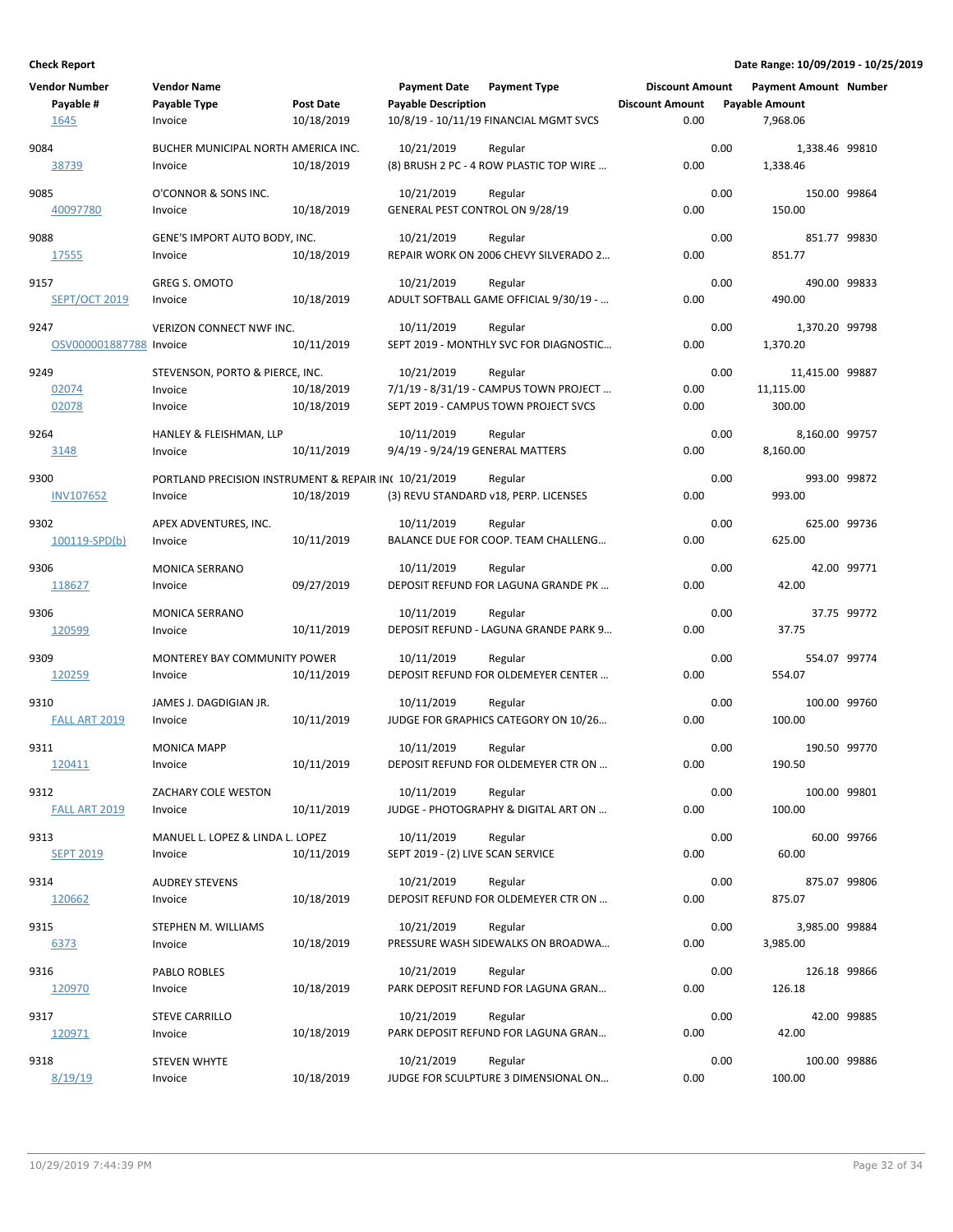| <b>Vendor Number</b> | <b>Vendor Name</b>       |                  | <b>Payment Date</b>        | <b>Payment Type</b>                          | <b>Discount Amount</b>     |      | <b>Payment Amount Number</b> |             |
|----------------------|--------------------------|------------------|----------------------------|----------------------------------------------|----------------------------|------|------------------------------|-------------|
| Payable #            | Payable Type             | <b>Post Date</b> | <b>Payable Description</b> |                                              | <b>Discount Amount</b>     |      | <b>Payable Amount</b>        |             |
| 9319                 | CAPE                     |                  | 10/21/2019                 | Regular                                      |                            | 0.00 |                              | 24.00 99811 |
| 10/24/19             | Invoice                  | 10/18/2019       | 50                         | NORCAL CHAPTER MTG - LAURITSEN, DEL BI<br>45 | 0.00<br>0.00<br>190.927.91 |      | 24.00                        |             |
| 9320                 | <b>CARLOS RODRIGUEZ</b>  |                  | 10/21/2019                 | Regular                                      |                            | 0.00 | 42.07                        | 99812       |
| 119567               | Invoice                  | 10/18/2019       |                            | PARK DEPOSIT REFUND FOR SOPER PARK ON        | 0.00                       |      | 42.07                        |             |
| 9321                 | <b>JONATHAN GUERRERO</b> |                  | 10/21/2019                 | Regular                                      |                            | 0.00 |                              | 71.62 99847 |
| 117541               | Invoice                  | 10/18/2019       |                            | DEPOSIT REFUND FOR LAGUNA GRANDE PA          | 0.00                       |      | 71.62                        |             |

|                       | Payable  | Payment |                 |            |
|-----------------------|----------|---------|-----------------|------------|
| <b>Payment Type</b>   | Count    | Count   | <b>Discount</b> | Payment    |
| <b>Regular Checks</b> | 50       | 45      | 0.00            | 190,927.91 |
| <b>Manual Checks</b>  | $\Omega$ | 0       | 0.00            | 0.00       |
| Voided Checks         | 0        | 0       | 0.00            | 0.00       |
| <b>Bank Drafts</b>    | 0        | 0       | 0.00            | 0.00       |
| EFT's                 | 0        | 0       | 0.00            | 0.00       |